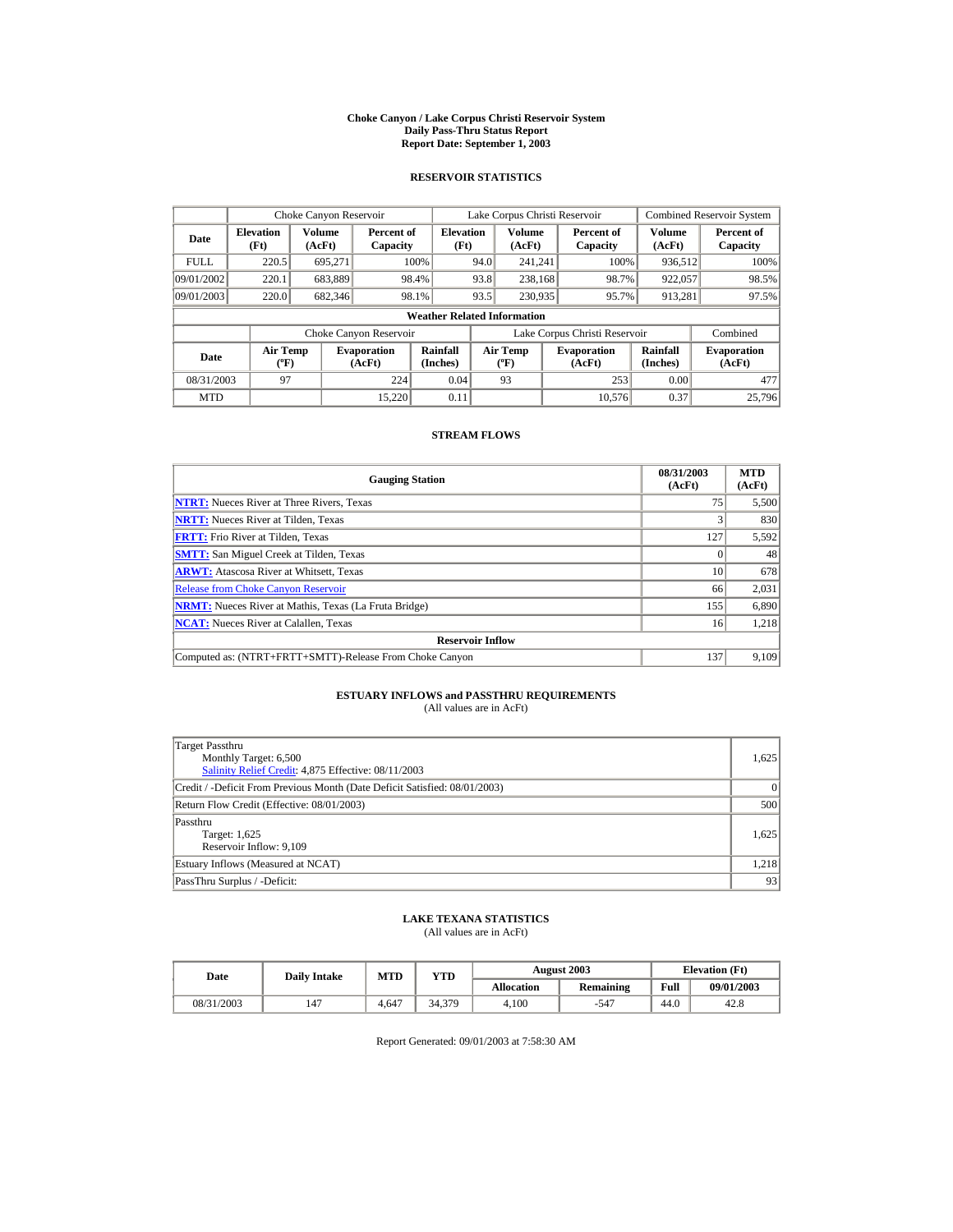#### **Choke Canyon / Lake Corpus Christi Reservoir System Daily Pass-Thru Status Report Report Date: September 2, 2003**

### **RESERVOIR STATISTICS**

|             |                                    | Choke Canyon Reservoir |                              |                             |      | Lake Corpus Christi Reservoir | <b>Combined Reservoir System</b> |                      |                              |  |
|-------------|------------------------------------|------------------------|------------------------------|-----------------------------|------|-------------------------------|----------------------------------|----------------------|------------------------------|--|
| Date        | <b>Elevation</b> (Ft)              | Volume (AcFt)          | <b>Percent of Capacity</b>   | <b>Elevation (Ft)</b>       |      | Volume (AcFt)                 | <b>Percent of Capacity</b>       | Volume (AcFt)        | <b>Percent of Capacity</b>   |  |
| <b>FULL</b> | 220.5                              | 695,271                | 100%                         |                             | 94.0 | 241,241                       | 100%                             | 936.512              | 100%                         |  |
| 09/02/2002  | 220.0                              | 683.632                | 98.3%                        |                             | 93.8 | 238.168                       | 98.7%                            | 921,800              | 98.4%                        |  |
| 09/02/2003  | 220.0                              | 682,346                | 98.1%                        |                             | 93.4 | 230,368                       | 95.5%                            | 912,714              | 97.5%                        |  |
|             | <b>Weather Related Information</b> |                        |                              |                             |      |                               |                                  |                      |                              |  |
|             |                                    |                        | Choke Canyon Reservoir       |                             |      |                               | Lake Corpus Christi Reservoir    |                      | Combined                     |  |
| Date        |                                    | Air Temp<br>(°F)       | <b>Evaporation</b><br>(AcFt) | <b>Rainfall</b><br>(Inches) |      | Air Temp<br>("F)              | <b>Evaporation</b><br>(AcFt)     | Rainfall<br>(Inches) | <b>Evaporation</b><br>(AcFt) |  |
| 09/01/2003  |                                    | 89                     | 239                          | 0.35                        |      | 89                            |                                  | 0.03                 | 239                          |  |
| <b>MTD</b>  |                                    |                        | 239                          | 0.35                        |      |                               |                                  | 0.03                 | 239                          |  |

## **STREAM FLOWS**

| <b>Gauging Station</b>                                       | 09/01/2003<br>(AcFt) | <b>MTD</b><br>(AcFt) |
|--------------------------------------------------------------|----------------------|----------------------|
| <b>NTRT:</b> Nueces River at Three Rivers, Texas             | 75                   | 75                   |
| <b>NRTT:</b> Nueces River at Tilden, Texas                   |                      |                      |
| <b>FRTT:</b> Frio River at Tilden, Texas                     | 129                  | 129                  |
| <b>SMTT:</b> San Miguel Creek at Tilden, Texas               |                      |                      |
| <b>ARWT:</b> Atascosa River at Whitsett, Texas               | 10                   | 10 <sup>1</sup>      |
| <b>Release from Choke Canyon Reservoir</b>                   | 66                   | 66                   |
| <b>NRMT:</b> Nueces River at Mathis, Texas (La Fruta Bridge) | 155                  | 155                  |
| <b>NCAT:</b> Nueces River at Calallen, Texas                 | 30                   | 30                   |
| <b>Reservoir Inflow</b>                                      |                      |                      |
| Computed as: (NTRT+FRTT+SMTT)-Release From Choke Canyon      | 139                  | 139                  |

## **ESTUARY INFLOWS and PASSTHRU REQUIREMENTS**<br>(All values are in AcFt)

| <b>Target Passthru</b><br>Monthly Target: 28,500<br>Salinity Relief Credit: 0 Effective: | 28,500 |
|------------------------------------------------------------------------------------------|--------|
| Credit / -Deficit From Previous Month (Date Deficit Satisfied: 09/01/2003)               | 93     |
| Return Flow Credit (Effective: 09/01/2003)                                               | 500    |
| Passthru<br>Target: 28,500<br>Reservoir Inflow: 139                                      | 139    |
| Estuary Inflows (Measured at NCAT)                                                       | 30     |
| PassThru Surplus / -Deficit:                                                             | 0      |

# **LAKE TEXANA STATISTICS** (All values are in AcFt)

| Date       | <b>Daily Intake</b>            | MTD                   | YTD    |                   | September 2003                | <b>Elevation</b> (Ft) |            |
|------------|--------------------------------|-----------------------|--------|-------------------|-------------------------------|-----------------------|------------|
|            |                                |                       |        | <b>Allocation</b> | $\cdot$ .<br><b>Remaining</b> | Full                  | 09/02/2003 |
| 09/01/2003 | $\overline{\phantom{a}}$<br>14 | $\overline{1}$<br>14. | 34.526 | 4,100             | 1052<br>J. <i>J.J.J</i>       | . .<br>-44.6          | 42.8       |

Report Generated: 09/02/2003 at 9:03:49 AM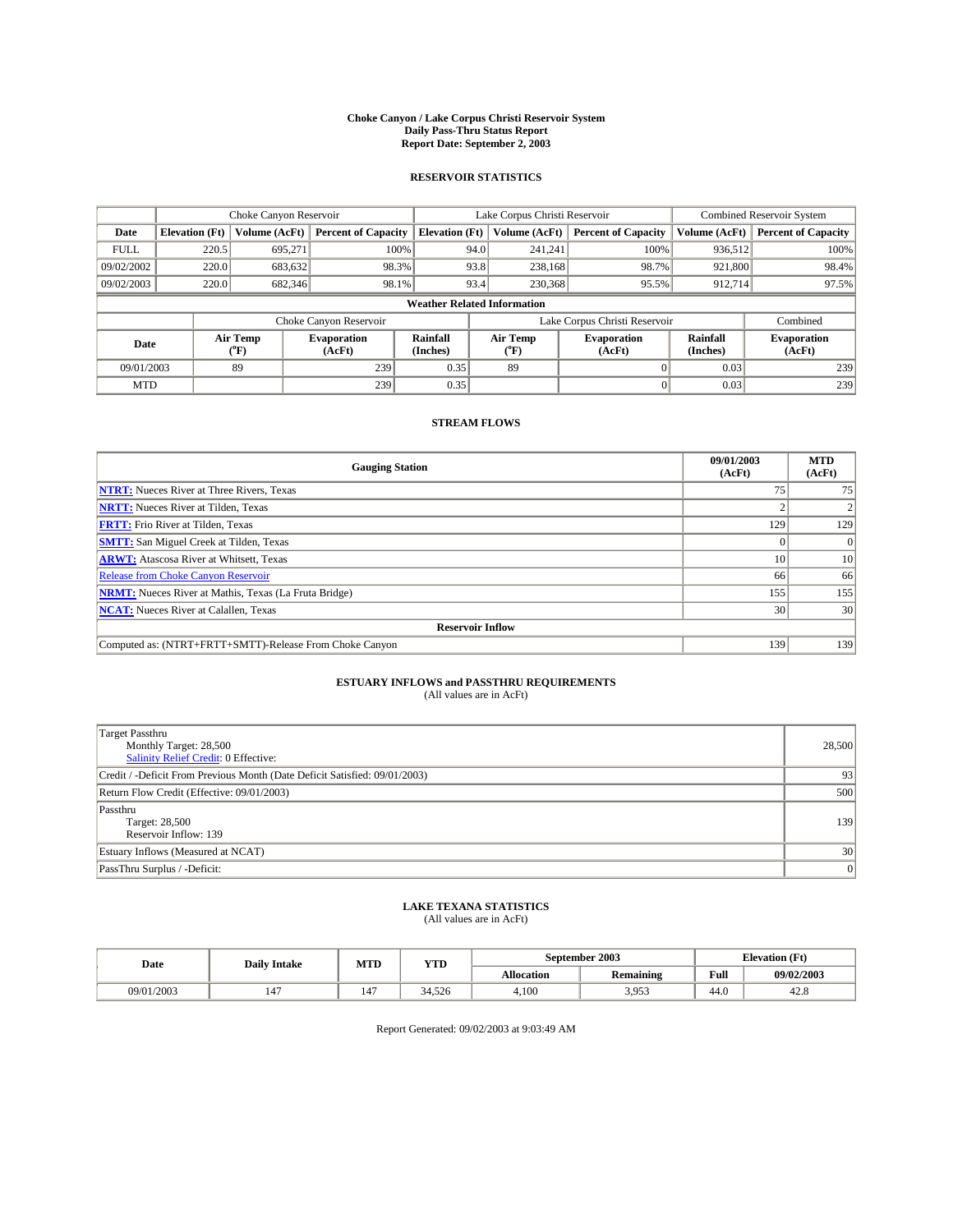#### **Choke Canyon / Lake Corpus Christi Reservoir System Daily Pass-Thru Status Report Report Date: September 3, 2003**

### **RESERVOIR STATISTICS**

|                                    |                       | Choke Canyon Reservoir      |                              |                             |      | Lake Corpus Christi Reservoir | <b>Combined Reservoir System</b> |                      |                              |
|------------------------------------|-----------------------|-----------------------------|------------------------------|-----------------------------|------|-------------------------------|----------------------------------|----------------------|------------------------------|
| Date                               | <b>Elevation</b> (Ft) | Volume (AcFt)               | <b>Percent of Capacity</b>   | <b>Elevation</b> (Ft)       |      | Volume (AcFt)                 | <b>Percent of Capacity</b>       | Volume (AcFt)        | <b>Percent of Capacity</b>   |
| <b>FULL</b>                        | 220.5                 | 695,271                     |                              | 100%                        | 94.0 | 241,241                       | 100%                             | 936.512              | 100%                         |
| 09/03/2002                         | 220.0                 | 683.117                     | 98.3%                        |                             | 93.8 | 237,785                       | 98.6%                            | 920,902              | 98.3%                        |
| 09/03/2003                         | 220.0                 | 683,632                     | 98.3%                        |                             | 93.4 | 230,557                       | 95.6%                            | 914,189              | 97.6%                        |
| <b>Weather Related Information</b> |                       |                             |                              |                             |      |                               |                                  |                      |                              |
|                                    |                       |                             | Choke Canyon Reservoir       |                             |      |                               | Lake Corpus Christi Reservoir    |                      | Combined                     |
| Date                               |                       | Air Temp<br>${}^{\circ}$ F) | <b>Evaporation</b><br>(AcFt) | <b>Rainfall</b><br>(Inches) |      | Air Temp<br>("F)              | <b>Evaporation</b><br>(AcFt)     | Rainfall<br>(Inches) | <b>Evaporation</b><br>(AcFt) |
| 09/02/2003                         |                       | 84                          | 180                          | 0.95                        |      | 82                            | 176                              | 1.08                 | 356                          |
| <b>MTD</b>                         |                       |                             | 419                          | 1.30                        |      |                               | 176                              | 1.11                 | 595                          |

## **STREAM FLOWS**

| <b>Gauging Station</b>                                       | 09/02/2003<br>(AcFt) | <b>MTD</b><br>(AcFt) |
|--------------------------------------------------------------|----------------------|----------------------|
| <b>NTRT:</b> Nueces River at Three Rivers, Texas             | 93                   | 169                  |
| <b>NRTT:</b> Nueces River at Tilden, Texas                   |                      |                      |
| <b>FRTT:</b> Frio River at Tilden, Texas                     | 151                  | 280                  |
| <b>SMTT:</b> San Miguel Creek at Tilden, Texas               | 246                  | 247                  |
| <b>ARWT:</b> Atascosa River at Whitsett, Texas               | 10                   | 20                   |
| <b>Release from Choke Canyon Reservoir</b>                   | 66                   | 131                  |
| <b>NRMT:</b> Nueces River at Mathis, Texas (La Fruta Bridge) | 163                  | 318                  |
| <b>NCAT:</b> Nueces River at Calallen, Texas                 | 10                   | 40                   |
| <b>Reservoir Inflow</b>                                      |                      |                      |
| Computed as: (NTRT+FRTT+SMTT)-Release From Choke Canyon      | 425                  | 564                  |

## **ESTUARY INFLOWS and PASSTHRU REQUIREMENTS**<br>(All values are in AcFt)

| <b>Target Passthru</b><br>Monthly Target: 28,500<br>Salinity Relief Credit: 0 Effective: | 28,500 |
|------------------------------------------------------------------------------------------|--------|
| Credit / -Deficit From Previous Month (Date Deficit Satisfied: 09/01/2003)               | 93     |
| Return Flow Credit (Effective: 09/01/2003)                                               | 500    |
| Passthru<br>Target: 28,500<br>Reservoir Inflow: 564                                      | 564    |
| Estuary Inflows (Measured at NCAT)                                                       | 40     |
| PassThru Surplus / -Deficit:                                                             | 0      |

# **LAKE TEXANA STATISTICS** (All values are in AcFt)

| Date       | <b>Daily Intake</b> | MTD | <b>YTD</b> |                   | September 2003   | <b>Elevation</b> (Ft) |            |
|------------|---------------------|-----|------------|-------------------|------------------|-----------------------|------------|
|            |                     |     |            | <b>Allocation</b> | <b>Remaining</b> | Full                  | 09/03/2003 |
| 09/02/2003 | 147                 | 294 | 34.673     | 4.100             | 3.806            | 44.U                  | 42.        |

Report Generated: 09/03/2003 at 8:35:31 AM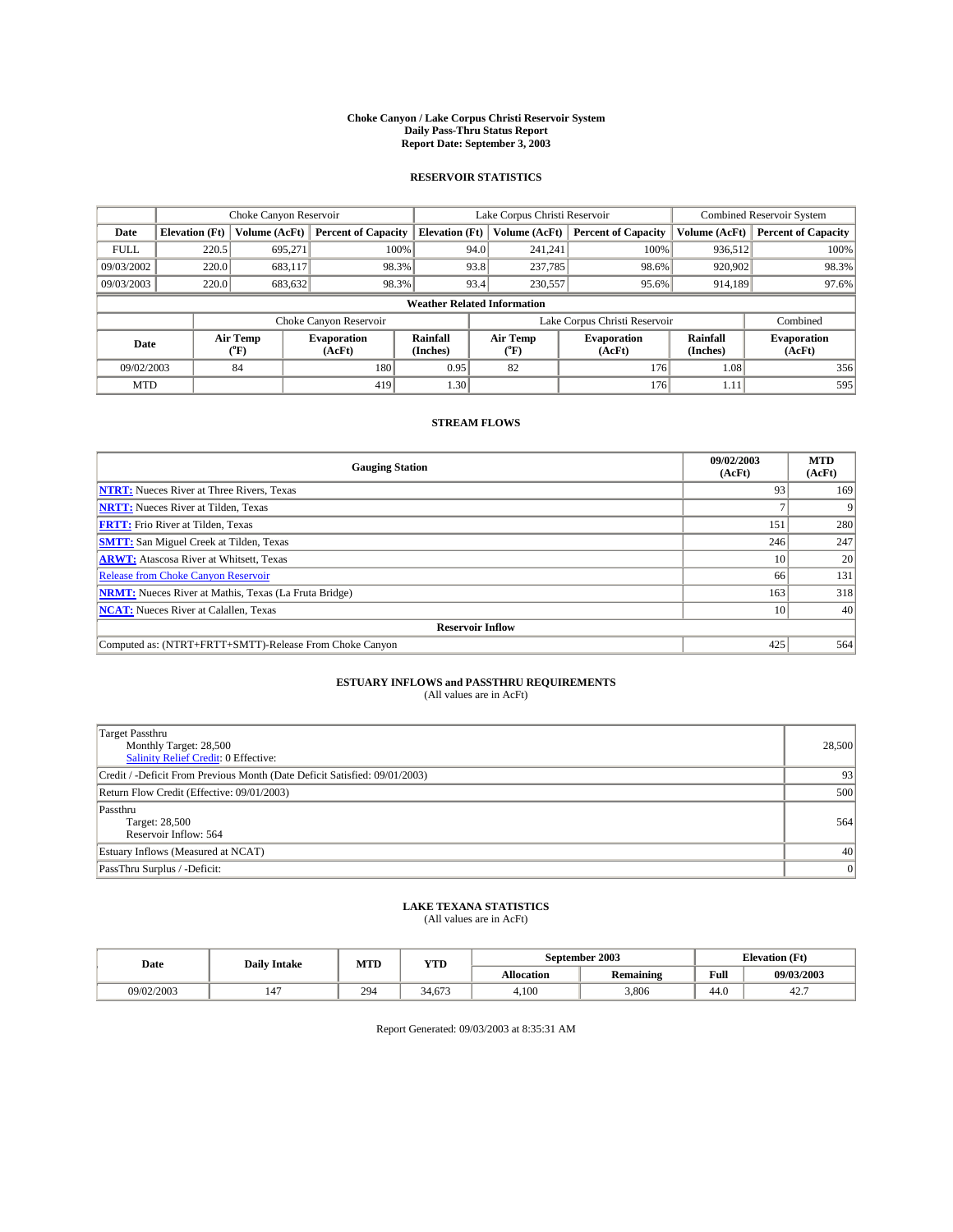#### **Choke Canyon / Lake Corpus Christi Reservoir System Daily Pass-Thru Status Report Report Date: September 4, 2003**

### **RESERVOIR STATISTICS**

|             | Choke Canyon Reservoir              |               |                              |                                   | Lake Corpus Christi Reservoir |                          |                              |                      | <b>Combined Reservoir System</b> |  |
|-------------|-------------------------------------|---------------|------------------------------|-----------------------------------|-------------------------------|--------------------------|------------------------------|----------------------|----------------------------------|--|
| Date        | <b>Elevation</b> (Ft)               | Volume (AcFt) | <b>Percent of Capacity</b>   | <b>Elevation</b> (Ft)             |                               | Volume (AcFt)            | <b>Percent of Capacity</b>   | Volume (AcFt)        | <b>Percent of Capacity</b>       |  |
| <b>FULL</b> | 220.5                               | 695,271       | 100%                         |                                   | 94.0                          | 241,241                  | 100%                         | 936,512              | 100%                             |  |
| 09/04/2002  | 220.0                               | 682,603       | 98.2%                        |                                   | 93.8                          | 237,785                  | 98.6%                        | 920,388              | 98.3%                            |  |
| 09/04/2003  | 220.1                               | 685,695       |                              | 93.4<br>98.6%<br>230,557<br>95.6% |                               |                          |                              | 916,252              | 97.8%                            |  |
|             | <b>Weather Related Information</b>  |               |                              |                                   |                               |                          |                              |                      |                                  |  |
|             |                                     |               | Choke Canyon Reservoir       |                                   | Lake Corpus Christi Reservoir |                          |                              |                      | Combined                         |  |
|             | Air Temp<br>Date<br>${}^{\circ}$ F) |               | <b>Evaporation</b><br>(AcFt) | <b>Rainfall</b><br>(Inches)       |                               | Air Temp<br>$\rm ^{o}F)$ | <b>Evaporation</b><br>(AcFt) | Rainfall<br>(Inches) | <b>Evaporation</b><br>(AcFt)     |  |
| 09/03/2003  |                                     | 84            | 150                          | 1.32                              |                               | 86                       | 132                          | 0.55                 | 282                              |  |
| <b>MTD</b>  |                                     |               | 569                          | 2.62                              |                               |                          | 308                          | 1.66                 | 877                              |  |

### **STREAM FLOWS**

| <b>Gauging Station</b>                                       | 09/03/2003<br>(AcFt) | <b>MTD</b><br>(AcFt) |
|--------------------------------------------------------------|----------------------|----------------------|
| <b>NTRT:</b> Nueces River at Three Rivers, Texas             | 99                   | 268                  |
| <b>NRTT:</b> Nueces River at Tilden, Texas                   | 13                   | 21                   |
| <b>FRTT:</b> Frio River at Tilden, Texas                     | 258                  | 538                  |
| <b>SMTT:</b> San Miguel Creek at Tilden, Texas               | 248                  | 495                  |
| <b>ARWT:</b> Atascosa River at Whitsett, Texas               | 175                  | 195                  |
| Release from Choke Canyon Reservoir                          | 66                   | 197                  |
| <b>NRMT:</b> Nueces River at Mathis, Texas (La Fruta Bridge) | 171                  | 488                  |
| <b>NCAT:</b> Nueces River at Calallen, Texas                 |                      | 48                   |
| <b>Reservoir Inflow</b>                                      |                      |                      |
| Computed as: (NTRT+FRTT+SMTT)-Release From Choke Canyon      | 540                  | 1,104                |

# **ESTUARY INFLOWS and PASSTHRU REQUIREMENTS**<br>(All values are in AcFt)

| <b>Target Passthru</b><br>Monthly Target: 28,500<br>Salinity Relief Credit: 0 Effective: | 28,500 |
|------------------------------------------------------------------------------------------|--------|
| Credit / -Deficit From Previous Month (Date Deficit Satisfied: 09/01/2003)               | 93     |
| Return Flow Credit (Effective: 09/01/2003)                                               | 500    |
| Passthru<br>Target: 28,500<br>Reservoir Inflow: 1,104                                    | 1,104  |
| Estuary Inflows (Measured at NCAT)                                                       | 48     |
| PassThru Surplus / -Deficit:                                                             | $-463$ |

# **LAKE TEXANA STATISTICS** (All values are in AcFt)

| Date       | <b>Daily Intake</b> | MTD | <b>YTD</b> |                   | September 2003   | <b>Elevation</b> (Ft) |            |
|------------|---------------------|-----|------------|-------------------|------------------|-----------------------|------------|
|            |                     |     |            | <b>Allocation</b> | <b>Remaining</b> | Full                  | 09/04/2003 |
| 09/03/2003 | 147                 | 441 | 34.820     | 4.100             | 3,659            | $\sim$<br>44.U        | 42.        |

Report Generated: 09/04/2003 at 8:45:47 AM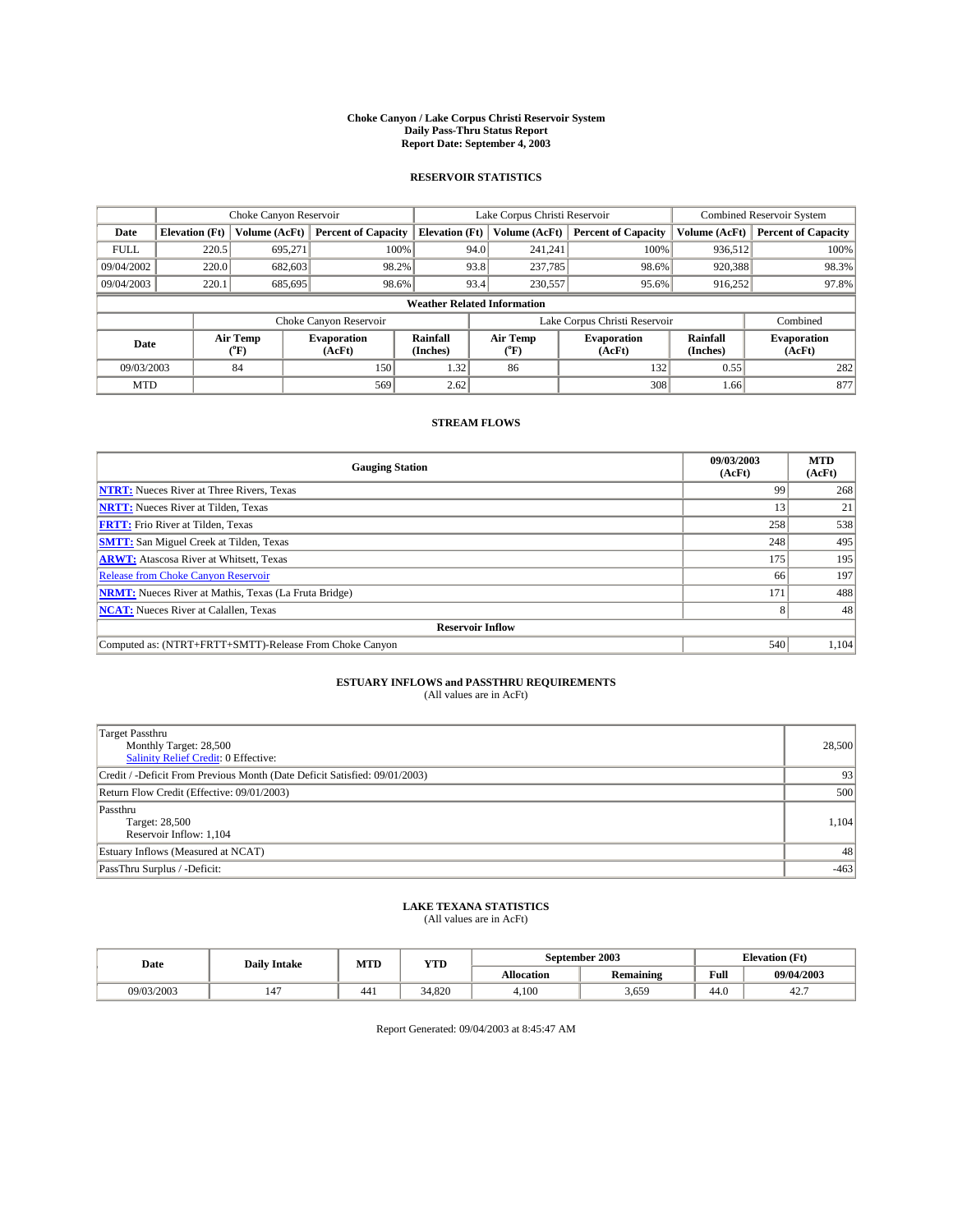#### **Choke Canyon / Lake Corpus Christi Reservoir System Daily Pass-Thru Status Report Report Date: September 5, 2003**

### **RESERVOIR STATISTICS**

|             | Choke Canyon Reservoir             |                  | Lake Corpus Christi Reservoir |                             |      |                               | <b>Combined Reservoir System</b> |                      |                              |  |
|-------------|------------------------------------|------------------|-------------------------------|-----------------------------|------|-------------------------------|----------------------------------|----------------------|------------------------------|--|
| Date        | <b>Elevation</b> (Ft)              | Volume (AcFt)    | <b>Percent of Capacity</b>    | <b>Elevation (Ft)</b>       |      | Volume (AcFt)                 | <b>Percent of Capacity</b>       | Volume (AcFt)        | <b>Percent of Capacity</b>   |  |
| <b>FULL</b> | 220.5                              | 695,271          |                               | 100%                        | 94.0 | 241,241                       | 100%                             | 936.512              | 100%                         |  |
| 09/05/2002  | 220.0                              | 682.091          | 98.1%                         |                             | 93.8 | 237,020                       | 98.3%                            | 919,111              | 98.1%                        |  |
| 09/05/2003  | 220.1                              | 685.176          | 98.5%                         |                             | 93.5 |                               | 231,882<br>96.1%                 | 917,058              | 97.9%                        |  |
|             | <b>Weather Related Information</b> |                  |                               |                             |      |                               |                                  |                      |                              |  |
|             |                                    |                  | Choke Canyon Reservoir        |                             |      | Lake Corpus Christi Reservoir |                                  |                      | Combined                     |  |
| Date        |                                    | Air Temp<br>(°F) | <b>Evaporation</b><br>(AcFt)  | <b>Rainfall</b><br>(Inches) |      | Air Temp<br>("F)              | <b>Evaporation</b><br>(AcFt)     | Rainfall<br>(Inches) | <b>Evaporation</b><br>(AcFt) |  |
| 09/04/2003  |                                    | 82               | 105                           | 0.08                        |      | 85                            | 155                              | 0.87                 | 260                          |  |
| <b>MTD</b>  |                                    |                  | 674                           | 2.70                        |      |                               | 463                              | 2.53                 | 1,137                        |  |

## **STREAM FLOWS**

| <b>Gauging Station</b>                                       | 09/04/2003<br>(AcFt) | <b>MTD</b><br>(AcFt) |
|--------------------------------------------------------------|----------------------|----------------------|
| <b>NTRT:</b> Nueces River at Three Rivers, Texas             | 528                  | 796                  |
| <b>NRTT:</b> Nueces River at Tilden, Texas                   | 10                   | 32                   |
| <b>FRTT:</b> Frio River at Tilden, Texas                     | 220                  | 758                  |
| <b>SMTT:</b> San Miguel Creek at Tilden, Texas               | 129                  | 624                  |
| <b>ARWT:</b> Atascosa River at Whitsett, Texas               | 1,616                | 1,811                |
| Release from Choke Canyon Reservoir                          | 66                   | 262                  |
| <b>NRMT:</b> Nueces River at Mathis, Texas (La Fruta Bridge) | 175                  | 663                  |
| <b>NCAT:</b> Nueces River at Calallen, Texas                 | 36 <sup>1</sup>      | 84                   |
| <b>Reservoir Inflow</b>                                      |                      |                      |
| Computed as: (NTRT+FRTT+SMTT)-Release From Choke Canyon      | 812                  | 1,916                |

## **ESTUARY INFLOWS and PASSTHRU REQUIREMENTS**

(All values are in AcFt)

| Target Passthru<br>Monthly Target: 28,500<br>Salinity Relief Credit: 0 Effective: | 28,500   |
|-----------------------------------------------------------------------------------|----------|
| Credit / -Deficit From Previous Month (Date Deficit Satisfied: 09/01/2003)        | 93       |
| Return Flow Credit (Effective: 09/01/2003)                                        | 500      |
| Passthru<br>Target: 28,500<br>Reservoir Inflow: 1,916                             | 1,916    |
| Estuary Inflows (Measured at NCAT)                                                | 84       |
| PassThru Surplus / -Deficit:                                                      | $-1,239$ |

# **LAKE TEXANA STATISTICS** (All values are in AcFt)

| Date       | <b>Daily Intake</b> | MTD | YTD    |            | September 2003   | <b>Elevation</b> (Ft) |            |  |
|------------|---------------------|-----|--------|------------|------------------|-----------------------|------------|--|
|            |                     |     |        | Allocation | <b>Remaining</b> | Full                  | 09/05/2003 |  |
| 09/04/2003 | 14 <sup>7</sup>     | 588 | 34.967 | 4.100      | ے دریا           | 44.0                  | 42.8       |  |

Report Generated: 09/05/2003 at 8:26:14 AM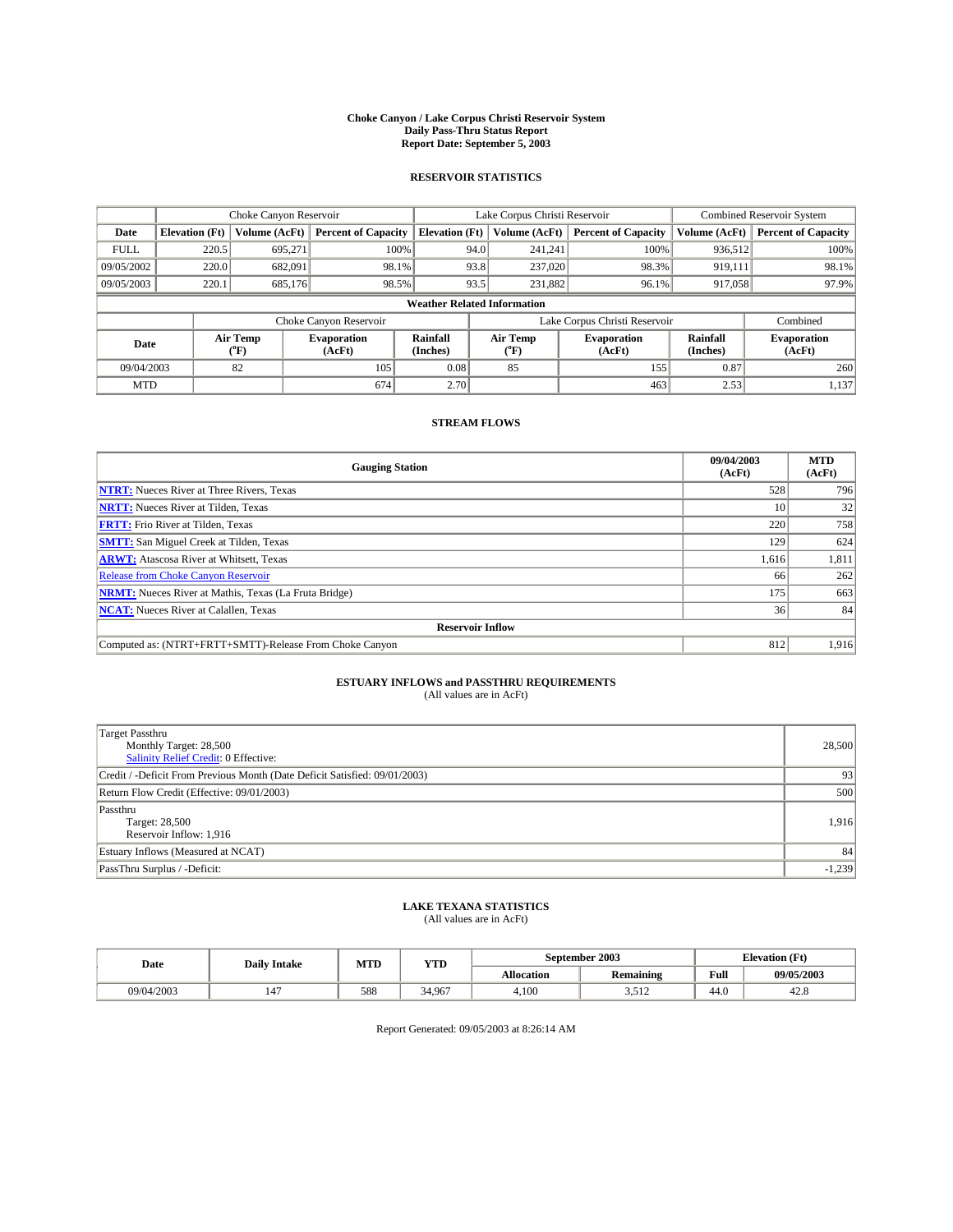#### **Choke Canyon / Lake Corpus Christi Reservoir System Daily Pass-Thru Status Report Report Date: September 6, 2003**

### **RESERVOIR STATISTICS**

|             |                                    |                                                                                                                                                             | Lake Corpus Christi Reservoir |                              |                               |               | <b>Combined Reservoir System</b> |               |                            |
|-------------|------------------------------------|-------------------------------------------------------------------------------------------------------------------------------------------------------------|-------------------------------|------------------------------|-------------------------------|---------------|----------------------------------|---------------|----------------------------|
| Date        | <b>Elevation</b> (Ft)              | <b>Volume (AcFt)</b>                                                                                                                                        | <b>Percent of Capacity</b>    | <b>Elevation</b> (Ft)        |                               | Volume (AcFt) | <b>Percent of Capacity</b>       | Volume (AcFt) | <b>Percent of Capacity</b> |
| <b>FULL</b> | 220.5                              | 695.271                                                                                                                                                     |                               | 100%                         | 94.0                          | 241,241       | 100%                             | 936,512       | 100%                       |
| 09/06/2002  | 220.0                              | 681,582                                                                                                                                                     | 98.0%                         |                              | 93.8                          | 236,638       | 98.1%                            | 918,220       | 98.0%                      |
| 09/06/2003  | 220.2                              | 686,733                                                                                                                                                     | 98.8%                         |                              | 93.6                          | 232,830       | 96.5%                            | 919,563       | 98.2%                      |
|             | <b>Weather Related Information</b> |                                                                                                                                                             |                               |                              |                               |               |                                  |               |                            |
|             |                                    |                                                                                                                                                             | Choke Canyon Reservoir        |                              | Lake Corpus Christi Reservoir |               |                                  |               | Combined                   |
| Date        |                                    | <b>Rainfall</b><br>Air Temp<br>Air Temp<br>Rainfall<br><b>Evaporation</b><br><b>Evaporation</b><br>(°F)<br>(AcFt)<br>(Inches)<br>(AcFt)<br>(Inches)<br>("F) |                               | <b>Evaporation</b><br>(AcFt) |                               |               |                                  |               |                            |
| 09/05/2003  |                                    | 90                                                                                                                                                          | 345                           | 0.78                         |                               | 88            | 188                              | 0.06          | 533                        |
| <b>MTD</b>  |                                    |                                                                                                                                                             | 1,019                         | 3.48                         |                               |               | 651                              | 2.59          | 1,670                      |

## **STREAM FLOWS**

| <b>Gauging Station</b>                                       | 09/05/2003<br>(AcFt) | <b>MTD</b><br>(AcFt) |
|--------------------------------------------------------------|----------------------|----------------------|
| <b>NTRT:</b> Nueces River at Three Rivers, Texas             | 2,104                | 2,900                |
| <b>NRTT:</b> Nueces River at Tilden, Texas                   | 24                   | 56                   |
| <b>FRTT:</b> Frio River at Tilden, Texas                     | 276                  | 1,034                |
| <b>SMTT:</b> San Miguel Creek at Tilden, Texas               | 343                  | 967                  |
| <b>ARWT:</b> Atascosa River at Whitsett, Texas               | 2,064                | 3,875                |
| <b>Release from Choke Canyon Reservoir</b>                   | 66                   | 328                  |
| <b>NRMT:</b> Nueces River at Mathis, Texas (La Fruta Bridge) | 181                  | 844                  |
| <b>NCAT:</b> Nueces River at Calallen, Texas                 | 95                   | 179                  |
| <b>Reservoir Inflow</b>                                      |                      |                      |
| Computed as: (NTRT+FRTT+SMTT)-Release From Choke Canyon      | 2,658                | 4,574                |

## **ESTUARY INFLOWS and PASSTHRU REQUIREMENTS**<br>(All values are in AcFt)

| <b>Target Passthru</b><br>Monthly Target: 28,500<br>Salinity Relief Credit: 0 Effective: | 28,500   |
|------------------------------------------------------------------------------------------|----------|
| Credit / -Deficit From Previous Month (Date Deficit Satisfied: 09/01/2003)               | 93       |
| Return Flow Credit (Effective: 09/01/2003)                                               | 500      |
| Passthru<br>Target: 28,500<br>Reservoir Inflow: 4,574                                    | 4,574    |
| Estuary Inflows (Measured at NCAT)                                                       | 179      |
| PassThru Surplus / -Deficit:                                                             | $-3,802$ |

# **LAKE TEXANA STATISTICS** (All values are in AcFt)

| Date       | <b>Daily Intake</b> | MTD         | <b>YTD</b> |                   | September 2003   | <b>Elevation</b> (Ft) |            |
|------------|---------------------|-------------|------------|-------------------|------------------|-----------------------|------------|
|            |                     |             |            | <b>Allocation</b> | <b>Remaining</b> | Full                  | 09/06/2003 |
| 09/05/2003 | 147                 | $\sim$<br>. | 35,114     | 4.100             | 3,365            | 44.v                  | 45.1       |

Report Generated: 09/06/2003 at 10:40:33 AM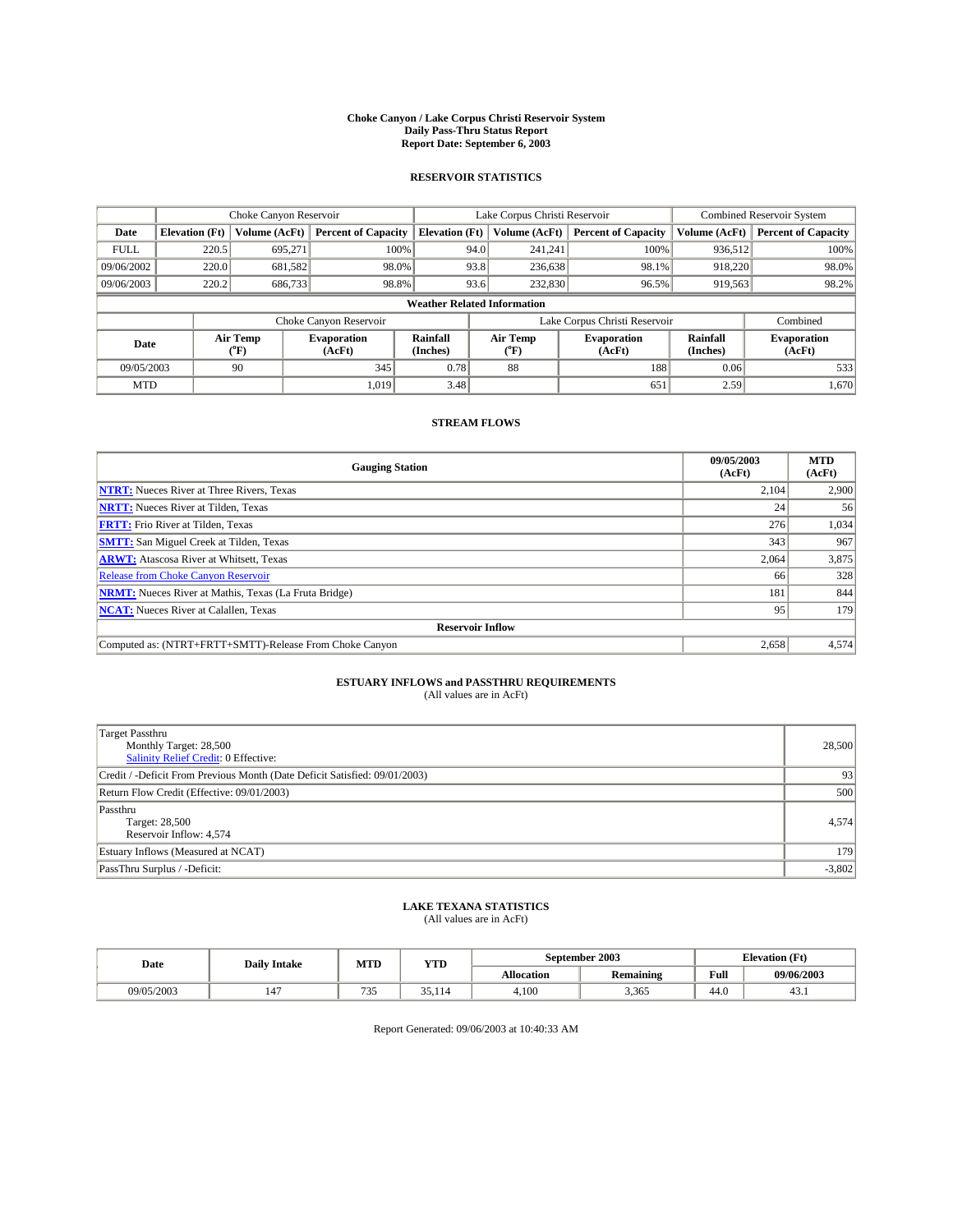#### **Choke Canyon / Lake Corpus Christi Reservoir System Daily Pass-Thru Status Report Report Date: September 7, 2003**

### **RESERVOIR STATISTICS**

|             | Choke Canyon Reservoir                                                                                                       |               | Lake Corpus Christi Reservoir |                              |                               |               | <b>Combined Reservoir System</b> |               |                            |
|-------------|------------------------------------------------------------------------------------------------------------------------------|---------------|-------------------------------|------------------------------|-------------------------------|---------------|----------------------------------|---------------|----------------------------|
| Date        | <b>Elevation</b> (Ft)                                                                                                        | Volume (AcFt) | <b>Percent of Capacity</b>    | <b>Elevation (Ft)</b>        |                               | Volume (AcFt) | <b>Percent of Capacity</b>       | Volume (AcFt) | <b>Percent of Capacity</b> |
| <b>FULL</b> | 220.5                                                                                                                        | 695,271       | 100%                          |                              | 94.0                          | 241,241       | 100%                             | 936.512       | 100%                       |
| 09/07/2002  | 220.0                                                                                                                        | 681,327       | 98.0%                         |                              | 93.7                          | 236,065       | 97.9%                            | 917.392       | 98.0%                      |
| 09/07/2003  | 220.2                                                                                                                        | 688,025       | 99.0%                         | 93.7                         |                               | 234,731       | 97.3%                            | 922,756       | 98.5%                      |
|             | <b>Weather Related Information</b>                                                                                           |               |                               |                              |                               |               |                                  |               |                            |
|             |                                                                                                                              |               | Choke Canyon Reservoir        |                              | Lake Corpus Christi Reservoir |               |                                  |               | Combined                   |
| Date        | Air Temp<br>Rainfall<br>Air Temp<br><b>Evaporation</b><br><b>Evaporation</b><br>(Inches)<br>(°F)<br>(AcFt)<br>(AcFt)<br>("F) |               | Rainfall<br>(Inches)          | <b>Evaporation</b><br>(AcFt) |                               |               |                                  |               |                            |
| 09/06/2003  |                                                                                                                              | 90            | 331                           | 0.00                         |                               | 88            | 299                              | 0.00          | 630                        |
| <b>MTD</b>  |                                                                                                                              |               | 1,350                         | 3.48                         |                               |               | 950                              | 2.59          | 2,300                      |

## **STREAM FLOWS**

| <b>Gauging Station</b>                                       | 09/06/2003<br>(AcFt) | <b>MTD</b><br>(AcFt) |
|--------------------------------------------------------------|----------------------|----------------------|
| <b>NTRT:</b> Nueces River at Three Rivers, Texas             | 3,275                | 6,175                |
| <b>NRTT:</b> Nueces River at Tilden, Texas                   | 89                   | 145                  |
| <b>FRTT:</b> Frio River at Tilden, Texas                     | 234                  | 1,268                |
| <b>SMTT:</b> San Miguel Creek at Tilden, Texas               | 1,721                | 2,688                |
| <b>ARWT:</b> Atascosa River at Whitsett, Texas               | 2,561                | 6,436                |
| <b>Release from Choke Canyon Reservoir</b>                   | 66                   | 393                  |
| <b>NRMT:</b> Nueces River at Mathis, Texas (La Fruta Bridge) | 173                  | 1,016                |
| <b>NCAT:</b> Nueces River at Calallen, Texas                 | 85                   | 264                  |
| <b>Reservoir Inflow</b>                                      |                      |                      |
| Computed as: (NTRT+FRTT+SMTT)-Release From Choke Canyon      | 5,165                | 9,739                |

## **ESTUARY INFLOWS and PASSTHRU REQUIREMENTS**<br>(All values are in AcFt)

| Target Passthru<br>Monthly Target: 28,500<br>Salinity Relief Credit: 0 Effective: | 28,500   |
|-----------------------------------------------------------------------------------|----------|
| Credit / -Deficit From Previous Month (Date Deficit Satisfied: 09/01/2003)        | 93       |
| Return Flow Credit (Effective: 09/01/2003)                                        | 500      |
| Passthru<br>Target: 28,500<br>Reservoir Inflow: 9,739                             | 9,739    |
| Estuary Inflows (Measured at NCAT)                                                | 264      |
| PassThru Surplus / -Deficit:                                                      | $-8,882$ |

# **LAKE TEXANA STATISTICS** (All values are in AcFt)

| Date       | <b>Daily Intake</b>  | MTD | <b>YTD</b> |                   | September 2003   | <b>Elevation</b> (Ft) |            |
|------------|----------------------|-----|------------|-------------------|------------------|-----------------------|------------|
|            |                      |     |            | <b>Allocation</b> | <b>Remaining</b> | Full                  | 09/07/2003 |
| 09/06/2003 | $\overline{A}$<br>14 | 882 | 35.261     | 4.100             | 210<br>3.41 O    | 44.0                  | 45.1       |

Report Generated: 09/07/2003 at 10:19:33 AM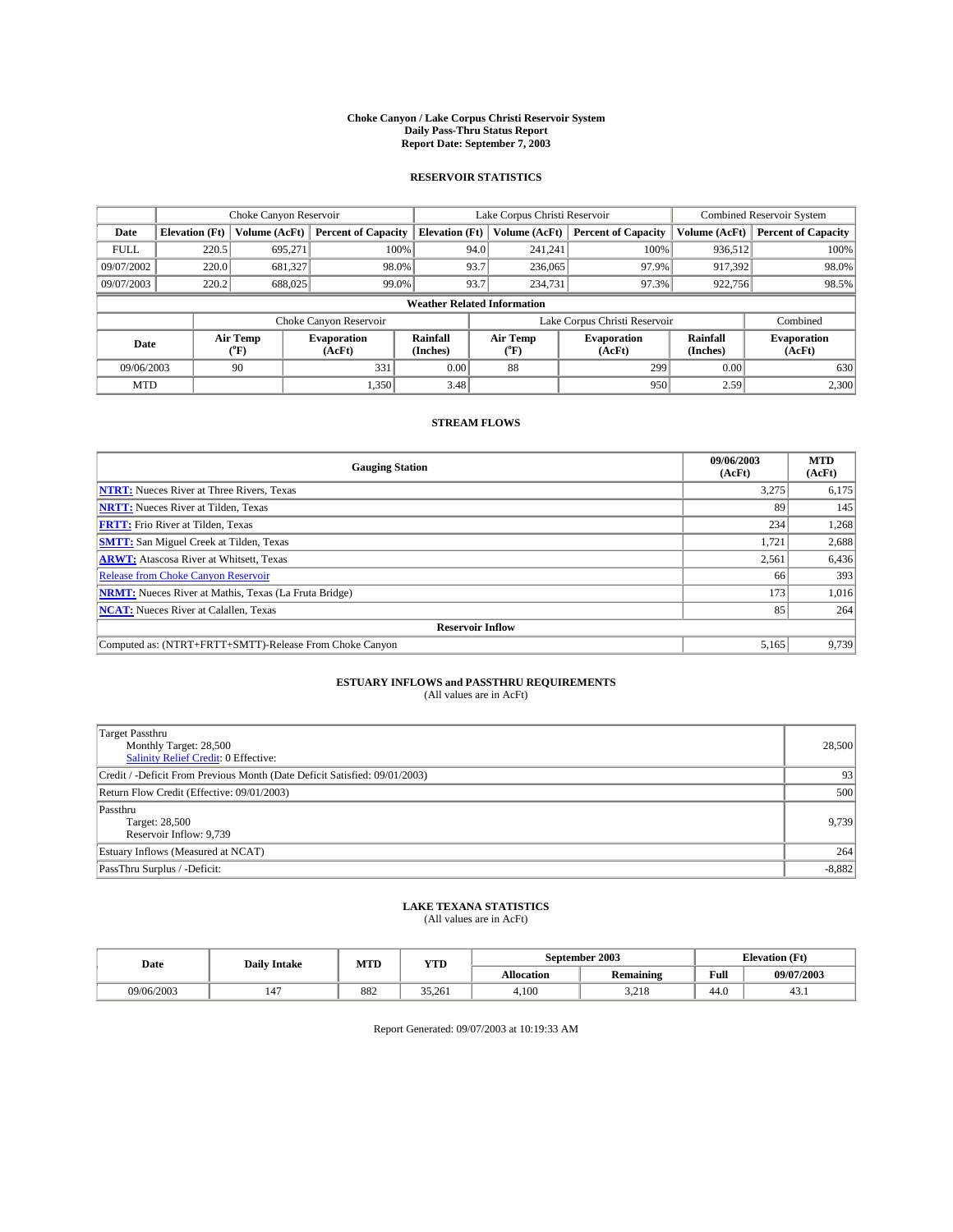#### **Choke Canyon / Lake Corpus Christi Reservoir System Daily Pass-Thru Status Report Report Date: September 8, 2003**

### **RESERVOIR STATISTICS**

|             | Choke Canyon Reservoir                                                                                                               |                      | Lake Corpus Christi Reservoir |                              |                                    |         | <b>Combined Reservoir System</b> |               |                            |
|-------------|--------------------------------------------------------------------------------------------------------------------------------------|----------------------|-------------------------------|------------------------------|------------------------------------|---------|----------------------------------|---------------|----------------------------|
| Date        | <b>Elevation</b> (Ft)                                                                                                                | <b>Volume (AcFt)</b> | <b>Percent of Capacity</b>    | <b>Elevation</b> (Ft)        | Volume (AcFt)                      |         | <b>Percent of Capacity</b>       | Volume (AcFt) | <b>Percent of Capacity</b> |
| <b>FULL</b> | 220.5                                                                                                                                | 695,271              | 100%                          |                              | 94.0                               | 241,241 | 100%                             | 936.512       | 100%                       |
| 09/08/2002  | 220.0                                                                                                                                | 681,836              | 98.1%                         |                              | 93.7                               | 236,256 | 97.9%                            | 918,092       | 98.0%                      |
| 09/08/2003  | 220.2                                                                                                                                | 687.252              | 98.8%                         |                              | 93.7                               | 236.256 | 97.9%                            | 923,508       | 98.6%                      |
|             |                                                                                                                                      |                      |                               |                              | <b>Weather Related Information</b> |         |                                  |               |                            |
|             |                                                                                                                                      |                      | Choke Canyon Reservoir        |                              | Lake Corpus Christi Reservoir      |         |                                  |               | Combined                   |
|             | Air Temp<br>Rainfall<br>Air Temp<br><b>Evaporation</b><br><b>Evaporation</b><br>Date<br>(Inches)<br>(AcFt)<br>(°F)<br>(AcFt)<br>("F) |                      | Rainfall<br>(Inches)          | <b>Evaporation</b><br>(AcFt) |                                    |         |                                  |               |                            |
| 09/07/2003  |                                                                                                                                      | 90                   | 391                           | 0.00                         | 89                                 |         | 323                              | 0.00          | 714                        |
| <b>MTD</b>  |                                                                                                                                      |                      | 1.741                         | 3.48                         |                                    |         | 1,273                            | 2.59          | 3,014                      |

## **STREAM FLOWS**

| <b>Gauging Station</b>                                       | 09/07/2003<br>(AcFt) | <b>MTD</b><br>(AcFt) |
|--------------------------------------------------------------|----------------------|----------------------|
| <b>NTRT:</b> Nueces River at Three Rivers, Texas             | 3,136                | 9,312                |
| <b>NRTT:</b> Nueces River at Tilden, Texas                   | 133                  | 278                  |
| <b>FRTT:</b> Frio River at Tilden, Texas                     | 290                  | 1,558                |
| <b>SMTT:</b> San Miguel Creek at Tilden, Texas               | 379                  | 3,067                |
| <b>ARWT:</b> Atascosa River at Whitsett, Texas               | 2,322                | 8,758                |
| Release from Choke Canyon Reservoir                          | 66                   | 459                  |
| <b>NRMT:</b> Nueces River at Mathis, Texas (La Fruta Bridge) | 175                  | 1,191                |
| <b>NCAT:</b> Nueces River at Calallen, Texas                 | 24                   | 288                  |
| <b>Reservoir Inflow</b>                                      |                      |                      |
| Computed as: (NTRT+FRTT+SMTT)-Release From Choke Canyon      | 3.740                | 13.479               |

# **ESTUARY INFLOWS and PASSTHRU REQUIREMENTS**<br>(All values are in AcFt)

| <b>Target Passthru</b><br>Monthly Target: 28,500<br>Salinity Relief Credit: 0 Effective: | 28,500    |
|------------------------------------------------------------------------------------------|-----------|
| Credit / -Deficit From Previous Month (Date Deficit Satisfied: 09/01/2003)               | 93        |
| Return Flow Credit (Effective: 09/01/2003)                                               | 500       |
| Passthru<br>Target: 28,500<br>Reservoir Inflow: 13,479                                   | 13,479    |
| Estuary Inflows (Measured at NCAT)                                                       | 288       |
| PassThru Surplus / -Deficit:                                                             | $-12,598$ |

# **LAKE TEXANA STATISTICS** (All values are in AcFt)

| Date       | <b>Daily Intake</b> | MTD   | <b>YTD</b> |                   | September 2003   | <b>Elevation</b> (Ft) |            |
|------------|---------------------|-------|------------|-------------------|------------------|-----------------------|------------|
|            |                     |       |            | <b>Allocation</b> | <b>Remaining</b> | Full                  | 09/08/2003 |
| 09/07/2003 | 147                 | 1.029 | 35.408     | 4.100             | 3.071            | 44.U                  | 45.1       |

Report Generated: 09/08/2003 at 8:26:28 AM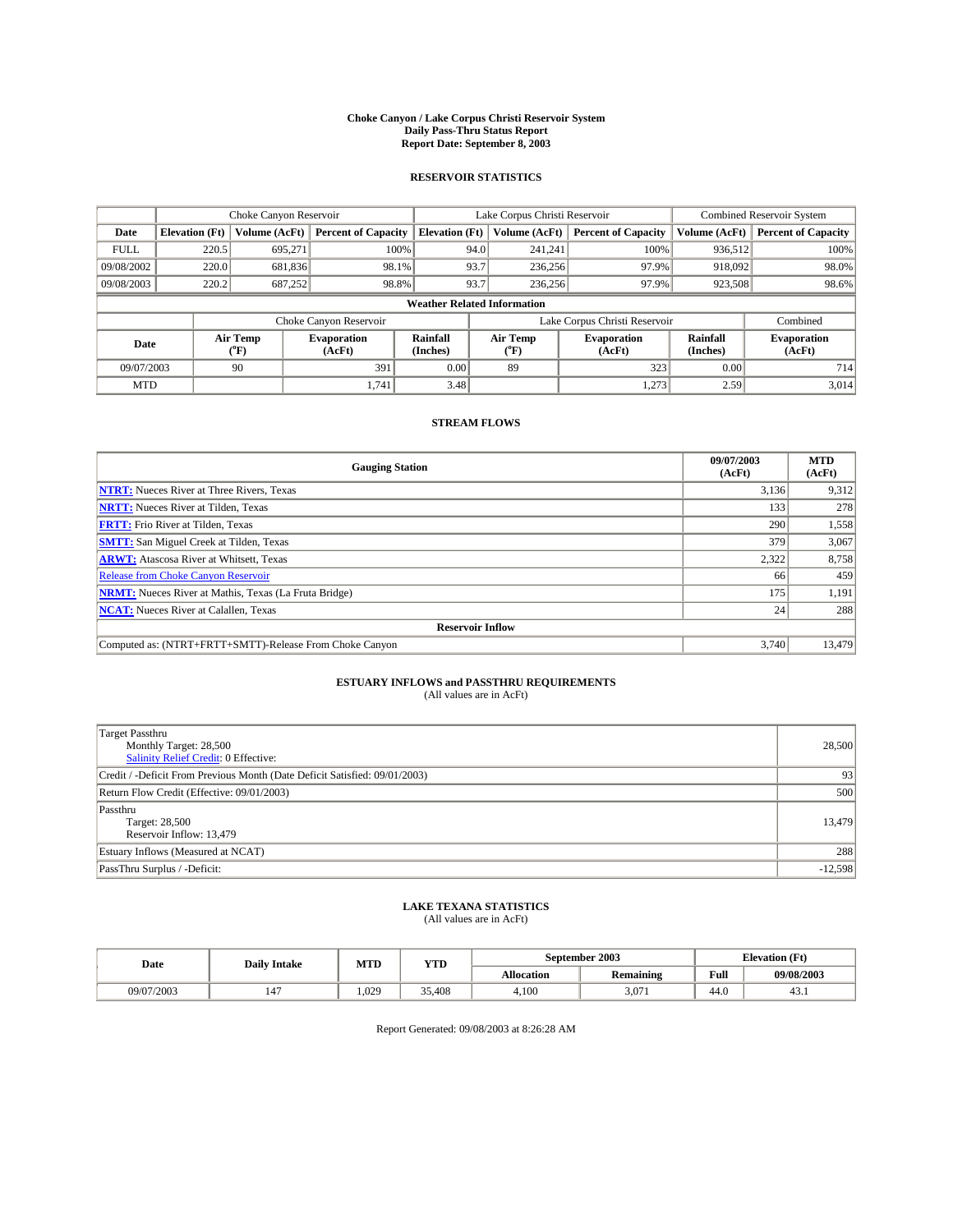#### **Choke Canyon / Lake Corpus Christi Reservoir System Daily Pass-Thru Status Report Report Date: September 9, 2003**

### **RESERVOIR STATISTICS**

|             | Choke Canyon Reservoir             |                             | Lake Corpus Christi Reservoir |                             |                               |                  | <b>Combined Reservoir System</b> |                             |                              |
|-------------|------------------------------------|-----------------------------|-------------------------------|-----------------------------|-------------------------------|------------------|----------------------------------|-----------------------------|------------------------------|
| Date        | <b>Elevation</b> (Ft)              | Volume (AcFt)               | <b>Percent of Capacity</b>    | <b>Elevation</b> (Ft)       |                               | Volume (AcFt)    | <b>Percent of Capacity</b>       | Volume (AcFt)               | <b>Percent of Capacity</b>   |
| <b>FULL</b> | 220.5                              | 695,271                     |                               | 100%                        | 94.0                          | 241,241          | 100%                             | 936.512                     | 100%                         |
| 09/09/2002  | 220.2                              | 688,025                     | $99.0\%$                      |                             | 93.9                          | 238,743          | 99.0%                            | 926,768                     | 99.0%                        |
| 09/09/2003  | 220.2                              | 688,540                     | 99.0%                         |                             | 93.8                          |                  | 237,494<br>98.4%                 | 926,034                     | 98.9%                        |
|             | <b>Weather Related Information</b> |                             |                               |                             |                               |                  |                                  |                             |                              |
|             |                                    |                             | Choke Canyon Reservoir        |                             | Lake Corpus Christi Reservoir |                  |                                  |                             | Combined                     |
| Date        |                                    | Air Temp<br>${}^{\circ}$ F) | <b>Evaporation</b><br>(AcFt)  | <b>Rainfall</b><br>(Inches) |                               | Air Temp<br>("F) | <b>Evaporation</b><br>(AcFt)     | <b>Rainfall</b><br>(Inches) | <b>Evaporation</b><br>(AcFt) |
| 09/08/2003  |                                    | 91                          | 406                           | 0.00                        |                               | 90               | 290                              | 0.00                        | 696                          |
| <b>MTD</b>  |                                    |                             | 2,147                         | 3.48                        |                               |                  | 1,563                            | 2.59                        | 3,710                        |

## **STREAM FLOWS**

| <b>Gauging Station</b>                                       | 09/08/2003<br>(AcFt) | <b>MTD</b><br>(AcFt) |
|--------------------------------------------------------------|----------------------|----------------------|
| <b>NTRT:</b> Nueces River at Three Rivers, Texas             | 2,739                | 12,051               |
| <b>NRTT:</b> Nueces River at Tilden, Texas                   | 359                  | 637                  |
| <b>FRTT:</b> Frio River at Tilden, Texas                     | 286                  | 1,844                |
| <b>SMTT:</b> San Miguel Creek at Tilden, Texas               | 93                   | 3,161                |
| <b>ARWT:</b> Atascosa River at Whitsett, Texas               | 1,393                | 10,152               |
| <b>Release from Choke Canyon Reservoir</b>                   | 66                   | 524                  |
| <b>NRMT:</b> Nueces River at Mathis, Texas (La Fruta Bridge) | 175                  | 1,366                |
| <b>NCAT:</b> Nueces River at Calallen, Texas                 | 14                   | 302                  |
| <b>Reservoir Inflow</b>                                      |                      |                      |
| Computed as: (NTRT+FRTT+SMTT)-Release From Choke Canyon      | 3,053                | 16,532               |

## **ESTUARY INFLOWS and PASSTHRU REQUIREMENTS**<br>(All values are in AcFt)

| <b>Target Passthru</b><br>Monthly Target: 28,500<br>Salinity Relief Credit: 0 Effective: | 28,500    |
|------------------------------------------------------------------------------------------|-----------|
| Credit / -Deficit From Previous Month (Date Deficit Satisfied: 09/01/2003)               | 93        |
| Return Flow Credit (Effective: 09/01/2003)                                               | 500       |
| Passthru<br>Target: 28,500<br>Reservoir Inflow: 16,532                                   | 16,532    |
| Estuary Inflows (Measured at NCAT)                                                       | 302       |
| PassThru Surplus / -Deficit:                                                             | $-15,636$ |

# **LAKE TEXANA STATISTICS** (All values are in AcFt)

| Date       | <b>Daily Intake</b> | MTD   | <b>YTD</b>                      |                   | September 2003   | <b>Elevation</b> (Ft) |            |
|------------|---------------------|-------|---------------------------------|-------------------|------------------|-----------------------|------------|
|            |                     |       |                                 | <b>Allocation</b> | <b>Remaining</b> | Full                  | 09/09/2003 |
| 09/08/2003 | 147                 | 1.176 | $\sim$<br>---<br>551<br><i></i> | 4,100             | 2.924            | $\sim$<br>44.0        | 45.1       |

Report Generated: 09/09/2003 at 10:05:58 AM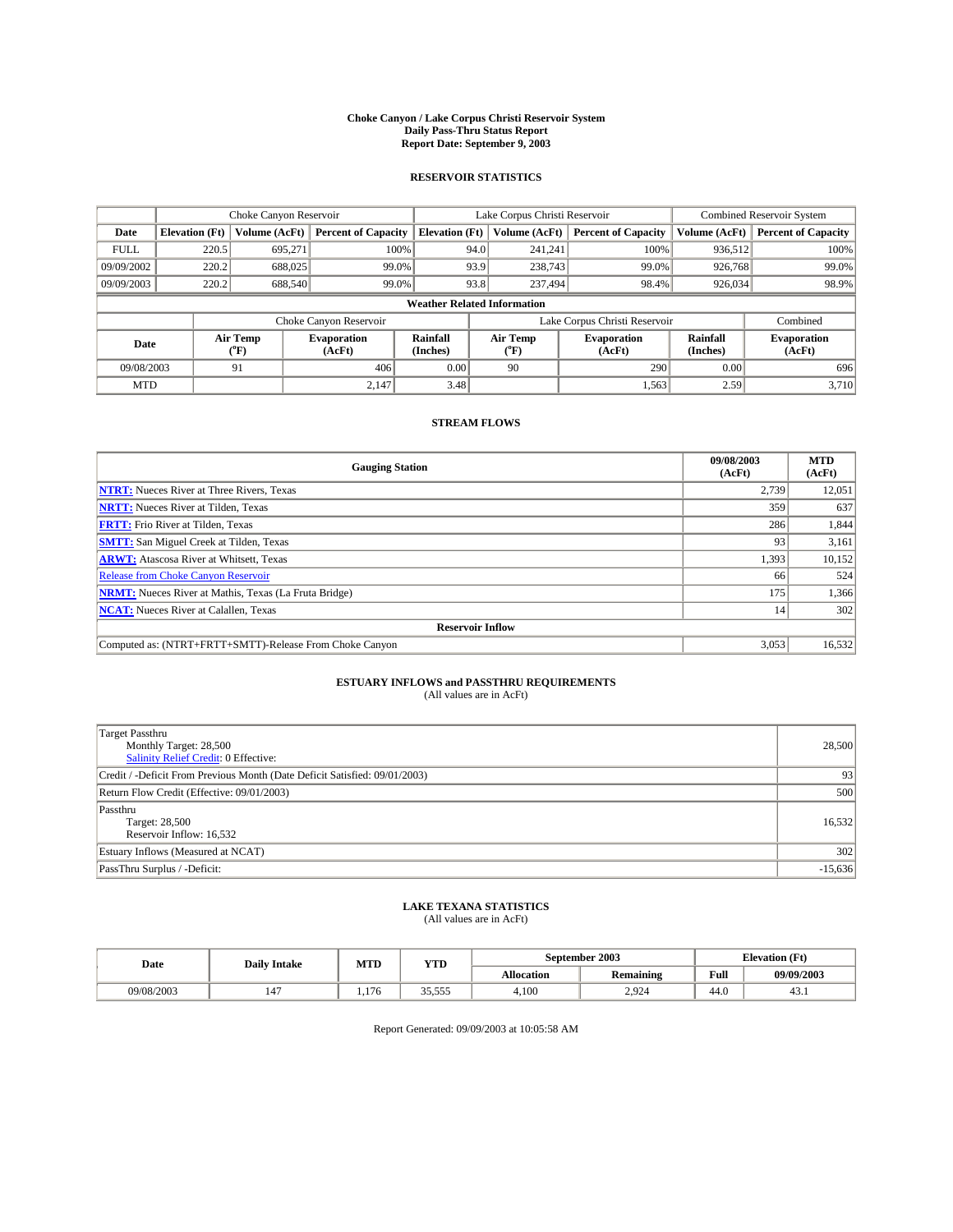#### **Choke Canyon / Lake Corpus Christi Reservoir System Daily Pass-Thru Status Report Report Date: September 10, 2003**

### **RESERVOIR STATISTICS**

|             | Choke Canyon Reservoir             |               | Lake Corpus Christi Reservoir |                       |                               |                  | <b>Combined Reservoir System</b> |                      |                              |  |
|-------------|------------------------------------|---------------|-------------------------------|-----------------------|-------------------------------|------------------|----------------------------------|----------------------|------------------------------|--|
| Date        | <b>Elevation</b> (Ft)              | Volume (AcFt) | <b>Percent of Capacity</b>    | <b>Elevation (Ft)</b> |                               | Volume (AcFt)    | <b>Percent of Capacity</b>       | Volume (AcFt)        | <b>Percent of Capacity</b>   |  |
| <b>FULL</b> | 220.5                              | 695,271       | 100%                          |                       | 94.0                          | 241,241          | 100%                             | 936.512              | 100%                         |  |
| 09/10/2002  | 220.5                              | 695.271       | $100.0\%$                     |                       | 94.0                          | 241.241          | $100.0\%$                        | 936.512              | 100.0%                       |  |
| 09/10/2003  | 220.2                              | 688,283       | 99.0%                         |                       | 93.8                          | 237,785          | 98.6%                            | 926,068              | 98.9%                        |  |
|             | <b>Weather Related Information</b> |               |                               |                       |                               |                  |                                  |                      |                              |  |
|             |                                    |               | Choke Canyon Reservoir        |                       | Lake Corpus Christi Reservoir |                  |                                  | Combined             |                              |  |
|             | Air Temp<br>Date<br>(°F)           |               | <b>Evaporation</b><br>(AcFt)  | Rainfall<br>(Inches)  |                               | Air Temp<br>("F) | <b>Evaporation</b><br>(AcFt)     | Rainfall<br>(Inches) | <b>Evaporation</b><br>(AcFt) |  |
| 09/09/2003  |                                    | 95            | 421                           | 0.00                  |                               | 93               | 268                              | 0.01                 | 689                          |  |
| <b>MTD</b>  |                                    |               | 2,568                         | 3.48                  |                               |                  | 1,831                            | 2.60                 | 4,399                        |  |

## **STREAM FLOWS**

| <b>Gauging Station</b>                                       | 09/09/2003<br>(AcFt) | <b>MTD</b><br>(AcFt) |
|--------------------------------------------------------------|----------------------|----------------------|
| <b>NTRT:</b> Nueces River at Three Rivers, Texas             | 1,785                | 13,835               |
| <b>NRTT:</b> Nueces River at Tilden, Texas                   | 284                  | 921                  |
| <b>FRTT:</b> Frio River at Tilden, Texas                     | 181                  | 2,025                |
| <b>SMTT:</b> San Miguel Creek at Tilden, Texas               | 34                   | 3,194                |
| <b>ARWT:</b> Atascosa River at Whitsett, Texas               | 379                  | 10,531               |
| Release from Choke Canyon Reservoir                          | 66                   | 590                  |
| <b>NRMT:</b> Nueces River at Mathis, Texas (La Fruta Bridge) | 322                  | 1,687                |
| <b>NCAT:</b> Nueces River at Calallen, Texas                 |                      | 303                  |
| <b>Reservoir Inflow</b>                                      |                      |                      |
| Computed as: (NTRT+FRTT+SMTT)-Release From Choke Canyon      | 1.933                | 18,465               |

# **ESTUARY INFLOWS and PASSTHRU REQUIREMENTS**<br>(All values are in AcFt)

| <b>Target Passthru</b><br>Monthly Target: 28,500<br>Salinity Relief Credit: 0 Effective: | 28,500    |
|------------------------------------------------------------------------------------------|-----------|
| Credit / -Deficit From Previous Month (Date Deficit Satisfied: 09/01/2003)               | 93        |
| Return Flow Credit (Effective: 09/01/2003)                                               | 500       |
| Passthru<br>Target: 28,500<br>Reservoir Inflow: 18,465                                   | 18,465    |
| Estuary Inflows (Measured at NCAT)                                                       | 303       |
| PassThru Surplus / -Deficit:                                                             | $-17,569$ |

# **LAKE TEXANA STATISTICS** (All values are in AcFt)

| Date       | <b>Daily Intake</b> | MTD   | <b>YTD</b> |                   | September 2003   |      | <b>Elevation</b> (Ft) |  |
|------------|---------------------|-------|------------|-------------------|------------------|------|-----------------------|--|
|            |                     |       |            | <b>Allocation</b> | <b>Remaining</b> | Full | 09/10/2003            |  |
| 09/09/2003 | 147                 | 1.323 | 35,702     | 4.100             | $- - -$<br>، ، ، | 44.v | 45.U                  |  |

Report Generated: 09/10/2003 at 8:30:15 AM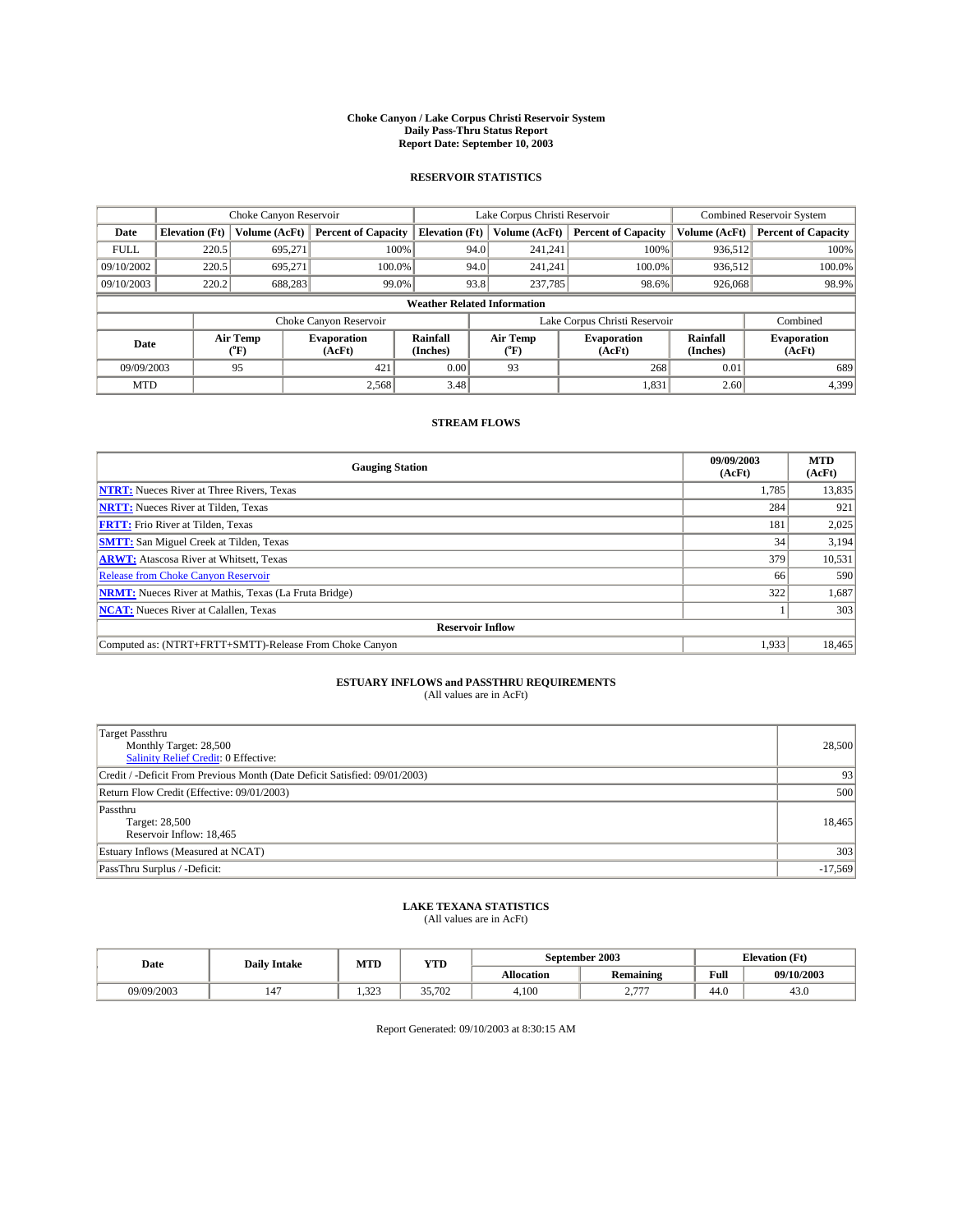#### **Choke Canyon / Lake Corpus Christi Reservoir System Daily Pass-Thru Status Report Report Date: September 11, 2003**

### **RESERVOIR STATISTICS**

|             | Choke Canyon Reservoir             |               | Lake Corpus Christi Reservoir |                       |                               |                  | <b>Combined Reservoir System</b> |                      |                              |
|-------------|------------------------------------|---------------|-------------------------------|-----------------------|-------------------------------|------------------|----------------------------------|----------------------|------------------------------|
| Date        | <b>Elevation</b> (Ft)              | Volume (AcFt) | <b>Percent of Capacity</b>    | <b>Elevation (Ft)</b> |                               | Volume (AcFt)    | <b>Percent of Capacity</b>       | Volume (AcFt)        | <b>Percent of Capacity</b>   |
| <b>FULL</b> | 220.5                              | 695,271       |                               | 100%                  | 94.0                          | 241,241          | 100%                             | 936.512              | 100%                         |
| 09/11/2002  | 220.5                              | 695.271       | $100.0\%$                     |                       | 94.0                          | 241.241          | $100.0\%$                        | 936.512              | 100.0%                       |
| 09/11/2003  | 220.2                              | 688,025       | 99.0%                         |                       | 93.9                          |                  | 98.9%<br>238,551                 | 926,576              | 98.9%                        |
|             | <b>Weather Related Information</b> |               |                               |                       |                               |                  |                                  |                      |                              |
|             |                                    |               | Choke Canyon Reservoir        |                       | Lake Corpus Christi Reservoir |                  |                                  | Combined             |                              |
|             | Air Temp<br>Date                   |               | <b>Evaporation</b><br>(AcFt)  | Rainfall<br>(Inches)  |                               | Air Temp<br>("F) | <b>Evaporation</b><br>(AcFt)     | Rainfall<br>(Inches) | <b>Evaporation</b><br>(AcFt) |
| 09/10/2003  |                                    | 94            | 421                           | 0.00                  |                               | 94               | 268                              | 0.01                 | 689                          |
| <b>MTD</b>  |                                    |               | 2.989                         | 3.48                  |                               |                  | 2,099                            | 2.61                 | 5,088                        |

## **STREAM FLOWS**

| <b>Gauging Station</b>                                       | 09/10/2003<br>(AcFt) | <b>MTD</b><br>(AcFt) |
|--------------------------------------------------------------|----------------------|----------------------|
| <b>NTRT:</b> Nueces River at Three Rivers, Texas             | 1,016                | 14,852               |
| <b>NRTT:</b> Nueces River at Tilden, Texas                   | 157                  | 1,078                |
| <b>FRTT:</b> Frio River at Tilden, Texas                     | 185                  | 2,209                |
| <b>SMTT:</b> San Miguel Creek at Tilden, Texas               | 19                   | 3,214                |
| <b>ARWT:</b> Atascosa River at Whitsett, Texas               | 173                  | 10,704               |
| <b>Release from Choke Canyon Reservoir</b>                   | 66                   | 655                  |
| <b>NRMT:</b> Nueces River at Mathis, Texas (La Fruta Bridge) | 601                  | 2,289                |
| <b>NCAT:</b> Nueces River at Calallen, Texas                 | 67                   | 371                  |
| <b>Reservoir Inflow</b>                                      |                      |                      |
| Computed as: (NTRT+FRTT+SMTT)-Release From Choke Canyon      | 1,155                | 19,620               |

## **ESTUARY INFLOWS and PASSTHRU REQUIREMENTS**

(All values are in AcFt)

| <b>Target Passthru</b><br>Monthly Target: 28,500<br>Salinity Relief Credit: 0 Effective: | 28,500    |
|------------------------------------------------------------------------------------------|-----------|
| Credit / -Deficit From Previous Month (Date Deficit Satisfied: 09/01/2003)               | 93        |
| Return Flow Credit (Effective: 09/01/2003)                                               | 500       |
| Passthru<br>Target: 28,500<br>Reservoir Inflow: 19,620                                   | 19,620    |
| Estuary Inflows (Measured at NCAT)                                                       | 371       |
| PassThru Surplus / -Deficit:                                                             | $-18,656$ |

# **LAKE TEXANA STATISTICS** (All values are in AcFt)

| Date       | <b>Daily Intake</b> | MTD   | YTD    |                   | September 2003   | <b>Elevation</b> (Ft) |             |  |
|------------|---------------------|-------|--------|-------------------|------------------|-----------------------|-------------|--|
|            |                     |       |        | <b>Allocation</b> | <b>Remaining</b> | Full                  | 09/11/2003  |  |
| 09/10/2003 | ،46                 | 1,469 | 35.848 | 4.100             | 2.631            | 44.0                  | ۰ ^<br>44.5 |  |

Report Generated: 09/11/2003 at 8:15:30 AM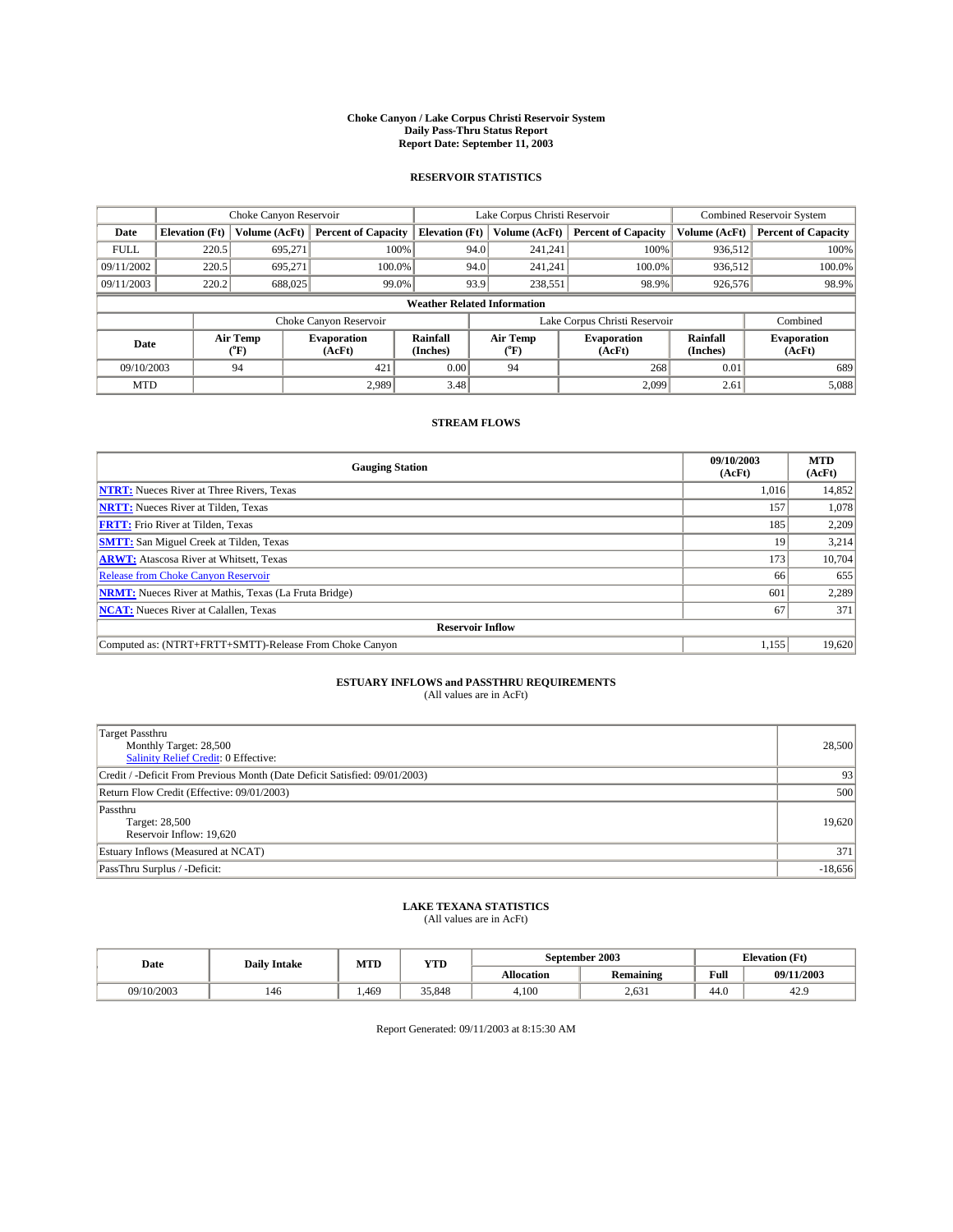#### **Choke Canyon / Lake Corpus Christi Reservoir System Daily Pass-Thru Status Report Report Date: September 12, 2003**

### **RESERVOIR STATISTICS**

|                          | Choke Canyon Reservoir             |               | Lake Corpus Christi Reservoir |                       |                               |                  | <b>Combined Reservoir System</b> |                      |                              |  |
|--------------------------|------------------------------------|---------------|-------------------------------|-----------------------|-------------------------------|------------------|----------------------------------|----------------------|------------------------------|--|
| Date                     | <b>Elevation</b> (Ft)              | Volume (AcFt) | <b>Percent of Capacity</b>    | <b>Elevation</b> (Ft) |                               | Volume (AcFt)    | <b>Percent of Capacity</b>       | Volume (AcFt)        | <b>Percent of Capacity</b>   |  |
| <b>FULL</b>              | 220.5                              | 695,271       |                               | 100%                  | 94.0                          | 241,241          | 100%                             | 936.512              | 100%                         |  |
| 09/12/2002               | 220.5                              | 695.271       | $100.0\%$                     |                       | 94.0                          | 241.241          | 100.0%                           | 936.512              | 100.0%                       |  |
| 09/12/2003               | 220.5                              | 695.271       | 100.0%                        |                       | 94.0                          | 241.241          | 100.0%                           | 936,512              | 100.0%                       |  |
|                          | <b>Weather Related Information</b> |               |                               |                       |                               |                  |                                  |                      |                              |  |
|                          |                                    |               | Choke Canyon Reservoir        |                       | Lake Corpus Christi Reservoir |                  |                                  | Combined             |                              |  |
| Air Temp<br>Date<br>(°F) |                                    |               | <b>Evaporation</b><br>(AcFt)  | Rainfall<br>(Inches)  |                               | Air Temp<br>("F) | <b>Evaporation</b><br>(AcFt)     | Rainfall<br>(Inches) | <b>Evaporation</b><br>(AcFt) |  |
| 09/11/2003               |                                    | 93            | 363                           | 4.02                  |                               | 96               |                                  | 2.23                 | 363                          |  |
| <b>MTD</b>               |                                    |               | 3,352                         | 7.50                  |                               |                  | 2,099                            | 4.84                 | 5,451                        |  |

## **STREAM FLOWS**

| <b>Gauging Station</b>                                       | 09/11/2003<br>(AcFt) | <b>MTD</b><br>(AcFt) |
|--------------------------------------------------------------|----------------------|----------------------|
| <b>NTRT:</b> Nueces River at Three Rivers, Texas             | 639                  | 15,491               |
| <b>NRTT:</b> Nueces River at Tilden, Texas                   | 85                   | 1,163                |
| <b>FRTT:</b> Frio River at Tilden, Texas                     | 183                  | 2,392                |
| <b>SMTT:</b> San Miguel Creek at Tilden, Texas               | 13                   | 3,226                |
| <b>ARWT:</b> Atascosa River at Whitsett, Texas               | 99                   | 10,803               |
| Release from Choke Canyon Reservoir                          | 66                   | 721                  |
| <b>NRMT:</b> Nueces River at Mathis, Texas (La Fruta Bridge) | 609                  | 2,898                |
| <b>NCAT:</b> Nueces River at Calallen, Texas                 | 379                  | 750                  |
| <b>Reservoir Inflow</b>                                      |                      |                      |
| Computed as: (NTRT+FRTT+SMTT)-Release From Choke Canyon      | 769                  | 20,389               |

# **ESTUARY INFLOWS and PASSTHRU REQUIREMENTS**<br>(All values are in AcFt)

| <b>Target Passthru</b><br>Monthly Target: 28,500<br>Salinity Relief Credit: 0 Effective: | 28,500    |
|------------------------------------------------------------------------------------------|-----------|
| Credit / -Deficit From Previous Month (Date Deficit Satisfied: 09/01/2003)               | 93        |
| Return Flow Credit (Effective: 09/01/2003)                                               | 500       |
| Passthru<br>Target: 28,500<br>Reservoir Inflow: 20,389                                   | 20,389    |
| Estuary Inflows (Measured at NCAT)                                                       | 750       |
| PassThru Surplus / -Deficit:                                                             | $-19,046$ |

# **LAKE TEXANA STATISTICS** (All values are in AcFt)

| Date            | <b>Daily Intake</b> | MTD   | <b>YTD</b> |                   | September 2003   |                | <b>Elevation</b> (Ft) |  |
|-----------------|---------------------|-------|------------|-------------------|------------------|----------------|-----------------------|--|
|                 |                     |       |            | <b>Allocation</b> | <b>Remaining</b> | Full           | 09/12/2003            |  |
| /11/2003<br>JY, | 149                 | 1,618 | 35,997     | 4,100             | 2,482            | $\sim$<br>44.O | 42.G                  |  |

Report Generated: 09/12/2003 at 8:50:55 AM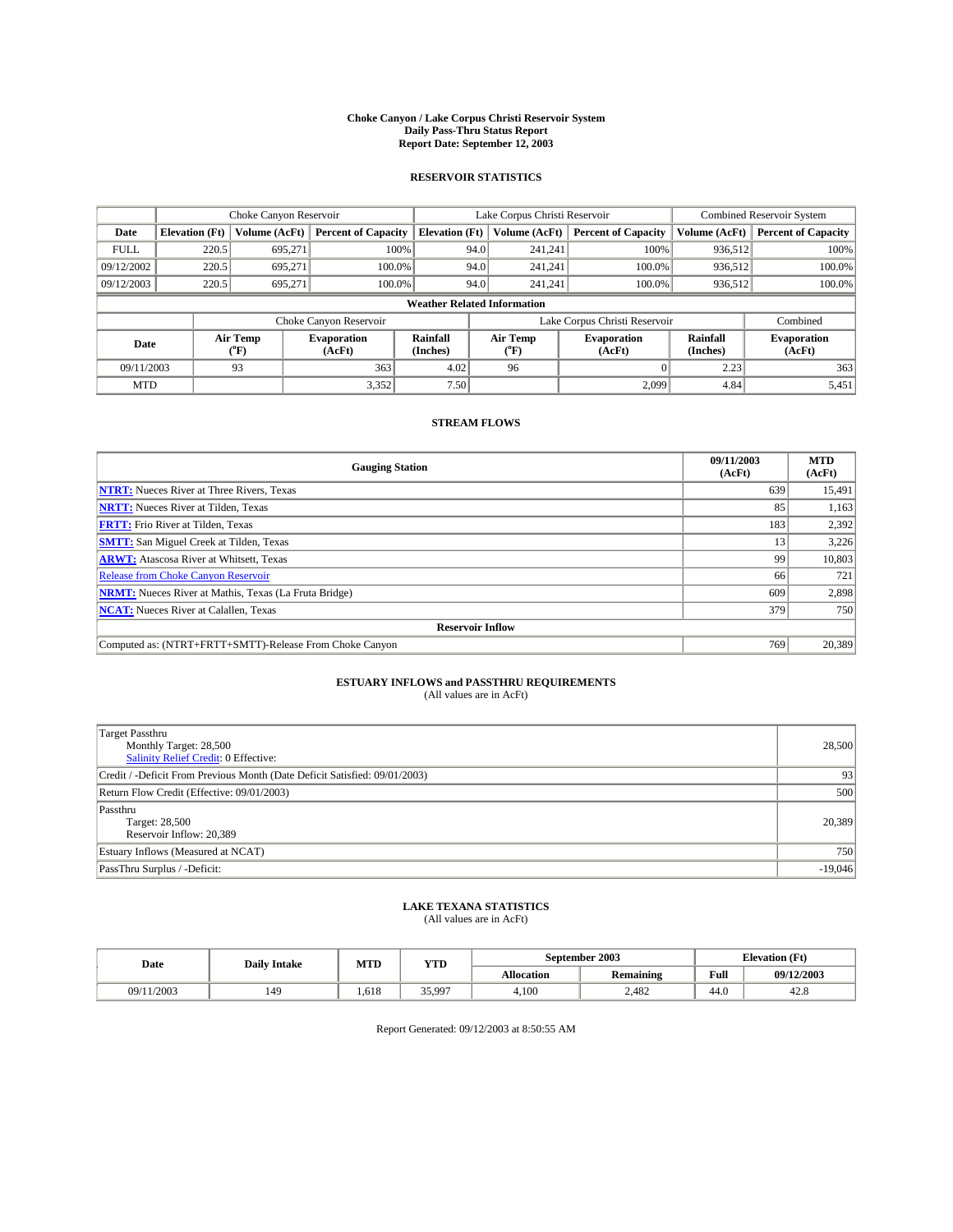#### **Choke Canyon / Lake Corpus Christi Reservoir System Daily Pass-Thru Status Report Report Date: September 13, 2003**

### **RESERVOIR STATISTICS**

|             | Choke Canyon Reservoir             |                  | Lake Corpus Christi Reservoir |                       |                               |                  | <b>Combined Reservoir System</b> |                      |                              |  |
|-------------|------------------------------------|------------------|-------------------------------|-----------------------|-------------------------------|------------------|----------------------------------|----------------------|------------------------------|--|
| Date        | <b>Elevation</b> (Ft)              | Volume (AcFt)    | <b>Percent of Capacity</b>    | <b>Elevation</b> (Ft) |                               | Volume (AcFt)    | <b>Percent of Capacity</b>       | Volume (AcFt)        | <b>Percent of Capacity</b>   |  |
| <b>FULL</b> | 220.5                              | 695,271          | 100%                          |                       | 94.0                          | 241,241          | 100%                             | 936.512              | 100%                         |  |
| 09/13/2002  | 220.5                              | 695.271          | $100.0\%$                     |                       | 94.0                          | 241.241          | 100.0%                           | 936.512              | 100.0%                       |  |
| 09/13/2003  | 220.5                              | 694,233          | 99.9%                         |                       | 94.0                          | 241.241          | 100.0%                           | 935,474              | 99.9%                        |  |
|             | <b>Weather Related Information</b> |                  |                               |                       |                               |                  |                                  |                      |                              |  |
|             |                                    |                  | Choke Canyon Reservoir        |                       | Lake Corpus Christi Reservoir |                  |                                  |                      | Combined                     |  |
| Date        |                                    | Air Temp<br>(°F) | <b>Evaporation</b><br>(AcFt)  | Rainfall<br>(Inches)  |                               | Air Temp<br>("F) | <b>Evaporation</b><br>(AcFt)     | Rainfall<br>(Inches) | <b>Evaporation</b><br>(AcFt) |  |
| 09/12/2003  |                                    | 83               | 257                           | 0.00                  |                               | 82               | 168                              | 0.25                 | 425                          |  |
| <b>MTD</b>  |                                    |                  | 3,609                         | 7.50                  |                               |                  | 2,267                            | 5.09                 | 5,876                        |  |

## **STREAM FLOWS**

| <b>Gauging Station</b>                                       | 09/12/2003<br>(AcFt) | <b>MTD</b><br>(AcFt) |
|--------------------------------------------------------------|----------------------|----------------------|
| <b>NTRT:</b> Nueces River at Three Rivers, Texas             | 2,481                | 17,972               |
| <b>NRTT:</b> Nueces River at Tilden, Texas                   | 169                  | 1,332                |
| <b>FRTT:</b> Frio River at Tilden, Texas                     | 246                  | 2,638                |
| <b>SMTT:</b> San Miguel Creek at Tilden, Texas               | 143                  | 3,369                |
| <b>ARWT:</b> Atascosa River at Whitsett, Texas               | 736                  | 11,539               |
| <b>Release from Choke Canyon Reservoir</b>                   | 66                   | 786                  |
| <b>NRMT:</b> Nueces River at Mathis, Texas (La Fruta Bridge) | 2,025                | 4,923                |
| <b>NCAT:</b> Nueces River at Calallen, Texas                 | 1,739                | 2,489                |
| <b>Reservoir Inflow</b>                                      |                      |                      |
| Computed as: (NTRT+FRTT+SMTT)-Release From Choke Canyon      | 2.805                | 23.194               |

## **ESTUARY INFLOWS and PASSTHRU REQUIREMENTS**<br>(All values are in AcFt)

| <b>Target Passthru</b><br>Monthly Target: 28,500<br>Salinity Relief Credit: 0 Effective: | 28,500    |
|------------------------------------------------------------------------------------------|-----------|
| Credit / -Deficit From Previous Month (Date Deficit Satisfied: 09/01/2003)               | 93        |
| Return Flow Credit (Effective: 09/01/2003)                                               | 500       |
| Passthru<br>Target: 28,500<br>Reservoir Inflow: 23,194                                   | 23,194    |
| Estuary Inflows (Measured at NCAT)                                                       | 2,489     |
| PassThru Surplus / -Deficit:                                                             | $-20,112$ |

# **LAKE TEXANA STATISTICS** (All values are in AcFt)

| Date     | <b>Daily Intake</b> | MTD  | VTT<br>1 L D |            | <b>September 2003</b> | <b>Elevation</b> (Ft) |            |
|----------|---------------------|------|--------------|------------|-----------------------|-----------------------|------------|
|          |                     |      |              | Allocation | <b>Remaining</b>      | Full                  | 09/13/2003 |
| /12/2003 | 146                 | .764 | 36.143       | 4.100      | 2,336                 | 44.0                  | 42.5       |

Report Generated: 09/13/2003 at 9:33:22 AM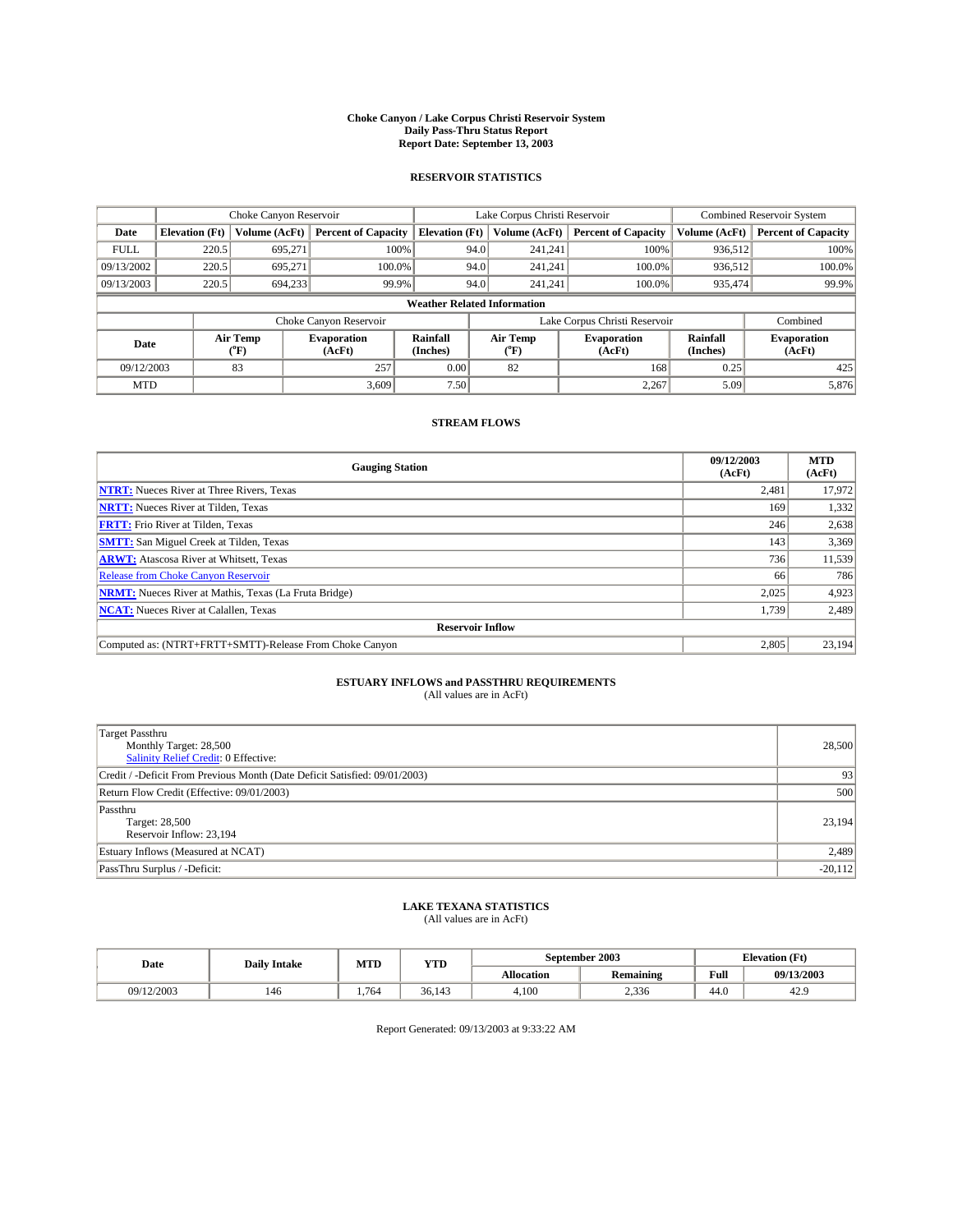#### **Choke Canyon / Lake Corpus Christi Reservoir System Daily Pass-Thru Status Report Report Date: September 14, 2003**

### **RESERVOIR STATISTICS**

|             | Choke Canyon Reservoir             |                  | Lake Corpus Christi Reservoir |                       |                               |                  | <b>Combined Reservoir System</b> |                      |                              |
|-------------|------------------------------------|------------------|-------------------------------|-----------------------|-------------------------------|------------------|----------------------------------|----------------------|------------------------------|
| Date        | <b>Elevation</b> (Ft)              | Volume (AcFt)    | <b>Percent of Capacity</b>    | <b>Elevation (Ft)</b> |                               | Volume (AcFt)    | <b>Percent of Capacity</b>       | Volume (AcFt)        | <b>Percent of Capacity</b>   |
| <b>FULL</b> | 220.5                              | 695,271          |                               | 100%                  | 94.0                          | 241,241          | 100%                             | 936.512              | 100%                         |
| 09/14/2002  | 220.5                              | 695.271          | $100.0\%$                     |                       | 94.0                          | 241.241          | $100.0\%$                        | 936,512              | 100.0%                       |
| 09/14/2003  | 220.5                              | 694,493          | 99.9%                         |                       | 94.0                          | 241,241          | $100.0\%$                        | 935,734              | 99.9%                        |
|             | <b>Weather Related Information</b> |                  |                               |                       |                               |                  |                                  |                      |                              |
|             |                                    |                  | Choke Canyon Reservoir        |                       | Lake Corpus Christi Reservoir |                  |                                  |                      | Combined                     |
| Date        |                                    | Air Temp<br>(°F) | <b>Evaporation</b><br>(AcFt)  | Rainfall<br>(Inches)  |                               | Air Temp<br>("F) | <b>Evaporation</b><br>(AcFt)     | Rainfall<br>(Inches) | <b>Evaporation</b><br>(AcFt) |
| 09/13/2003  |                                    | 89               | 303                           | 0.00                  |                               | 89               | 247                              | 0.00                 | 550                          |
| <b>MTD</b>  |                                    |                  | 3,912                         | 7.50                  |                               |                  | 2,514                            | 5.09                 | 6,426                        |

## **STREAM FLOWS**

| <b>Gauging Station</b>                                       | 09/13/2003<br>(AcFt) | <b>MTD</b><br>(AcFt) |
|--------------------------------------------------------------|----------------------|----------------------|
| <b>NTRT:</b> Nueces River at Three Rivers, Texas             | 2,719                | 20,692               |
| <b>NRTT:</b> Nueces River at Tilden, Texas                   | 169                  | 1,501                |
| <b>FRTT:</b> Frio River at Tilden, Texas                     | 218                  | 2,856                |
| <b>SMTT:</b> San Miguel Creek at Tilden, Texas               | 331                  | 3,701                |
| <b>ARWT:</b> Atascosa River at Whitsett, Texas               | 1,540                | 13,080               |
| <b>Release from Choke Canyon Reservoir</b>                   | 66                   | 852                  |
| <b>NRMT:</b> Nueces River at Mathis, Texas (La Fruta Bridge) | 2,025                | 6,948                |
| <b>NCAT:</b> Nueces River at Calallen, Texas                 | 4,863                | 7,352                |
| <b>Reservoir Inflow</b>                                      |                      |                      |
| Computed as: (NTRT+FRTT+SMTT)-Release From Choke Canyon      | 3.204                | 26,397               |

## **ESTUARY INFLOWS and PASSTHRU REQUIREMENTS**<br>(All values are in AcFt)

| <b>Target Passthru</b><br>Monthly Target: 28,500<br>Salinity Relief Credit: 0 Effective: | 28,500    |
|------------------------------------------------------------------------------------------|-----------|
| Credit / -Deficit From Previous Month (Date Deficit Satisfied: 09/01/2003)               | 93        |
| Return Flow Credit (Effective: 09/01/2003)                                               | 500       |
| Passthru<br>Target: 28,500<br>Reservoir Inflow: 26,397                                   | 26,397    |
| Estuary Inflows (Measured at NCAT)                                                       | 7,352     |
| PassThru Surplus / -Deficit:                                                             | $-18,453$ |

# **LAKE TEXANA STATISTICS** (All values are in AcFt)

| Date       | <b>Daily Intake</b> | MTD   | <b>YTD</b> |                   | September 2003   | <b>Elevation</b> (Ft) |            |
|------------|---------------------|-------|------------|-------------------|------------------|-----------------------|------------|
|            |                     |       |            | <b>Allocation</b> | <b>Remaining</b> | Full                  | 09/14/2003 |
| 09/13/2003 | 147                 | 1.911 | 36.290     | 4,100             | 2.189            | 44.U                  | 42.9       |

Report Generated: 09/14/2003 at 8:19:49 AM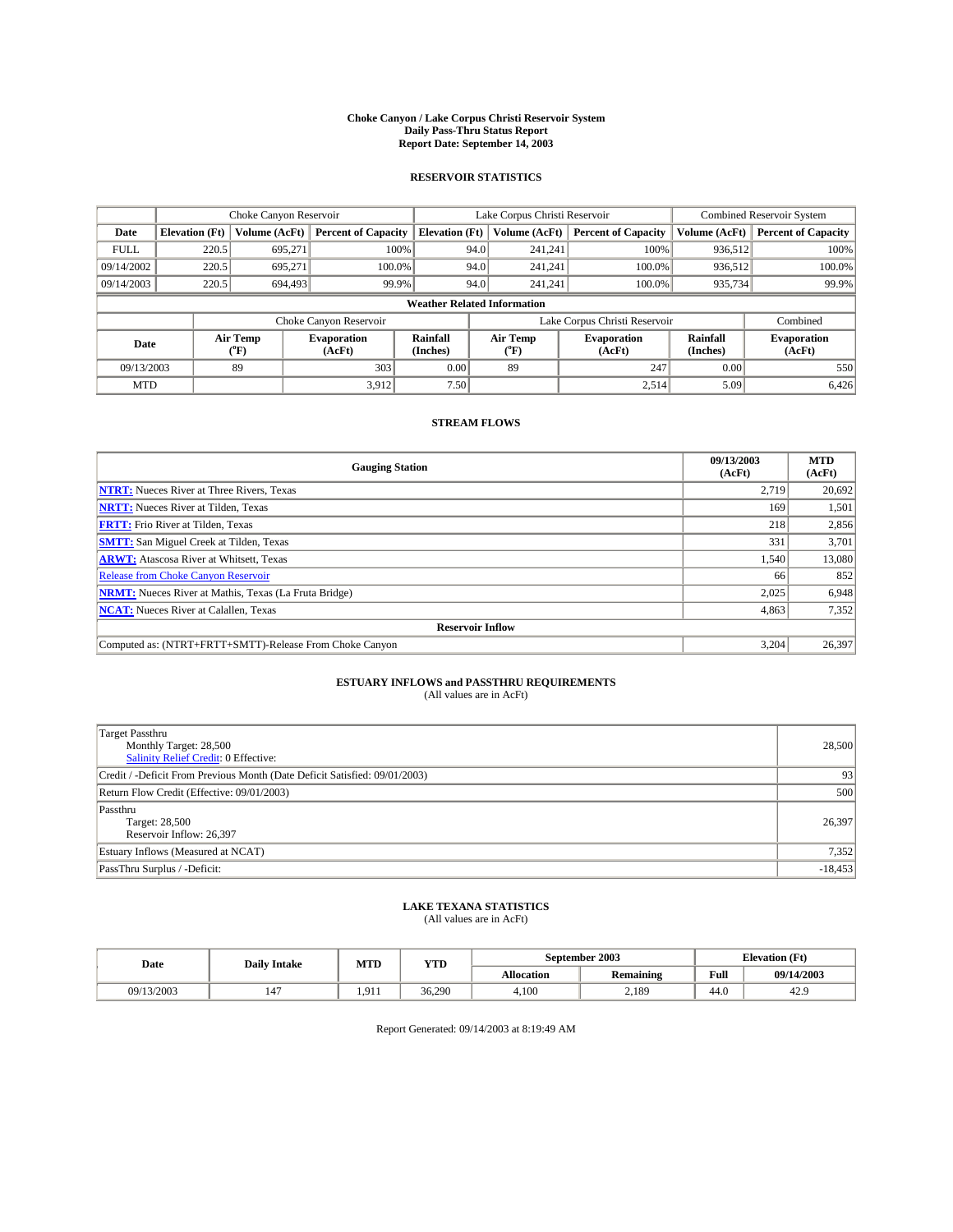#### **Choke Canyon / Lake Corpus Christi Reservoir System Daily Pass-Thru Status Report Report Date: September 15, 2003**

### **RESERVOIR STATISTICS**

|             | Choke Canyon Reservoir             |                  | Lake Corpus Christi Reservoir |                       |                               |                  | <b>Combined Reservoir System</b> |                      |                              |  |
|-------------|------------------------------------|------------------|-------------------------------|-----------------------|-------------------------------|------------------|----------------------------------|----------------------|------------------------------|--|
| Date        | <b>Elevation</b> (Ft)              | Volume (AcFt)    | <b>Percent of Capacity</b>    | <b>Elevation (Ft)</b> |                               | Volume (AcFt)    | <b>Percent of Capacity</b>       | Volume (AcFt)        | <b>Percent of Capacity</b>   |  |
| <b>FULL</b> | 220.5                              | 695,271          | 100%                          |                       | 94.0                          | 241,241          | 100%                             | 936.512              | 100%                         |  |
| 09/15/2002  | 220.5                              | 695.271          | $100.0\%$                     |                       | 94.0                          | 241.241          | $100.0\%$                        | 936.512              | 100.0%                       |  |
| 09/15/2003  | 220.6                              | 695.271          | 100.0%                        |                       | 94.0                          | 241,241          | $100.0\%$                        | 936,512              | 100.0%                       |  |
|             | <b>Weather Related Information</b> |                  |                               |                       |                               |                  |                                  |                      |                              |  |
|             |                                    |                  | Choke Canyon Reservoir        |                       | Lake Corpus Christi Reservoir |                  |                                  |                      | Combined                     |  |
| Date        |                                    | Air Temp<br>(°F) | <b>Evaporation</b><br>(AcFt)  | Rainfall<br>(Inches)  |                               | Air Temp<br>("F) | <b>Evaporation</b><br>(AcFt)     | Rainfall<br>(Inches) | <b>Evaporation</b><br>(AcFt) |  |
| 09/14/2003  |                                    | 88               | 288                           | 2.37                  |                               | 88               | 269                              | 0.09                 | 557                          |  |
| <b>MTD</b>  |                                    |                  | 4,200                         | 9.87                  |                               |                  | 2,783                            | 5.18                 | 6,983                        |  |

## **STREAM FLOWS**

| <b>Gauging Station</b>                                       | 09/14/2003<br>(AcFt) | <b>MTD</b><br>(AcFt) |
|--------------------------------------------------------------|----------------------|----------------------|
| <b>NTRT:</b> Nueces River at Three Rivers, Texas             | 2,719                | 23,411               |
| <b>NRTT:</b> Nueces River at Tilden, Texas                   | 169                  | 1,669                |
| <b>FRTT:</b> Frio River at Tilden, Texas                     | 324                  | 3,180                |
| <b>SMTT:</b> San Miguel Creek at Tilden, Texas               | 145                  | 3,846                |
| <b>ARWT:</b> Atascosa River at Whitsett, Texas               | 2,878                | 15,958               |
| Release from Choke Canyon Reservoir                          | 66                   | 917                  |
| <b>NRMT:</b> Nueces River at Mathis, Texas (La Fruta Bridge) | 1,693                | 8,641                |
| <b>NCAT:</b> Nueces River at Calallen, Texas                 | 4,486                | 11,838               |
| <b>Reservoir Inflow</b>                                      |                      |                      |
| Computed as: (NTRT+FRTT+SMTT)-Release From Choke Canyon      | 3.122                | 29,520               |

## **ESTUARY INFLOWS and PASSTHRU REQUIREMENTS**<br>(All values are in AcFt)

| <b>Target Passthru</b><br>Monthly Target: 28,500<br>Salinity Relief Credit: 0 Effective: | 28,500    |
|------------------------------------------------------------------------------------------|-----------|
| Credit / -Deficit From Previous Month (Date Deficit Satisfied: 09/01/2003)               | 93        |
| Return Flow Credit (Effective: 09/01/2003)                                               | 500       |
| Passthru<br>Target: 28,500<br>Reservoir Inflow: 29,520                                   | 28,500    |
| Estuary Inflows (Measured at NCAT)                                                       | 11,838    |
| PassThru Surplus / -Deficit:                                                             | $-16,069$ |

# **LAKE TEXANA STATISTICS** (All values are in AcFt)

| Date       | <b>Daily Intake</b> | MTD   | <b>YTD</b> |                   | September 2003   | <b>Elevation</b> (Ft) |            |
|------------|---------------------|-------|------------|-------------------|------------------|-----------------------|------------|
|            |                     |       |            | <b>Allocation</b> | <b>Remaining</b> | Full                  | 09/15/2003 |
| 09/14/2003 | 144                 | 2.055 | 36,433     | 4,100             | 2,045            | $\sqrt{ }$<br>44.0    | 42.9       |

Report Generated: 09/15/2003 at 8:03:02 AM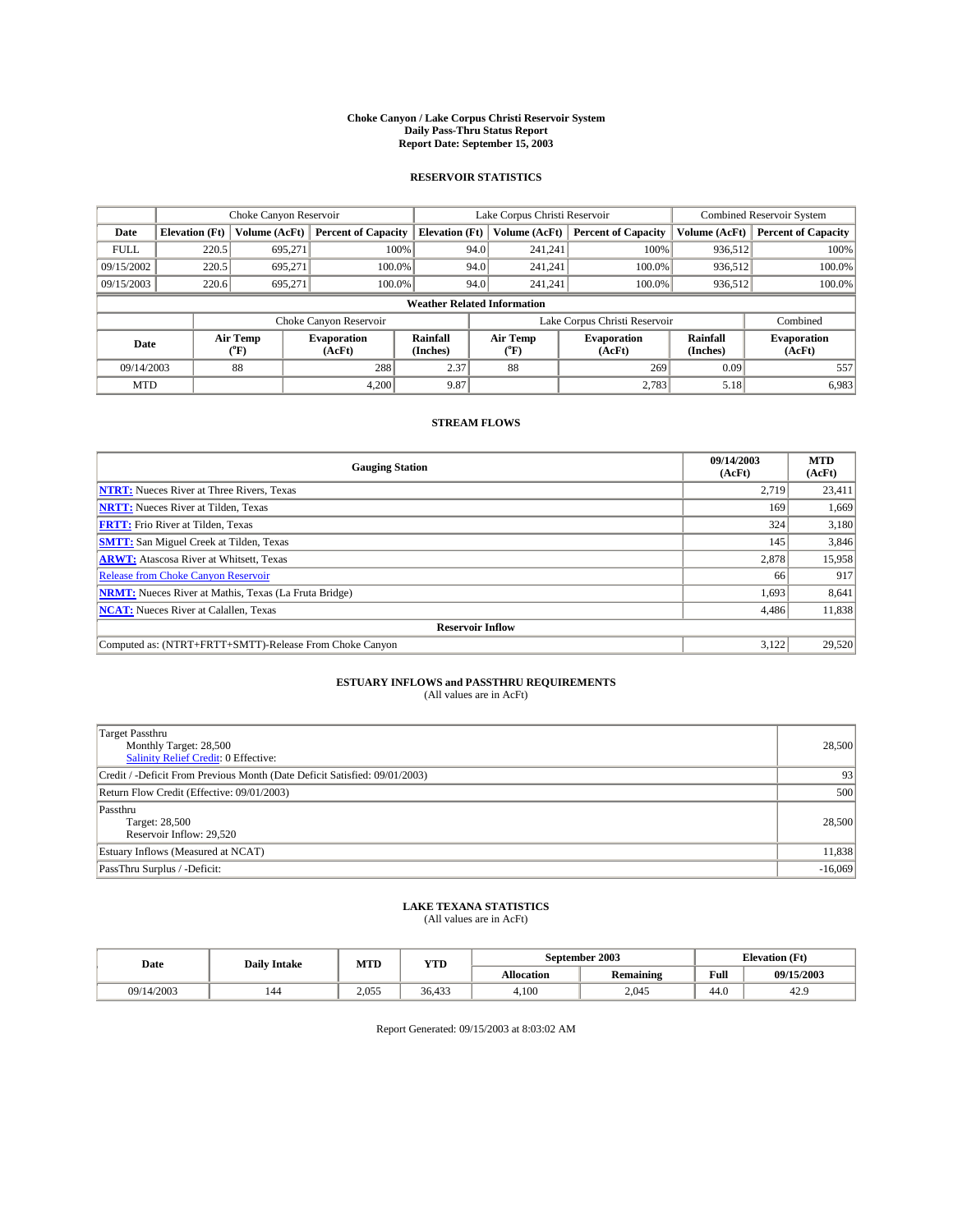#### **Choke Canyon / Lake Corpus Christi Reservoir System Daily Pass-Thru Status Report Report Date: September 16, 2003**

### **RESERVOIR STATISTICS**

|             | Choke Canyon Reservoir             |                  | Lake Corpus Christi Reservoir |                       |                               |                  | <b>Combined Reservoir System</b> |                      |                              |  |
|-------------|------------------------------------|------------------|-------------------------------|-----------------------|-------------------------------|------------------|----------------------------------|----------------------|------------------------------|--|
| Date        | <b>Elevation</b> (Ft)              | Volume (AcFt)    | <b>Percent of Capacity</b>    | <b>Elevation (Ft)</b> |                               | Volume (AcFt)    | <b>Percent of Capacity</b>       | Volume (AcFt)        | <b>Percent of Capacity</b>   |  |
| <b>FULL</b> | 220.5                              | 695,271          |                               | 100%                  | 94.0                          | 241,241          | 100%                             | 936.512              | 100%                         |  |
| 09/16/2002  | 220.5                              | 695.271          | $100.0\%$                     |                       | 94.0                          | 241.241          | $100.0\%$                        | 936.512              | 100.0%                       |  |
| 09/16/2003  | 220.6                              | 695.271          | 100.0%                        |                       | 94.0                          | 241,241          | $100.0\%$                        | 936,512              | 100.0%                       |  |
|             | <b>Weather Related Information</b> |                  |                               |                       |                               |                  |                                  |                      |                              |  |
|             |                                    |                  | Choke Canyon Reservoir        |                       | Lake Corpus Christi Reservoir |                  |                                  |                      | Combined                     |  |
| Date        |                                    | Air Temp<br>(°F) | <b>Evaporation</b><br>(AcFt)  | Rainfall<br>(Inches)  |                               | Air Temp<br>("F) | <b>Evaporation</b><br>(AcFt)     | Rainfall<br>(Inches) | <b>Evaporation</b><br>(AcFt) |  |
| 09/15/2003  |                                    | 88               | 318                           | 0.00                  |                               | 85               | 123                              | 0.06                 | 441                          |  |
| <b>MTD</b>  |                                    |                  | 4,518                         | 9.87                  |                               |                  | 2,906                            | 5.24                 | 7,424                        |  |

## **STREAM FLOWS**

| <b>Gauging Station</b>                                       | 09/15/2003<br>(AcFt) | <b>MTD</b><br>(AcFt) |
|--------------------------------------------------------------|----------------------|----------------------|
| <b>NTRT:</b> Nueces River at Three Rivers, Texas             | 4,327                | 27,738               |
| <b>NRTT:</b> Nueces River at Tilden, Texas                   | 588                  | 2,257                |
| <b>FRTT:</b> Frio River at Tilden, Texas                     | 472                  | 3,652                |
| <b>SMTT:</b> San Miguel Creek at Tilden, Texas               | 101                  | 3,947                |
| <b>ARWT:</b> Atascosa River at Whitsett, Texas               | 1,100                | 17,058               |
| <b>Release from Choke Canyon Reservoir</b>                   | 66                   | 983                  |
| <b>NRMT:</b> Nueces River at Mathis, Texas (La Fruta Bridge) | 1,937                | 10,578               |
| <b>NCAT:</b> Nueces River at Calallen, Texas                 | 3,772                | 15,609               |
| <b>Reservoir Inflow</b>                                      |                      |                      |
| Computed as: (NTRT+FRTT+SMTT)-Release From Choke Canyon      | 4,835                | 34,355               |

# **ESTUARY INFLOWS and PASSTHRU REQUIREMENTS**<br>(All values are in AcFt)

| <b>Target Passthru</b><br>Monthly Target: 28,500<br>Salinity Relief Credit: 0 Effective: | 28,500    |
|------------------------------------------------------------------------------------------|-----------|
| Credit / -Deficit From Previous Month (Date Deficit Satisfied: 09/01/2003)               | 93        |
| Return Flow Credit (Effective: 09/01/2003)                                               | 500       |
| Passthru<br>Target: 28,500<br>Reservoir Inflow: 34,355                                   | 28,500    |
| Estuary Inflows (Measured at NCAT)                                                       | 15,609    |
| PassThru Surplus / -Deficit:                                                             | $-12,298$ |

# **LAKE TEXANA STATISTICS** (All values are in AcFt)

| Date       | <b>Daily Intake</b> | MTD   | <b>YTD</b> |                   | September 2003 | <b>Elevation</b> (Ft) |            |
|------------|---------------------|-------|------------|-------------------|----------------|-----------------------|------------|
|            |                     |       |            | <b>Allocation</b> | Remaining      | Full                  | 09/16/2003 |
| 09/15/2003 | 146                 | 2.200 | 36,579     | 4,100             | ,900           | 44.0                  | 44.0       |

Report Generated: 09/16/2003 at 10:08:02 AM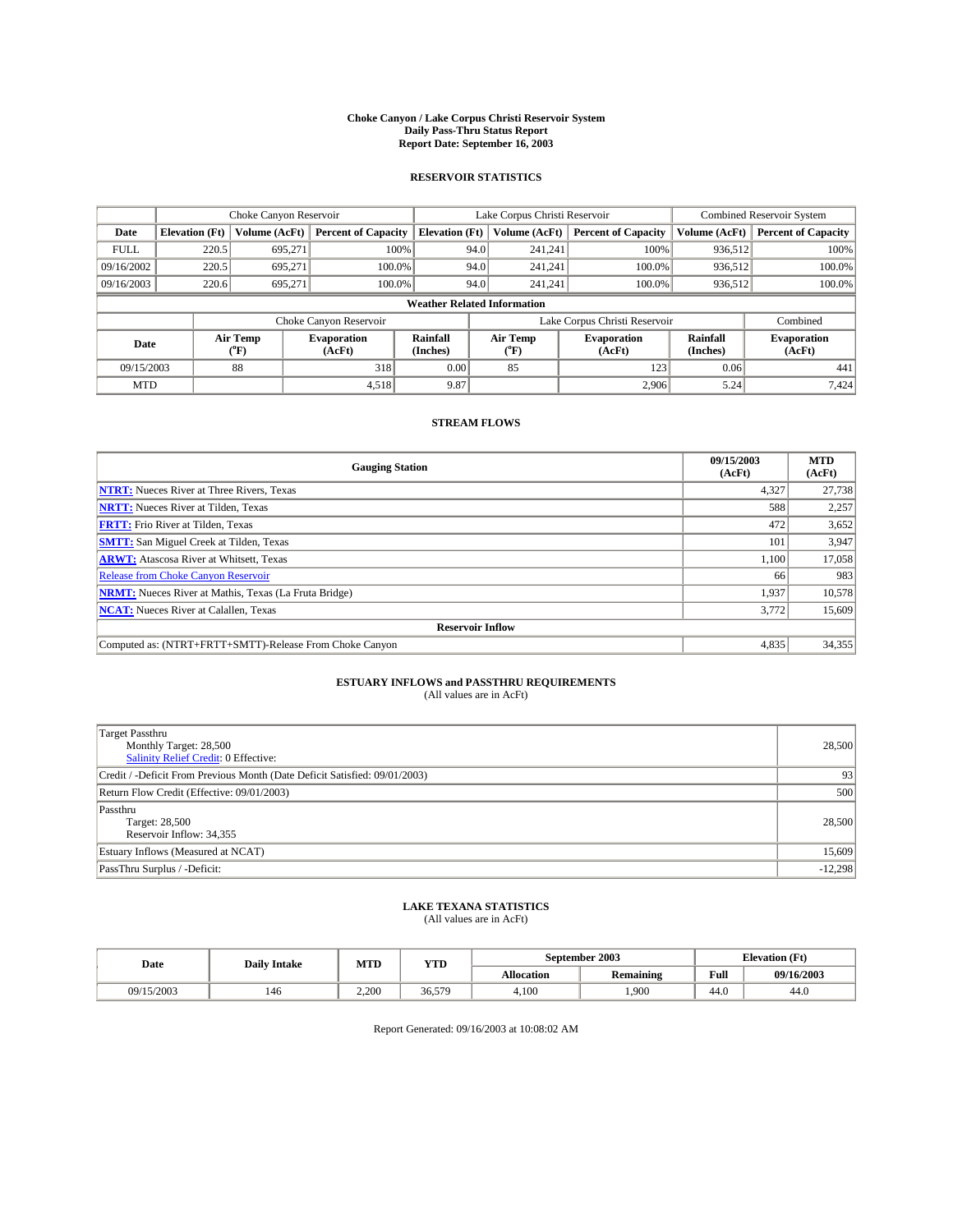#### **Choke Canyon / Lake Corpus Christi Reservoir System Daily Pass-Thru Status Report Report Date: September 17, 2003**

### **RESERVOIR STATISTICS**

|             | Choke Canyon Reservoir             |                  | Lake Corpus Christi Reservoir |                       |                               |                  | <b>Combined Reservoir System</b> |                      |                              |  |
|-------------|------------------------------------|------------------|-------------------------------|-----------------------|-------------------------------|------------------|----------------------------------|----------------------|------------------------------|--|
| Date        | <b>Elevation</b> (Ft)              | Volume (AcFt)    | <b>Percent of Capacity</b>    | <b>Elevation (Ft)</b> |                               | Volume (AcFt)    | <b>Percent of Capacity</b>       | Volume (AcFt)        | <b>Percent of Capacity</b>   |  |
| <b>FULL</b> | 220.5                              | 695,271          | 100%                          |                       | 94.0                          | 241,241          | 100%                             | 936.512              | 100%                         |  |
| 09/17/2002  | 220.5                              | 695.271          | $100.0\%$                     |                       | 94.0                          | 241.241          | $100.0\%$                        | 936.512              | 100.0%                       |  |
| 09/17/2003  | 220.6                              | 695.271          | 100.0%                        |                       | 94.0                          | 241,241          | $100.0\%$                        | 936,512              | 100.0%                       |  |
|             | <b>Weather Related Information</b> |                  |                               |                       |                               |                  |                                  |                      |                              |  |
|             |                                    |                  | Choke Canyon Reservoir        |                       | Lake Corpus Christi Reservoir |                  |                                  |                      | Combined                     |  |
| Date        |                                    | Air Temp<br>(°F) | <b>Evaporation</b><br>(AcFt)  | Rainfall<br>(Inches)  |                               | Air Temp<br>("F) | <b>Evaporation</b><br>(AcFt)     | Rainfall<br>(Inches) | <b>Evaporation</b><br>(AcFt) |  |
| 09/16/2003  |                                    | 86               | 333                           | 0.00                  |                               | 85               | 191                              | 0.00                 | 524                          |  |
| <b>MTD</b>  |                                    |                  | 4,851                         | 9.87                  |                               |                  | 3,097                            | 5.24                 | 7,948                        |  |

## **STREAM FLOWS**

| <b>Gauging Station</b>                                       | 09/16/2003<br>(AcFt) | <b>MTD</b><br>(AcFt) |
|--------------------------------------------------------------|----------------------|----------------------|
| <b>NTRT:</b> Nueces River at Three Rivers, Texas             | 1,868                | 29,606               |
| <b>NRTT:</b> Nueces River at Tilden, Texas                   | 1,010                | 3,267                |
| <b>FRTT:</b> Frio River at Tilden, Texas                     | 314                  | 3,966                |
| <b>SMTT:</b> San Miguel Creek at Tilden, Texas               | 26                   | 3,973                |
| <b>ARWT:</b> Atascosa River at Whitsett, Texas               | 361                  | 17,419               |
| <b>Release from Choke Canyon Reservoir</b>                   | 66                   | 1,048                |
| <b>NRMT:</b> Nueces River at Mathis, Texas (La Fruta Bridge) | 2,045                | 12,623               |
| <b>NCAT:</b> Nueces River at Calallen, Texas                 | 3,811                | 19,421               |
| <b>Reservoir Inflow</b>                                      |                      |                      |
| Computed as: (NTRT+FRTT+SMTT)-Release From Choke Canyon      | 2,142                | 36,497               |

## **ESTUARY INFLOWS and PASSTHRU REQUIREMENTS**<br>(All values are in AcFt)

| <b>Target Passthru</b><br>Monthly Target: 28,500<br>Salinity Relief Credit: 0 Effective: | 28,500   |
|------------------------------------------------------------------------------------------|----------|
| Credit / -Deficit From Previous Month (Date Deficit Satisfied: 09/01/2003)               | 93       |
| Return Flow Credit (Effective: 09/01/2003)                                               | 500      |
| Passthru<br>Target: 28,500<br>Reservoir Inflow: 36,497                                   | 28,500   |
| Estuary Inflows (Measured at NCAT)                                                       | 19,421   |
| PassThru Surplus / -Deficit:                                                             | $-8,486$ |

# **LAKE TEXANA STATISTICS** (All values are in AcFt)

| Date       | <b>Daily Intake</b> | MTD   | <b>YTD</b> |                   | September 2003   | <b>Elevation</b> (Ft) |            |
|------------|---------------------|-------|------------|-------------------|------------------|-----------------------|------------|
|            |                     |       |            | <b>Allocation</b> | <b>Remaining</b> | Full                  | 09/17/2003 |
| 09/16/2003 | 146                 | 2.346 | 36.725     | 4.100             | 75<br>.          | 44.0                  | 44.1       |

Report Generated: 09/17/2003 at 8:29:01 AM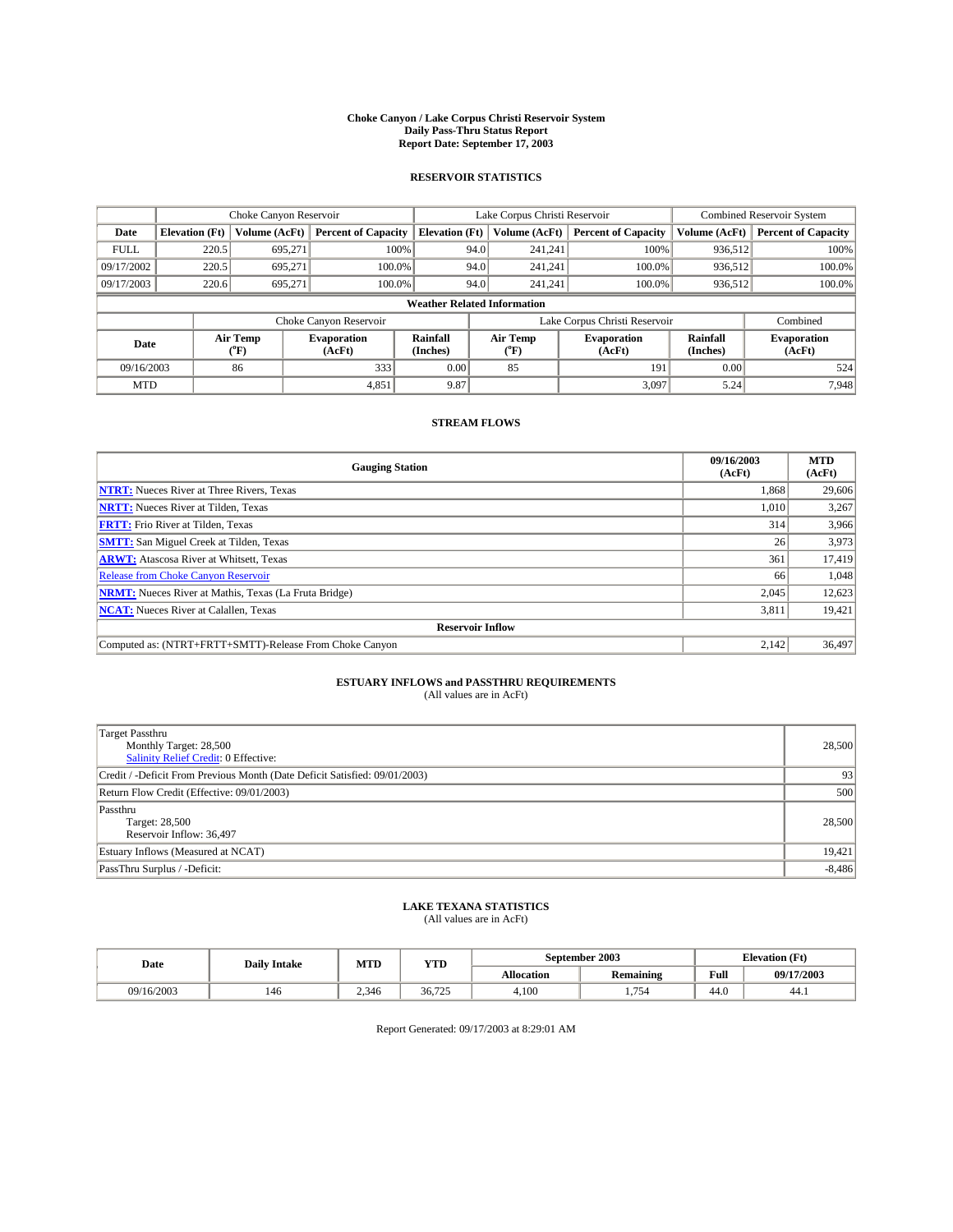#### **Choke Canyon / Lake Corpus Christi Reservoir System Daily Pass-Thru Status Report Report Date: September 18, 2003**

### **RESERVOIR STATISTICS**

|             | Choke Canyon Reservoir             |                  | Lake Corpus Christi Reservoir |                       |                               |                  | <b>Combined Reservoir System</b> |                      |                              |  |
|-------------|------------------------------------|------------------|-------------------------------|-----------------------|-------------------------------|------------------|----------------------------------|----------------------|------------------------------|--|
| Date        | <b>Elevation</b> (Ft)              | Volume (AcFt)    | <b>Percent of Capacity</b>    | <b>Elevation (Ft)</b> |                               | Volume (AcFt)    | <b>Percent of Capacity</b>       | Volume (AcFt)        | <b>Percent of Capacity</b>   |  |
| <b>FULL</b> | 220.5                              | 695,271          |                               | 100%                  | 94.0                          | 241,241          | 100%                             | 936.512              | 100%                         |  |
| 09/18/2002  | 220.5                              | 695.271          | $100.0\%$                     |                       | 94.0                          | 241.241          | $100.0\%$                        | 936.512              | 100.0%                       |  |
| 09/18/2003  | 220.6                              | 695.271          | 100.0%                        |                       | 94.0                          | 241,241          | $100.0\%$                        | 936,512              | 100.0%                       |  |
|             | <b>Weather Related Information</b> |                  |                               |                       |                               |                  |                                  |                      |                              |  |
|             |                                    |                  | Choke Canyon Reservoir        |                       | Lake Corpus Christi Reservoir |                  |                                  |                      | Combined                     |  |
| Date        |                                    | Air Temp<br>(°F) | <b>Evaporation</b><br>(AcFt)  | Rainfall<br>(Inches)  |                               | Air Temp<br>("F) | <b>Evaporation</b><br>(AcFt)     | Rainfall<br>(Inches) | <b>Evaporation</b><br>(AcFt) |  |
| 09/17/2003  |                                    | 86               | 182                           | 0.05                  |                               | 83               | 112                              | 0.45                 | 294                          |  |
| <b>MTD</b>  |                                    |                  | 5,033                         | 9.92                  |                               |                  | 3,209                            | 5.69                 | 8,242                        |  |

## **STREAM FLOWS**

| <b>Gauging Station</b>                                       | 09/17/2003<br>(AcFt) | <b>MTD</b><br>(AcFt) |
|--------------------------------------------------------------|----------------------|----------------------|
| <b>NTRT:</b> Nueces River at Three Rivers, Texas             | 1,745                | 31,351               |
| <b>NRTT:</b> Nueces River at Tilden, Texas                   | 957                  | 4,224                |
| <b>FRTT:</b> Frio River at Tilden, Texas                     | 246                  | 4,212                |
| <b>SMTT:</b> San Miguel Creek at Tilden, Texas               | 26 <sup>1</sup>      | 3,999                |
| <b>ARWT:</b> Atascosa River at Whitsett, Texas               | 224                  | 17,643               |
| <b>Release from Choke Canyon Reservoir</b>                   | 66                   | 1,114                |
| <b>NRMT:</b> Nueces River at Mathis, Texas (La Fruta Bridge) | 1,957                | 14,580               |
| <b>NCAT:</b> Nueces River at Calallen, Texas                 | 3,891                | 23,311               |
| <b>Reservoir Inflow</b>                                      |                      |                      |
| Computed as: (NTRT+FRTT+SMTT)-Release From Choke Canyon      | 1.951                | 38,448               |

## **ESTUARY INFLOWS and PASSTHRU REQUIREMENTS**<br>(All values are in AcFt)

| <b>Target Passthru</b><br>Monthly Target: 28,500<br>Salinity Relief Credit: 0 Effective: | 28,500   |
|------------------------------------------------------------------------------------------|----------|
| Credit / -Deficit From Previous Month (Date Deficit Satisfied: 09/01/2003)               | 93       |
| Return Flow Credit (Effective: 09/01/2003)                                               | 500      |
| Passthru<br>Target: 28,500<br>Reservoir Inflow: 38,448                                   | 28,500   |
| Estuary Inflows (Measured at NCAT)                                                       | 23,311   |
| PassThru Surplus / -Deficit:                                                             | $-4,596$ |

# **LAKE TEXANA STATISTICS** (All values are in AcFt)

| Date          | <b>Daily Intake</b> | MTD   | <b>VTT</b><br>1 I.D |            | September 2003   | <b>Elevation</b> (Ft) |            |
|---------------|---------------------|-------|---------------------|------------|------------------|-----------------------|------------|
|               |                     |       |                     | Allocation | <b>Remaining</b> | Full                  | 09/18/2003 |
| /17/2003<br>ю | 146                 | 2.492 | 36,871              | 4.100      | .608             | 44.0                  | 44.0       |

Report Generated: 09/18/2003 at 8:26:58 AM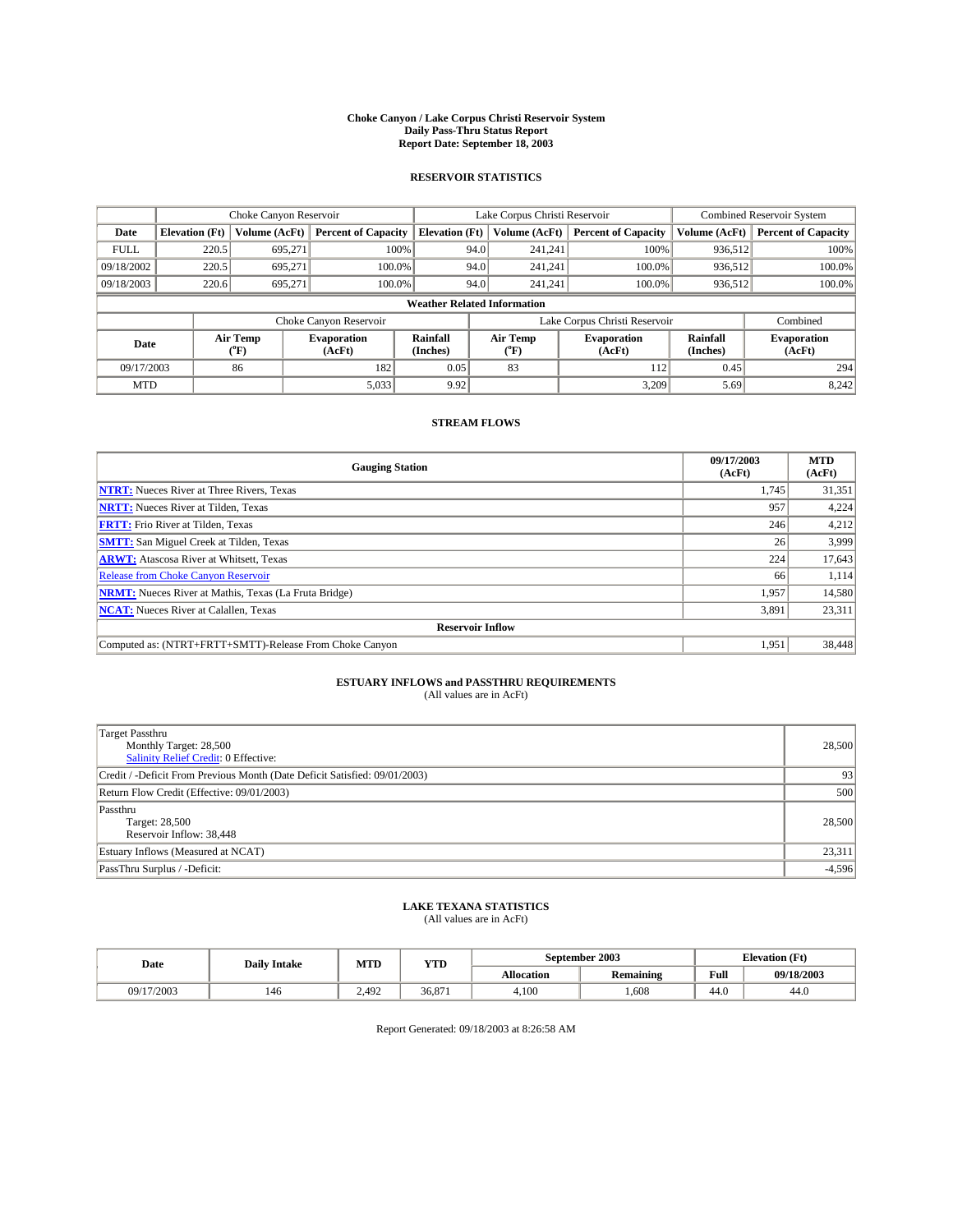#### **Choke Canyon / Lake Corpus Christi Reservoir System Daily Pass-Thru Status Report Report Date: September 19, 2003**

### **RESERVOIR STATISTICS**

|             | Choke Canyon Reservoir             |                  | Lake Corpus Christi Reservoir |                       |                               |                  | <b>Combined Reservoir System</b> |                      |                              |  |
|-------------|------------------------------------|------------------|-------------------------------|-----------------------|-------------------------------|------------------|----------------------------------|----------------------|------------------------------|--|
| Date        | <b>Elevation</b> (Ft)              | Volume (AcFt)    | <b>Percent of Capacity</b>    | <b>Elevation (Ft)</b> |                               | Volume (AcFt)    | <b>Percent of Capacity</b>       | Volume (AcFt)        | <b>Percent of Capacity</b>   |  |
| <b>FULL</b> | 220.5                              | 695,271          |                               | 100%                  | 94.0                          | 241,241          | 100%                             | 936.512              | 100%                         |  |
| 09/19/2002  | 220.5                              | 695.271          | $100.0\%$                     |                       | 94.0                          | 241.241          | $100.0\%$                        | 936.512              | 100.0%                       |  |
| 09/19/2003  | 220.6                              | 695.271          | 100.0%                        |                       | 94.0                          |                  | $100.0\%$<br>241.241             | 936,512              | 100.0%                       |  |
|             | <b>Weather Related Information</b> |                  |                               |                       |                               |                  |                                  |                      |                              |  |
|             |                                    |                  | Choke Canyon Reservoir        |                       | Lake Corpus Christi Reservoir |                  |                                  |                      | Combined                     |  |
| Date        |                                    | Air Temp<br>(°F) | <b>Evaporation</b><br>(AcFt)  | Rainfall<br>(Inches)  |                               | Air Temp<br>("F) | <b>Evaporation</b><br>(AcFt)     | Rainfall<br>(Inches) | <b>Evaporation</b><br>(AcFt) |  |
| 09/18/2003  |                                    | 77               | 151                           | 0.64                  |                               | 76               |                                  | 1.33                 | 151                          |  |
| <b>MTD</b>  |                                    |                  | 5,184                         | 10.56                 |                               |                  | 3,209                            | 7.02                 | 8,393                        |  |

## **STREAM FLOWS**

| <b>Gauging Station</b>                                       | 09/18/2003<br>(AcFt) | <b>MTD</b><br>(AcFt) |
|--------------------------------------------------------------|----------------------|----------------------|
| <b>NTRT:</b> Nueces River at Three Rivers, Texas             | 1,918                | 33,269               |
| <b>NRTT:</b> Nueces River at Tilden, Texas                   | 425                  | 4,649                |
| <b>FRTT:</b> Frio River at Tilden, Texas                     | 290                  | 4,502                |
| <b>SMTT:</b> San Miguel Creek at Tilden, Texas               | 351                  | 4,350                |
| <b>ARWT:</b> Atascosa River at Whitsett, Texas               | 240                  | 17,883               |
| <b>Release from Choke Canyon Reservoir</b>                   | 383                  | 1,497                |
| <b>NRMT:</b> Nueces River at Mathis, Texas (La Fruta Bridge) | 2,362                | 16,942               |
| <b>NCAT:</b> Nueces River at Calallen, Texas                 | 4,030                | 27,341               |
| <b>Reservoir Inflow</b>                                      |                      |                      |
| Computed as: (NTRT+FRTT+SMTT)-Release From Choke Canyon      | 2,176                | 40,624               |

# **ESTUARY INFLOWS and PASSTHRU REQUIREMENTS**<br>(All values are in AcFt)

| <b>Target Passthru</b><br>Monthly Target: 28,500<br>Salinity Relief Credit: 0 Effective: | 28,500 |
|------------------------------------------------------------------------------------------|--------|
| Credit / -Deficit From Previous Month (Date Deficit Satisfied: 09/01/2003)               | 93     |
| Return Flow Credit (Effective: 09/01/2003)                                               | 500    |
| Passthru<br>Target: 28,500<br>Reservoir Inflow: 40,624                                   | 28,500 |
| Estuary Inflows (Measured at NCAT)                                                       | 27,341 |
| PassThru Surplus / -Deficit:                                                             | $-566$ |

# **LAKE TEXANA STATISTICS** (All values are in AcFt)

| Date       | <b>Daily Intake</b> | MTD   | YTD    |                   | September 2003   | <b>Elevation</b> (Ft) |            |
|------------|---------------------|-------|--------|-------------------|------------------|-----------------------|------------|
|            |                     |       |        | <b>Allocation</b> | <b>Remaining</b> | Full                  | 09/19/2003 |
| 09/18/2003 | 147                 | 2.639 | 37.018 | 4.100             | .461             | 44.0                  | 44.0       |

Report Generated: 09/19/2003 at 8:28:44 AM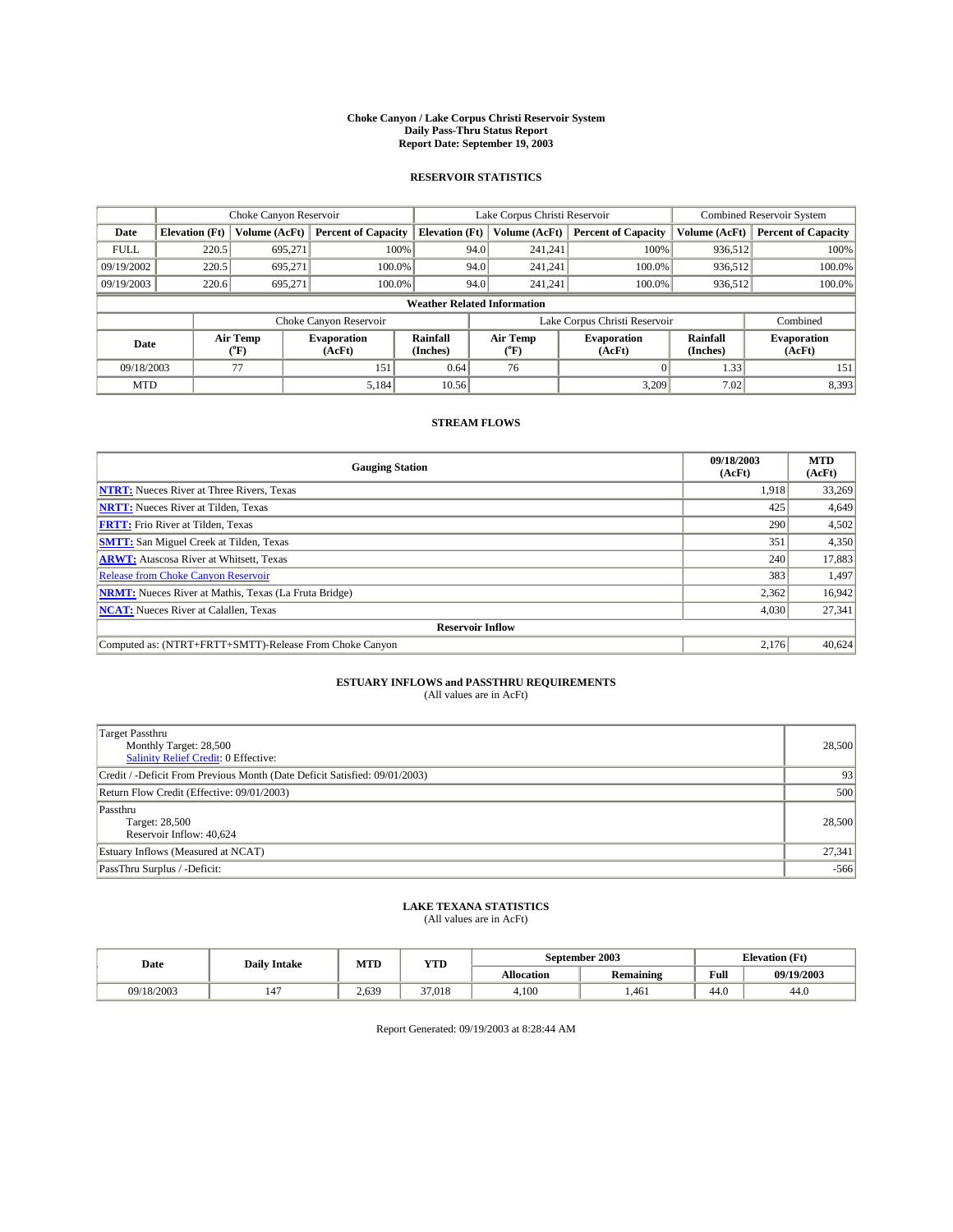#### **Choke Canyon / Lake Corpus Christi Reservoir System Daily Pass-Thru Status Report Report Date: September 20, 2003**

### **RESERVOIR STATISTICS**

|             | Choke Canyon Reservoir             |                             | Lake Corpus Christi Reservoir |                              |                               |                  | <b>Combined Reservoir System</b> |                             |                              |  |
|-------------|------------------------------------|-----------------------------|-------------------------------|------------------------------|-------------------------------|------------------|----------------------------------|-----------------------------|------------------------------|--|
| Date        | <b>Elevation</b> (Ft)              | Volume (AcFt)               | <b>Percent of Capacity</b>    | <b>Elevation</b> (Ft)        |                               | Volume (AcFt)    | <b>Percent of Capacity</b>       | Volume (AcFt)               | <b>Percent of Capacity</b>   |  |
| <b>FULL</b> | 220.5                              | 695,271                     |                               | 100%                         | 94.0                          | 241,241          | 100%                             | 936.512                     | 100%                         |  |
| 09/20/2002  | 220.5                              | 695,012                     | $100.0\%$                     |                              | 94.0                          | 241.241          | $100.0\%$                        | 936,253                     | 100.0%                       |  |
| 09/20/2003  | 220.6                              | 695.271                     | 100.0%                        | 94.0<br>$100.0\%$<br>241.241 |                               | 936,512          | 100.0%                           |                             |                              |  |
|             | <b>Weather Related Information</b> |                             |                               |                              |                               |                  |                                  |                             |                              |  |
|             |                                    |                             | Choke Canyon Reservoir        |                              | Lake Corpus Christi Reservoir |                  |                                  |                             | Combined                     |  |
| Date        |                                    | Air Temp<br>${}^{\circ}$ F) | <b>Evaporation</b><br>(AcFt)  | <b>Rainfall</b><br>(Inches)  |                               | Air Temp<br>("F) | <b>Evaporation</b><br>(AcFt)     | <b>Rainfall</b><br>(Inches) | <b>Evaporation</b><br>(AcFt) |  |
| 09/19/2003  |                                    | 82                          | 242                           | 0.02                         |                               | 80               | 168                              | 0.02                        | 410                          |  |
| <b>MTD</b>  |                                    |                             | 5,426                         | 10.58                        |                               |                  | 3,377                            | 7.04                        | 8,803                        |  |

## **STREAM FLOWS**

| <b>Gauging Station</b>                                       | 09/19/2003<br>(AcFt) | <b>MTD</b><br>(AcFt) |
|--------------------------------------------------------------|----------------------|----------------------|
| <b>NTRT:</b> Nueces River at Three Rivers, Texas             | 2,997                | 36,266               |
| <b>NRTT:</b> Nueces River at Tilden, Texas                   | 363                  | 5,012                |
| <b>FRTT:</b> Frio River at Tilden, Texas                     | 848                  | 5,350                |
| <b>SMTT:</b> San Miguel Creek at Tilden, Texas               | 971                  | 5,321                |
| <b>ARWT:</b> Atascosa River at Whitsett, Texas               | 1,949                | 19,833               |
| <b>Release from Choke Canyon Reservoir</b>                   | 850                  | 2,346                |
| <b>NRMT:</b> Nueces River at Mathis, Texas (La Fruta Bridge) | 3,255                | 20,197               |
| <b>NCAT:</b> Nueces River at Calallen, Texas                 | 5,340                | 32,680               |
| <b>Reservoir Inflow</b>                                      |                      |                      |
| Computed as: (NTRT+FRTT+SMTT)-Release From Choke Canyon      | 3.966                | 44,590               |

## **ESTUARY INFLOWS and PASSTHRU REQUIREMENTS**<br>(All values are in AcFt)

| <b>Target Passthru</b><br>Monthly Target: 28,500<br>Salinity Relief Credit: 0 Effective: | 28,500 |
|------------------------------------------------------------------------------------------|--------|
| Credit / -Deficit From Previous Month (Date Deficit Satisfied: 09/01/2003)               | 93     |
| Return Flow Credit (Effective: 09/01/2003)                                               | 500    |
| Passthru<br>Target: 28,500<br>Reservoir Inflow: 44,590                                   | 28,500 |
| Estuary Inflows (Measured at NCAT)                                                       | 32,680 |
| PassThru Surplus / -Deficit:                                                             | 4,773  |

# **LAKE TEXANA STATISTICS** (All values are in AcFt)

| Date       | <b>Daily Intake</b> | MTD   | <b>YTD</b>      |                   | September 2003 | Elevation (Ft) |            |
|------------|---------------------|-------|-----------------|-------------------|----------------|----------------|------------|
|            |                     |       |                 | <b>Allocation</b> | Remaining      | Full           | 09/20/2003 |
| 09/19/2003 | 148                 | 2,786 | $\sim$<br>7.165 | 4.100             | 1.314          | 44.0           | 44.0       |

Report Generated: 09/20/2003 at 9:38:26 AM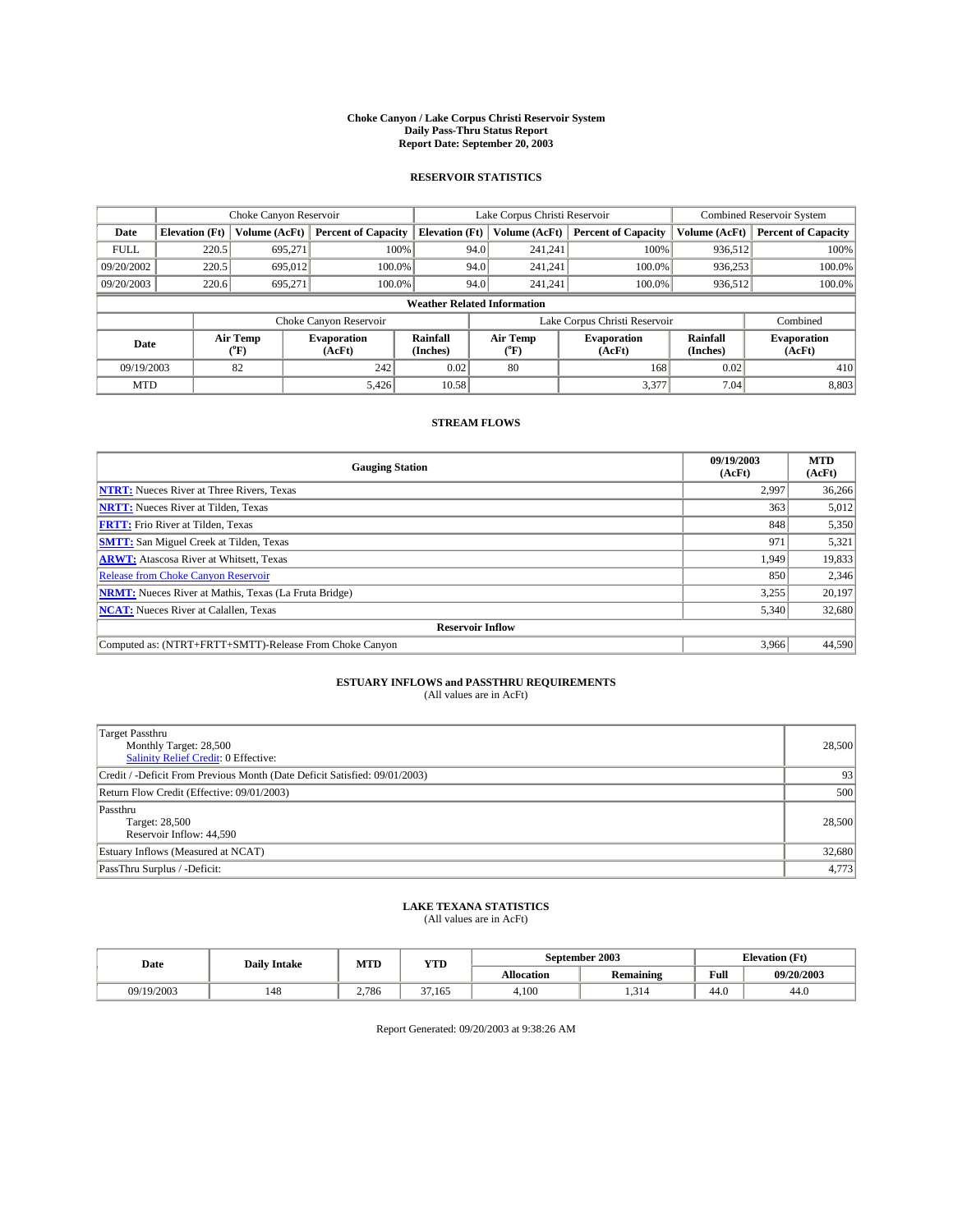#### **Choke Canyon / Lake Corpus Christi Reservoir System Daily Pass-Thru Status Report Report Date: September 21, 2003**

### **RESERVOIR STATISTICS**

|             | Choke Canyon Reservoir             |                  | Lake Corpus Christi Reservoir |                       |                               |                  | <b>Combined Reservoir System</b> |                      |                              |  |
|-------------|------------------------------------|------------------|-------------------------------|-----------------------|-------------------------------|------------------|----------------------------------|----------------------|------------------------------|--|
| Date        | <b>Elevation</b> (Ft)              | Volume (AcFt)    | <b>Percent of Capacity</b>    | <b>Elevation (Ft)</b> |                               | Volume (AcFt)    | <b>Percent of Capacity</b>       | Volume (AcFt)        | <b>Percent of Capacity</b>   |  |
| <b>FULL</b> | 220.5                              | 695,271          | 100%                          |                       | 94.0                          | 241,241          | 100%                             | 936.512              | 100%                         |  |
| 09/21/2002  | 220.5                              | 695,012          | $100.0\%$                     |                       | 94.0                          | 241.241          | $100.0\%$                        | 936.253              | 100.0%                       |  |
| 09/21/2003  | 220.6                              | 695.271          | 100.0%                        |                       | 94.0                          | 241.241          | $100.0\%$                        | 936,512              | 100.0%                       |  |
|             | <b>Weather Related Information</b> |                  |                               |                       |                               |                  |                                  |                      |                              |  |
|             |                                    |                  | Choke Canyon Reservoir        |                       | Lake Corpus Christi Reservoir |                  |                                  |                      | Combined                     |  |
| Date        |                                    | Air Temp<br>(°F) | <b>Evaporation</b><br>(AcFt)  | Rainfall<br>(Inches)  |                               | Air Temp<br>("F) | <b>Evaporation</b><br>(AcFt)     | Rainfall<br>(Inches) | <b>Evaporation</b><br>(AcFt) |  |
| 09/20/2003  |                                    | 75               | 45                            | 0.60                  |                               | 80               |                                  | 0.92                 | 45                           |  |
| <b>MTD</b>  |                                    |                  | 5,471                         | 11.18                 |                               |                  | 3,377                            | 7.96                 | 8,848                        |  |

## **STREAM FLOWS**

| <b>Gauging Station</b>                                       | 09/20/2003<br>(AcFt) | <b>MTD</b><br>(AcFt) |
|--------------------------------------------------------------|----------------------|----------------------|
| <b>NTRT:</b> Nueces River at Three Rivers, Texas             | 4,744                | 41,010               |
| <b>NRTT:</b> Nueces River at Tilden, Texas                   | 260                  | 5,272                |
| <b>FRTT:</b> Frio River at Tilden, Texas                     | 413                  | 5,762                |
| <b>SMTT:</b> San Miguel Creek at Tilden, Texas               | 99                   | 5,420                |
| <b>ARWT:</b> Atascosa River at Whitsett, Texas               | 11,354               | 31,187               |
| <b>Release from Choke Canyon Reservoir</b>                   | 1,000                | 3,347                |
| <b>NRMT:</b> Nueces River at Mathis, Texas (La Fruta Bridge) | 3,652                | 23,850               |
| <b>NCAT:</b> Nueces River at Calallen, Texas                 | 6,412                | 39,092               |
| <b>Reservoir Inflow</b>                                      |                      |                      |
| Computed as: (NTRT+FRTT+SMTT)-Release From Choke Canyon      | 4,256                | 48,846               |

# **ESTUARY INFLOWS and PASSTHRU REQUIREMENTS**<br>(All values are in AcFt)

| <b>Target Passthru</b><br>Monthly Target: 28,500<br>Salinity Relief Credit: 0 Effective: | 28,500 |
|------------------------------------------------------------------------------------------|--------|
| Credit / -Deficit From Previous Month (Date Deficit Satisfied: 09/01/2003)               | 93     |
| Return Flow Credit (Effective: 09/01/2003)                                               | 500    |
| Passthru<br>Target: 28,500<br>Reservoir Inflow: 48,846                                   | 28,500 |
| Estuary Inflows (Measured at NCAT)                                                       | 39,092 |
| PassThru Surplus / -Deficit:                                                             | 11,185 |

# **LAKE TEXANA STATISTICS** (All values are in AcFt)

| Date       | <b>Daily Intake</b> | MTD           | <b>YTD</b>                          |                   | September 2003   | <b>Elevation</b> (Ft) |            |
|------------|---------------------|---------------|-------------------------------------|-------------------|------------------|-----------------------|------------|
|            |                     |               |                                     | <b>Allocation</b> | <b>Remaining</b> | Full                  | 09/21/2003 |
| 09/20/2003 | 148                 | 2934<br>ر د پ | $\sim$<br>$\sim$ $\sim$<br><i>.</i> | 4,100             | .166             | $\epsilon$<br>44.U    | 44.0       |

Report Generated: 09/21/2003 at 8:33:00 AM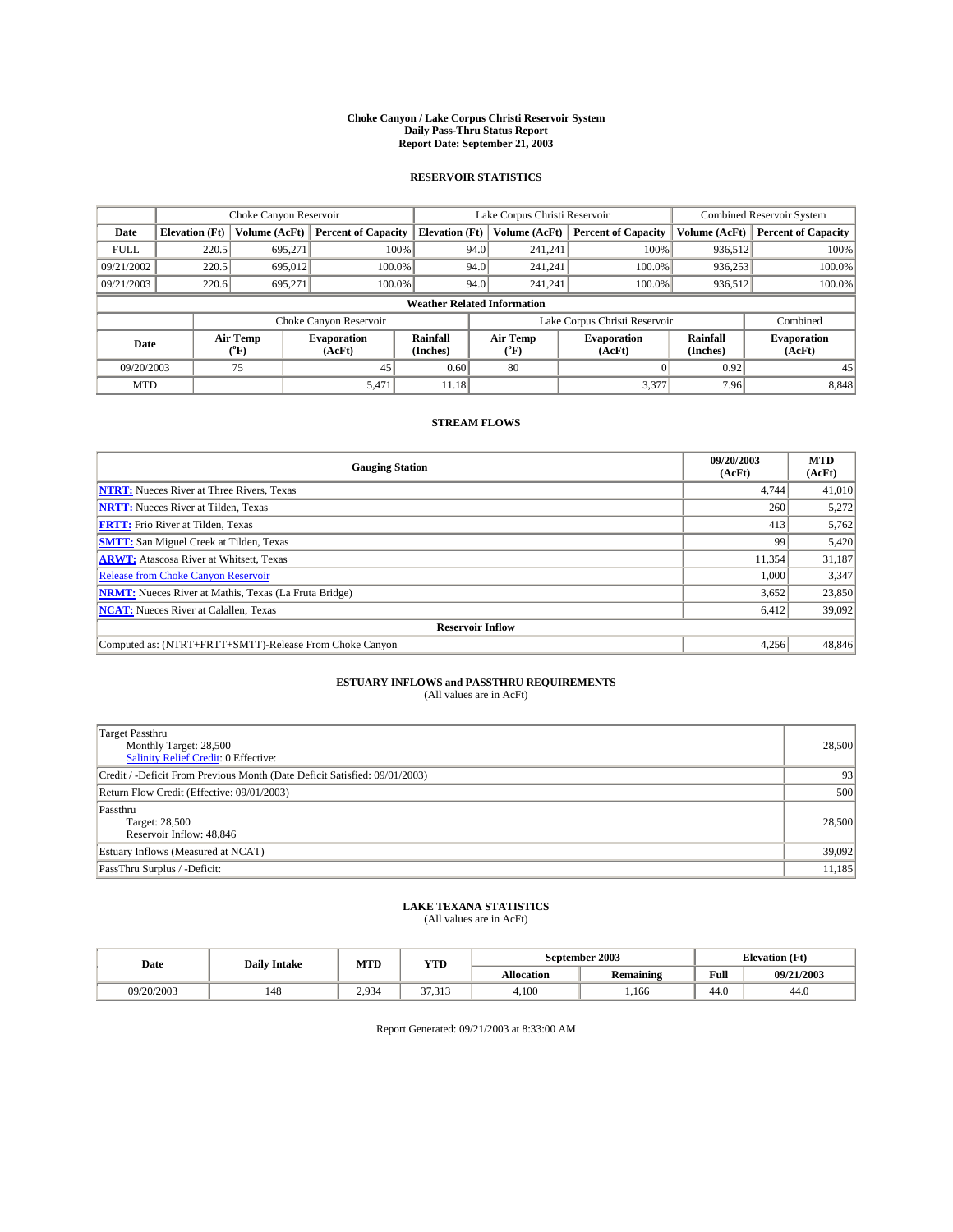#### **Choke Canyon / Lake Corpus Christi Reservoir System Daily Pass-Thru Status Report Report Date: September 22, 2003**

### **RESERVOIR STATISTICS**

|             | Choke Canyon Reservoir             |                  | Lake Corpus Christi Reservoir |                       |                               |                  | <b>Combined Reservoir System</b> |                      |                              |  |
|-------------|------------------------------------|------------------|-------------------------------|-----------------------|-------------------------------|------------------|----------------------------------|----------------------|------------------------------|--|
| Date        | <b>Elevation</b> (Ft)              | Volume (AcFt)    | <b>Percent of Capacity</b>    | <b>Elevation (Ft)</b> |                               | Volume (AcFt)    | <b>Percent of Capacity</b>       | Volume (AcFt)        | <b>Percent of Capacity</b>   |  |
| <b>FULL</b> | 220.5                              | 695,271          | 100%                          |                       | 94.0                          | 241,241          | 100%                             | 936.512              | 100%                         |  |
| 09/22/2002  | 220.6                              | 695.271          | $100.0\%$                     |                       | 94.0                          | 241.241          | $100.0\%$                        | 936.512              | 100.0%                       |  |
| 09/22/2003  | 220.6                              | 695.271          | 100.0%                        |                       | 94.0                          | 241.241          | $100.0\%$                        | 936,512              | 100.0%                       |  |
|             | <b>Weather Related Information</b> |                  |                               |                       |                               |                  |                                  |                      |                              |  |
|             |                                    |                  | Choke Canyon Reservoir        |                       | Lake Corpus Christi Reservoir |                  |                                  |                      | Combined                     |  |
| Date        |                                    | Air Temp<br>(°F) | <b>Evaporation</b><br>(AcFt)  | Rainfall<br>(Inches)  |                               | Air Temp<br>("F) | <b>Evaporation</b><br>(AcFt)     | Rainfall<br>(Inches) | <b>Evaporation</b><br>(AcFt) |  |
| 09/21/2003  |                                    | 74               | 45                            | 0.10                  |                               | 75               | 112                              | 0.39                 | 157                          |  |
| <b>MTD</b>  |                                    |                  | 5,516                         | 11.28                 |                               |                  | 3,489                            | 8.35                 | 9,005                        |  |

## **STREAM FLOWS**

| <b>Gauging Station</b>                                       | 09/21/2003<br>(AcFt) | <b>MTD</b><br>(AcFt) |
|--------------------------------------------------------------|----------------------|----------------------|
| <b>NTRT:</b> Nueces River at Three Rivers, Texas             | 8,238                | 49,248               |
| <b>NRTT:</b> Nueces River at Tilden, Texas                   | 395                  | 5,667                |
| <b>FRTT:</b> Frio River at Tilden, Texas                     | 407                  | 6,169                |
| <b>SMTT:</b> San Miguel Creek at Tilden, Texas               | 208                  | 5,628                |
| <b>ARWT:</b> Atascosa River at Whitsett, Texas               | 8,079                | 39,266               |
| <b>Release from Choke Canyon Reservoir</b>                   | 1,000                | 4,347                |
| <b>NRMT:</b> Nueces River at Mathis, Texas (La Fruta Bridge) | 6,173                | 30,023               |
| <b>NCAT:</b> Nueces River at Calallen, Texas                 | 7,166                | 46,258               |
| <b>Reservoir Inflow</b>                                      |                      |                      |
| Computed as: (NTRT+FRTT+SMTT)-Release From Choke Canyon      | 7,853                | 56,698               |

## **ESTUARY INFLOWS and PASSTHRU REQUIREMENTS**<br>(All values are in AcFt)

| <b>Target Passthru</b><br>Monthly Target: 28,500<br>Salinity Relief Credit: 0 Effective: | 28,500 |
|------------------------------------------------------------------------------------------|--------|
| Credit / -Deficit From Previous Month (Date Deficit Satisfied: 09/01/2003)               | 93     |
| Return Flow Credit (Effective: 09/01/2003)                                               | 500    |
| Passthru<br>Target: 28,500<br>Reservoir Inflow: 56,698                                   | 28,500 |
| Estuary Inflows (Measured at NCAT)                                                       | 46,258 |
| PassThru Surplus / -Deficit:                                                             | 18,351 |

# **LAKE TEXANA STATISTICS** (All values are in AcFt)

| Date       | <b>Daily Intake</b>   | MTD   | <b>YTD</b>   |                   | September 2003   | <b>Elevation</b> (Ft) |            |
|------------|-----------------------|-------|--------------|-------------------|------------------|-----------------------|------------|
|            |                       |       |              | <b>Allocation</b> | <b>Remaining</b> | Full                  | 09/22/2003 |
| 09/21/2003 | $\overline{A}$<br>147 | 3,082 | 27<br>37.461 | 4.100             | 1.018            | 44.0                  | 44.0       |

Report Generated: 09/22/2003 at 8:31:34 AM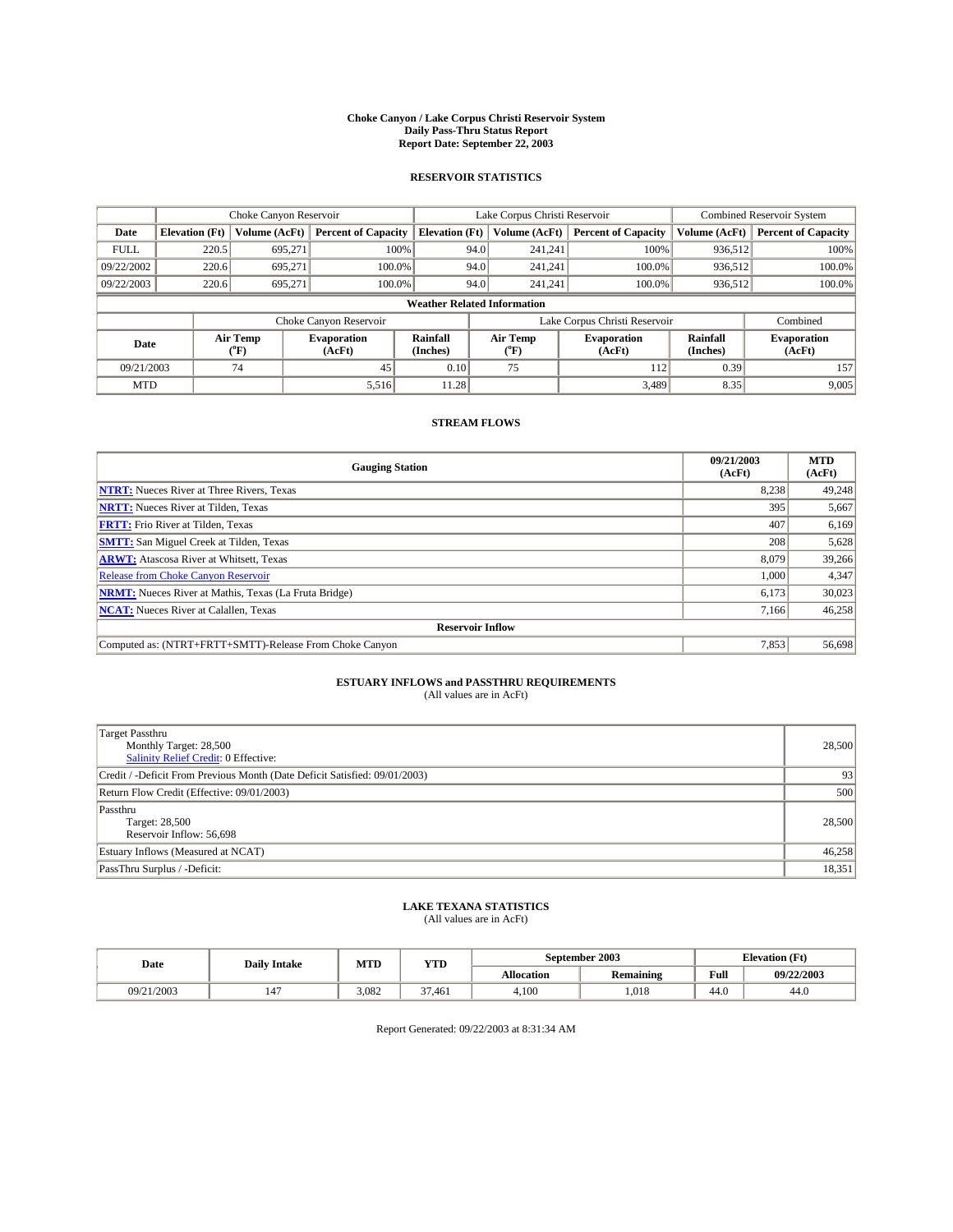#### **Choke Canyon / Lake Corpus Christi Reservoir System Daily Pass-Thru Status Report Report Date: September 23, 2003**

### **RESERVOIR STATISTICS**

|             | Choke Canyon Reservoir             |                  | Lake Corpus Christi Reservoir |                       |                               |                  | <b>Combined Reservoir System</b> |                      |                              |  |
|-------------|------------------------------------|------------------|-------------------------------|-----------------------|-------------------------------|------------------|----------------------------------|----------------------|------------------------------|--|
| Date        | <b>Elevation</b> (Ft)              | Volume (AcFt)    | <b>Percent of Capacity</b>    | <b>Elevation (Ft)</b> |                               | Volume (AcFt)    | <b>Percent of Capacity</b>       | Volume (AcFt)        | <b>Percent of Capacity</b>   |  |
| <b>FULL</b> | 220.5                              | 695,271          |                               | 100%                  | 94.0                          | 241,241          | 100%                             | 936.512              | 100%                         |  |
| 09/23/2002  | 220.6                              | 695.271          | $100.0\%$                     |                       | 94.0                          | 241.241          | $100.0\%$                        | 936.512              | 100.0%                       |  |
| 09/23/2003  | 220.7                              | 695.271          | 100.0%                        |                       | 94.0                          | 241.241          | $100.0\%$                        | 936,512              | 100.0%                       |  |
|             | <b>Weather Related Information</b> |                  |                               |                       |                               |                  |                                  |                      |                              |  |
|             |                                    |                  | Choke Canyon Reservoir        |                       | Lake Corpus Christi Reservoir |                  |                                  |                      | Combined                     |  |
| Date        |                                    | Air Temp<br>(°F) | <b>Evaporation</b><br>(AcFt)  | Rainfall<br>(Inches)  |                               | Air Temp<br>("F) | <b>Evaporation</b><br>(AcFt)     | Rainfall<br>(Inches) | <b>Evaporation</b><br>(AcFt) |  |
| 09/22/2003  |                                    | 83               | 197                           | 0.00                  |                               | 81               | 112                              | 0.00                 | 309                          |  |
| <b>MTD</b>  |                                    |                  | 5,713                         | 11.28                 |                               |                  | 3,601                            | 8.35                 | 9,314                        |  |

## **STREAM FLOWS**

| <b>Gauging Station</b>                                       | 09/22/2003<br>(AcFt) | <b>MTD</b><br>(AcFt) |
|--------------------------------------------------------------|----------------------|----------------------|
| <b>NTRT:</b> Nueces River at Three Rivers, Texas             | 8,674                | 57,922               |
| <b>NRTT:</b> Nueces River at Tilden, Texas                   | 274                  | 5,941                |
| <b>FRTT:</b> Frio River at Tilden, Texas                     | 466                  | 6,636                |
| <b>SMTT:</b> San Miguel Creek at Tilden, Texas               | 433                  | 6,061                |
| <b>ARWT:</b> Atascosa River at Whitsett, Texas               | 1,447                | 40,713               |
| <b>Release from Choke Canyon Reservoir</b>                   | 1,000                | 5,348                |
| <b>NRMT:</b> Nueces River at Mathis, Texas (La Fruta Bridge) | 8.019                | 38,043               |
| <b>NCAT:</b> Nueces River at Calallen, Texas                 | 8,000                | 54,257               |
| <b>Reservoir Inflow</b>                                      |                      |                      |
| Computed as: (NTRT+FRTT+SMTT)-Release From Choke Canyon      | 8,573                | 65,272               |

## **ESTUARY INFLOWS and PASSTHRU REQUIREMENTS**<br>(All values are in AcFt)

| <b>Target Passthru</b><br>Monthly Target: 28,500<br>Salinity Relief Credit: 0 Effective: | 28,500 |
|------------------------------------------------------------------------------------------|--------|
| Credit / -Deficit From Previous Month (Date Deficit Satisfied: 09/01/2003)               | 93     |
| Return Flow Credit (Effective: 09/01/2003)                                               | 500    |
| Passthru<br>Target: 28,500<br>Reservoir Inflow: 65,272                                   | 28,500 |
| Estuary Inflows (Measured at NCAT)                                                       | 54,257 |
| PassThru Surplus / -Deficit:                                                             | 26,350 |

# **LAKE TEXANA STATISTICS** (All values are in AcFt)

| Date       | <b>Daily Intake</b> | MTD          | VTT<br>1. L.D | September 2003 |                             |      | <b>Elevation</b> (Ft) |
|------------|---------------------|--------------|---------------|----------------|-----------------------------|------|-----------------------|
|            |                     |              |               | Allocation     | <b>Remaining</b>            | Full | 09/23/2003            |
| 09/22/2003 | 146                 | 220<br>3.220 | 27<br>37.607  | 4.100          | $\sim$ $\sim$ $\sim$<br>O/L | 44.0 | 44.0                  |

Report Generated: 09/23/2003 at 9:13:09 AM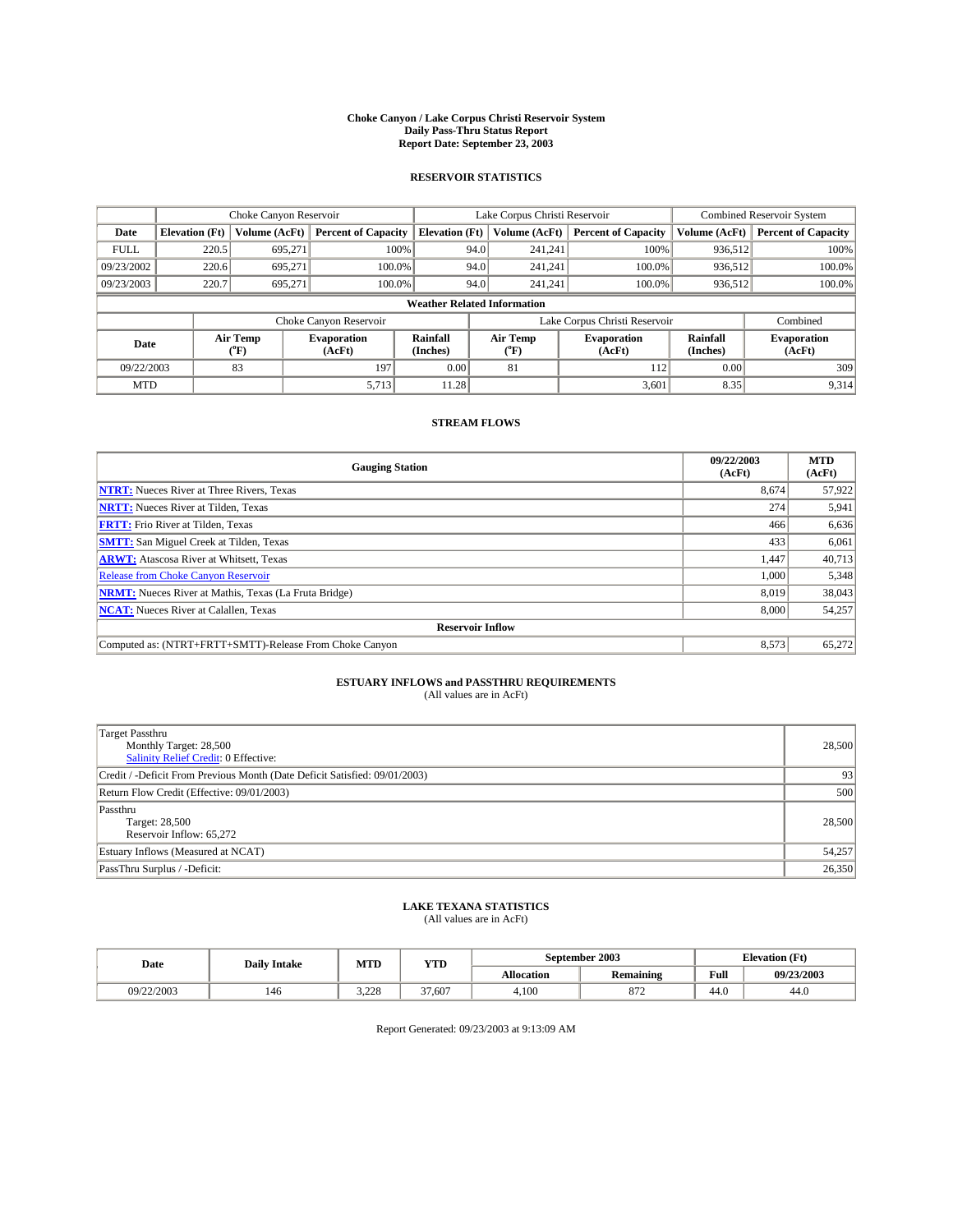#### **Choke Canyon / Lake Corpus Christi Reservoir System Daily Pass-Thru Status Report Report Date: September 24, 2003**

### **RESERVOIR STATISTICS**

|             | Choke Canyon Reservoir             |                  | Lake Corpus Christi Reservoir |                             |                               |                  | <b>Combined Reservoir System</b> |                             |                              |  |
|-------------|------------------------------------|------------------|-------------------------------|-----------------------------|-------------------------------|------------------|----------------------------------|-----------------------------|------------------------------|--|
| Date        | <b>Elevation</b> (Ft)              | Volume (AcFt)    | <b>Percent of Capacity</b>    | <b>Elevation</b> (Ft)       |                               | Volume (AcFt)    | <b>Percent of Capacity</b>       | Volume (AcFt)               | <b>Percent of Capacity</b>   |  |
| <b>FULL</b> | 220.5                              | 695,271          |                               | 100%                        | 94.0                          | 241,241          | 100%                             | 936.512                     | 100%                         |  |
| 09/24/2002  | 220.5                              | 695.271          | $100.0\%$                     |                             | 94.0                          | 241.241          | $100.0\%$                        | 936.512                     | 100.0%                       |  |
| 09/24/2003  | 220.6                              | 695.271          | 100.0%                        |                             | 94.0                          | 241.241          | $100.0\%$                        | 936,512                     | 100.0%                       |  |
|             | <b>Weather Related Information</b> |                  |                               |                             |                               |                  |                                  |                             |                              |  |
|             |                                    |                  | Choke Canyon Reservoir        |                             | Lake Corpus Christi Reservoir |                  |                                  |                             | Combined                     |  |
| Date        |                                    | Air Temp<br>(°F) | <b>Evaporation</b><br>(AcFt)  | <b>Rainfall</b><br>(Inches) |                               | Air Temp<br>("F) | <b>Evaporation</b><br>(AcFt)     | <b>Rainfall</b><br>(Inches) | <b>Evaporation</b><br>(AcFt) |  |
| 09/23/2003  |                                    | 85               | 333                           | 0.00                        |                               | 84               | 236                              | 0.00                        | 569                          |  |
| <b>MTD</b>  |                                    |                  | 6.046                         | 11.28                       |                               |                  | 3,837                            | 8.35                        | 9,883                        |  |

## **STREAM FLOWS**

| <b>Gauging Station</b>                                       | 09/23/2003<br>(AcFt) | <b>MTD</b><br>(AcFt) |
|--------------------------------------------------------------|----------------------|----------------------|
| <b>NTRT:</b> Nueces River at Three Rivers, Texas             | 3,891                | 61,813               |
| <b>NRTT:</b> Nueces River at Tilden, Texas                   | 351                  | 6,292                |
| <b>FRTT:</b> Frio River at Tilden, Texas                     | 377                  | 7,013                |
| <b>SMTT:</b> San Miguel Creek at Tilden, Texas               | 119                  | 6,180                |
| <b>ARWT:</b> Atascosa River at Whitsett, Texas               | 895                  | 41,608               |
| <b>Release from Choke Canyon Reservoir</b>                   | 992                  | 6,340                |
| <b>NRMT:</b> Nueces River at Mathis, Texas (La Fruta Bridge) | 8,595                | 46,638               |
| <b>NCAT:</b> Nueces River at Calallen, Texas                 | 8,972                | 63,230               |
| <b>Reservoir Inflow</b>                                      |                      |                      |
| Computed as: (NTRT+FRTT+SMTT)-Release From Choke Canyon      | 3,394                | 68,666               |

# **ESTUARY INFLOWS and PASSTHRU REQUIREMENTS**<br>(All values are in AcFt)

| <b>Target Passthru</b><br>Monthly Target: 28,500<br>Salinity Relief Credit: 0 Effective: | 28,500 |
|------------------------------------------------------------------------------------------|--------|
| Credit / -Deficit From Previous Month (Date Deficit Satisfied: 09/01/2003)               | 93     |
| Return Flow Credit (Effective: 09/01/2003)                                               | 500    |
| Passthru<br>Target: 28,500<br>Reservoir Inflow: 68,666                                   | 28,500 |
| Estuary Inflows (Measured at NCAT)                                                       | 63,230 |
| PassThru Surplus / -Deficit:                                                             | 35,323 |

# **LAKE TEXANA STATISTICS** (All values are in AcFt)

| Date       | <b>Daily Intake</b> | MTD   | <b>YTD</b>           |                   | September 2003 | Elevation (Ft) |            |
|------------|---------------------|-------|----------------------|-------------------|----------------|----------------|------------|
|            |                     |       |                      | <b>Allocation</b> | Remaining      | Full           | 09/24/2003 |
| 09/23/2003 | 146                 | 5,374 | 27.75<br>, , , , , , | 4.100             | 726            | 44.0           | 44.0       |

Report Generated: 09/24/2003 at 8:29:52 AM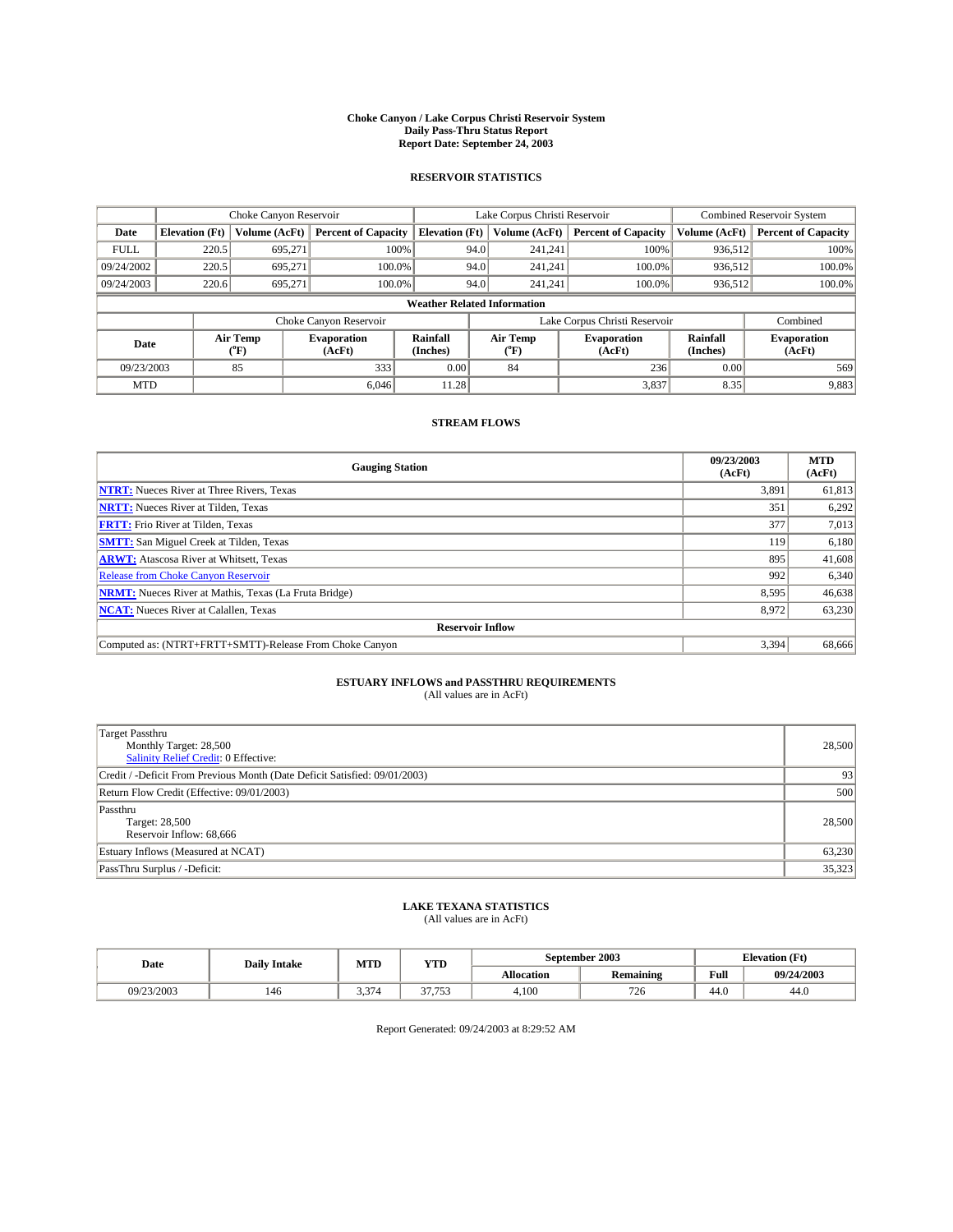#### **Choke Canyon / Lake Corpus Christi Reservoir System Daily Pass-Thru Status Report Report Date: September 25, 2003**

### **RESERVOIR STATISTICS**

|             | Choke Canyon Reservoir             |                  | Lake Corpus Christi Reservoir |                       |                               |                  | <b>Combined Reservoir System</b> |                      |                              |
|-------------|------------------------------------|------------------|-------------------------------|-----------------------|-------------------------------|------------------|----------------------------------|----------------------|------------------------------|
| Date        | <b>Elevation</b> (Ft)              | Volume (AcFt)    | <b>Percent of Capacity</b>    | <b>Elevation (Ft)</b> |                               | Volume (AcFt)    | <b>Percent of Capacity</b>       | Volume (AcFt)        | <b>Percent of Capacity</b>   |
| <b>FULL</b> | 220.5                              | 695,271          | 100%                          |                       | 94.0                          | 241,241          | 100%                             | 936.512              | 100%                         |
| 09/25/2002  | 220.5                              | 694,752          | 99.9%                         |                       | 94.0                          | 241.241          | $100.0\%$                        | 935,993              | 99.9%                        |
| 09/25/2003  | 220.6                              | 695.271          | 100.0%                        |                       | 94.0                          | 241,241          | $100.0\%$                        | 936,512              | 100.0%                       |
|             | <b>Weather Related Information</b> |                  |                               |                       |                               |                  |                                  |                      |                              |
|             |                                    |                  | Choke Canyon Reservoir        |                       | Lake Corpus Christi Reservoir |                  |                                  |                      | Combined                     |
| Date        |                                    | Air Temp<br>(°F) | <b>Evaporation</b><br>(AcFt)  | Rainfall<br>(Inches)  |                               | Air Temp<br>("F) | <b>Evaporation</b><br>(AcFt)     | Rainfall<br>(Inches) | <b>Evaporation</b><br>(AcFt) |
| 09/24/2003  |                                    | 87               | 348                           | 0.00                  |                               | 84               | 258                              | 0.00                 | 606                          |
| <b>MTD</b>  |                                    |                  | 6,394                         | 11.28                 |                               |                  | 4,095                            | 8.35                 | 10,489                       |

## **STREAM FLOWS**

| <b>Gauging Station</b>                                       | 09/24/2003<br>(AcFt) | <b>MTD</b><br>(AcFt) |
|--------------------------------------------------------------|----------------------|----------------------|
| <b>NTRT:</b> Nueces River at Three Rivers, Texas             | 2,620                | 64,433               |
| <b>NRTT:</b> Nueces River at Tilden, Texas                   | 812                  | 7,104                |
| <b>FRTT:</b> Frio River at Tilden, Texas                     | 353                  | 7,366                |
| <b>SMTT:</b> San Miguel Creek at Tilden, Texas               | 42                   | 6,222                |
| <b>ARWT:</b> Atascosa River at Whitsett, Texas               | 597                  | 42,206               |
| <b>Release from Choke Canyon Reservoir</b>                   | 992                  | 7,333                |
| <b>NRMT:</b> Nueces River at Mathis, Texas (La Fruta Bridge) | 4,188                | 50,826               |
| <b>NCAT:</b> Nueces River at Calallen, Texas                 | 10,441               | 73,671               |
| <b>Reservoir Inflow</b>                                      |                      |                      |
| Computed as: (NTRT+FRTT+SMTT)-Release From Choke Canyon      | 2,023                | 70,689               |

## **ESTUARY INFLOWS and PASSTHRU REQUIREMENTS**<br>(All values are in AcFt)

| <b>Target Passthru</b><br>Monthly Target: 28,500<br>Salinity Relief Credit: 0 Effective: | 28,500 |
|------------------------------------------------------------------------------------------|--------|
| Credit / -Deficit From Previous Month (Date Deficit Satisfied: 09/01/2003)               | 93     |
| Return Flow Credit (Effective: 09/01/2003)                                               | 500    |
| Passthru<br>Target: 28,500<br>Reservoir Inflow: 70,689                                   | 28,500 |
| Estuary Inflows (Measured at NCAT)                                                       | 73,671 |
| PassThru Surplus / -Deficit:                                                             | 45,764 |

# **LAKE TEXANA STATISTICS** (All values are in AcFt)

| Date       | <b>Daily Intake</b> | MTD   | <b>YTD</b> |                   | September 2003 | <b>Elevation</b> (Ft) |            |
|------------|---------------------|-------|------------|-------------------|----------------|-----------------------|------------|
|            |                     |       |            | <b>Allocation</b> | Remaining      | Full                  | 09/25/2003 |
| 09/24/2003 | 146                 | 3,520 | 37,899     | 4.100             | 580            | 44.0                  | 44.0       |

Report Generated: 09/25/2003 at 8:11:38 AM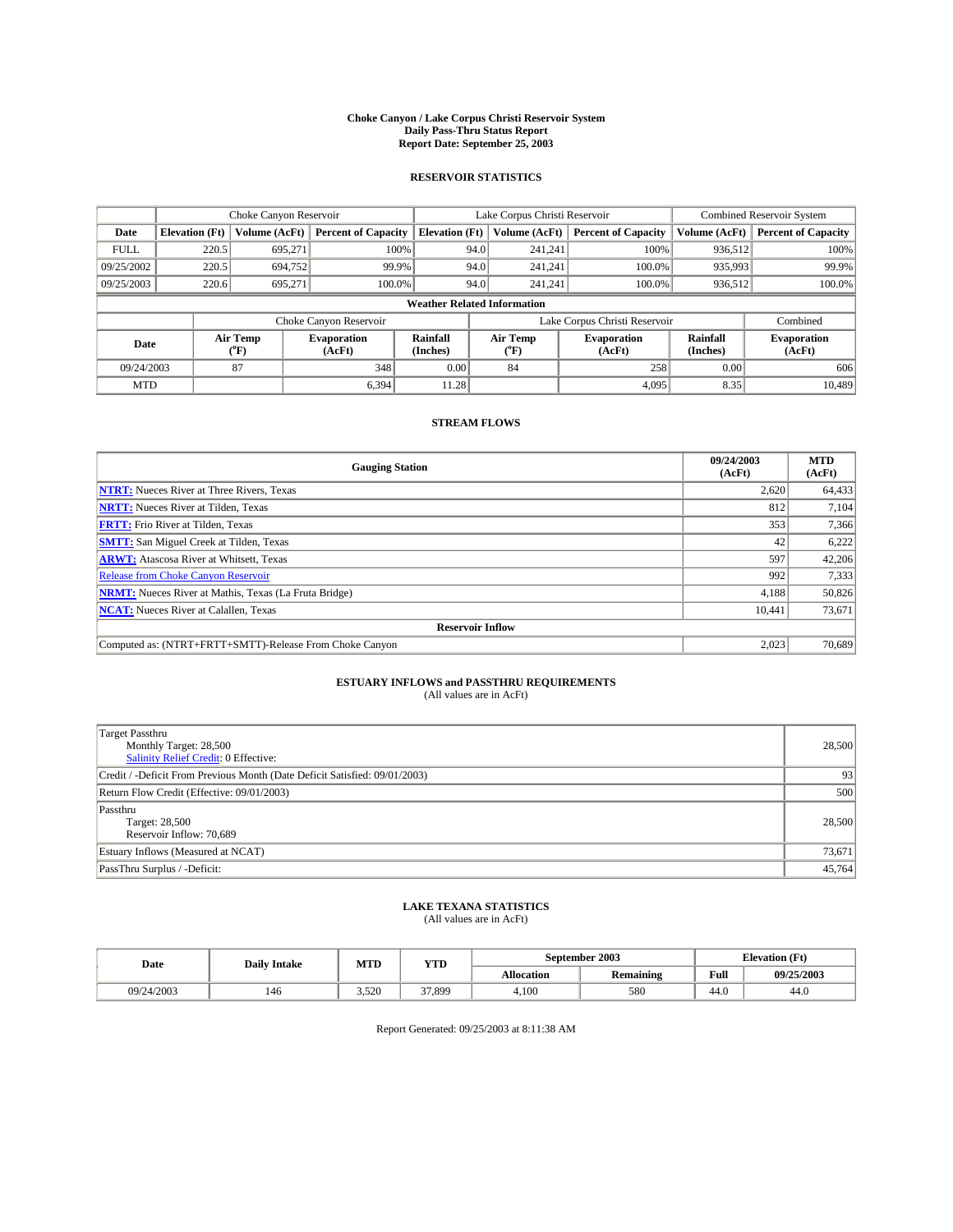#### **Choke Canyon / Lake Corpus Christi Reservoir System Daily Pass-Thru Status Report Report Date: September 26, 2003**

### **RESERVOIR STATISTICS**

|             | Choke Canyon Reservoir             |                  | Lake Corpus Christi Reservoir |                       |                               |                  | <b>Combined Reservoir System</b> |                      |                              |  |
|-------------|------------------------------------|------------------|-------------------------------|-----------------------|-------------------------------|------------------|----------------------------------|----------------------|------------------------------|--|
| Date        | <b>Elevation</b> (Ft)              | Volume (AcFt)    | <b>Percent of Capacity</b>    | <b>Elevation (Ft)</b> |                               | Volume (AcFt)    | <b>Percent of Capacity</b>       | Volume (AcFt)        | <b>Percent of Capacity</b>   |  |
| <b>FULL</b> | 220.5                              | 695,271          | 100%                          |                       | 94.0                          | 241,241          | 100%                             | 936.512              | 100%                         |  |
| 09/26/2002  | 220.5                              | 694.233          | 99.9%                         |                       | 94.0                          | 241.241          | $100.0\%$                        | 935.474              | 99.9%                        |  |
| 09/26/2003  | 220.6                              | 695.271          | 100.0%                        |                       | 94.0                          | 241,241          | $100.0\%$                        | 936,512              | 100.0%                       |  |
|             | <b>Weather Related Information</b> |                  |                               |                       |                               |                  |                                  |                      |                              |  |
|             |                                    |                  | Choke Canyon Reservoir        |                       | Lake Corpus Christi Reservoir |                  |                                  |                      | Combined                     |  |
| Date        |                                    | Air Temp<br>(°F) | <b>Evaporation</b><br>(AcFt)  | Rainfall<br>(Inches)  |                               | Air Temp<br>("F) | <b>Evaporation</b><br>(AcFt)     | Rainfall<br>(Inches) | <b>Evaporation</b><br>(AcFt) |  |
| 09/25/2003  |                                    | 87               | 273                           | 0.10                  |                               | 86               | 202                              | 0.00                 | 475                          |  |
| <b>MTD</b>  |                                    |                  | 6.667                         | 11.38                 |                               |                  | 4,297                            | 8.35                 | 10.964                       |  |

### **STREAM FLOWS**

| <b>Gauging Station</b>                                       | 09/25/2003<br>(AcFt) | <b>MTD</b><br>(AcFt) |
|--------------------------------------------------------------|----------------------|----------------------|
| <b>NTRT:</b> Nueces River at Three Rivers, Texas             | 2,719                | 67,153               |
| <b>NRTT:</b> Nueces River at Tilden, Texas                   | 1,088                | 8,192                |
| <b>FRTT:</b> Frio River at Tilden, Texas                     | 318                  | 7,684                |
| <b>SMTT:</b> San Miguel Creek at Tilden, Texas               | 26                   | 6,248                |
| <b>ARWT:</b> Atascosa River at Whitsett, Texas               | 443                  | 42,648               |
| Release from Choke Canyon Reservoir                          | 397                  | 7,730                |
| <b>NRMT:</b> Nueces River at Mathis, Texas (La Fruta Bridge) | 1,914                | 52,739               |
| <b>NCAT:</b> Nueces River at Calallen, Texas                 | 9,806                | 83,477               |
| <b>Reservoir Inflow</b>                                      |                      |                      |
| Computed as: (NTRT+FRTT+SMTT)-Release From Choke Canyon      | 2.666                | 73,355               |

# **ESTUARY INFLOWS and PASSTHRU REQUIREMENTS**<br>(All values are in AcFt)

| <b>Target Passthru</b><br>Monthly Target: 28,500<br>Salinity Relief Credit: 0 Effective: | 28,500 |
|------------------------------------------------------------------------------------------|--------|
| Credit / -Deficit From Previous Month (Date Deficit Satisfied: 09/01/2003)               | 93     |
| Return Flow Credit (Effective: 09/01/2003)                                               | 500    |
| Passthru<br>Target: 28,500<br>Reservoir Inflow: 73,355                                   | 28,500 |
| Estuary Inflows (Measured at NCAT)                                                       | 83,477 |
| PassThru Surplus / -Deficit:                                                             | 55,570 |

# **LAKE TEXANA STATISTICS** (All values are in AcFt)

| Date       | <b>Daily Intake</b>   | MTD   | <b>WITH</b><br>1 I.D |            | September 2003   | Elevation (F <sup>+)</sup> |            |
|------------|-----------------------|-------|----------------------|------------|------------------|----------------------------|------------|
|            |                       |       |                      | Allocation | <b>Remaining</b> | T.<br>Full                 | 09/26/2003 |
| 09/25/2003 | $\overline{A}$<br>14/ | 3.667 | 38,046               | 4.100      | $\sim$<br>453    | 44.0                       | 44.0       |

Report Generated: 09/26/2003 at 8:15:35 AM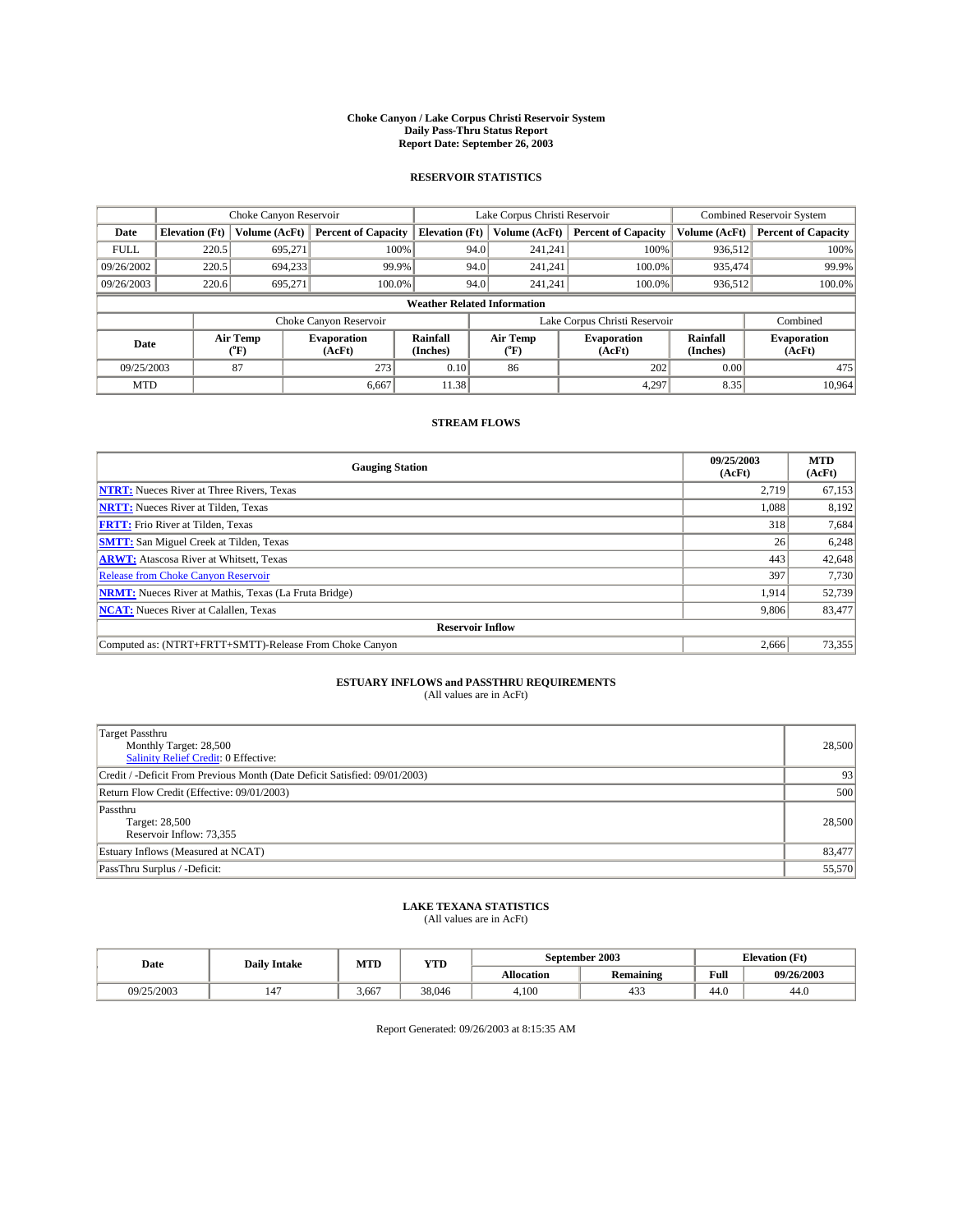#### **Choke Canyon / Lake Corpus Christi Reservoir System Daily Pass-Thru Status Report Report Date: September 27, 2003**

### **RESERVOIR STATISTICS**

|             | Choke Canyon Reservoir             |                  | Lake Corpus Christi Reservoir |                       |                               |                  | <b>Combined Reservoir System</b> |                      |                              |  |
|-------------|------------------------------------|------------------|-------------------------------|-----------------------|-------------------------------|------------------|----------------------------------|----------------------|------------------------------|--|
| Date        | <b>Elevation</b> (Ft)              | Volume (AcFt)    | <b>Percent of Capacity</b>    | <b>Elevation (Ft)</b> |                               | Volume (AcFt)    | <b>Percent of Capacity</b>       | Volume (AcFt)        | <b>Percent of Capacity</b>   |  |
| <b>FULL</b> | 220.5                              | 695,271          | 100%                          |                       | 94.0                          | 241,241          | 100%                             | 936.512              | 100%                         |  |
| 09/27/2002  | 220.4                              | 693.715          | 99.8%                         |                       | 94.0                          | 241.241          | $100.0\%$                        | 934,956              | 99.8%                        |  |
| 09/27/2003  | 220.6                              | 695.271          | 100.0%                        |                       | 94.0                          | 241,241          | $100.0\%$                        | 936,512              | 100.0%                       |  |
|             | <b>Weather Related Information</b> |                  |                               |                       |                               |                  |                                  |                      |                              |  |
|             |                                    |                  | Choke Canyon Reservoir        |                       | Lake Corpus Christi Reservoir |                  |                                  |                      | Combined                     |  |
| Date        |                                    | Air Temp<br>(°F) | <b>Evaporation</b><br>(AcFt)  | Rainfall<br>(Inches)  |                               | Air Temp<br>("F) | <b>Evaporation</b><br>(AcFt)     | Rainfall<br>(Inches) | <b>Evaporation</b><br>(AcFt) |  |
| 09/26/2003  |                                    | 87               | 303                           | 0.00                  |                               | 86               | 168                              | 0.00                 | 471                          |  |
| <b>MTD</b>  |                                    |                  | 6.970                         | 11.38                 |                               |                  | 4,465                            | 8.35                 | 11,435                       |  |

## **STREAM FLOWS**

| <b>Gauging Station</b>                                       | 09/26/2003<br>(AcFt) | <b>MTD</b><br>(AcFt) |
|--------------------------------------------------------------|----------------------|----------------------|
| <b>NTRT:</b> Nueces River at Three Rivers, Texas             | 2,144                | 69,296               |
| <b>NRTT:</b> Nueces River at Tilden, Texas                   | 713                  | 8,905                |
| <b>FRTT:</b> Frio River at Tilden, Texas                     | 300                  | 7,984                |
| <b>SMTT:</b> San Miguel Creek at Tilden, Texas               | <b>20</b>            | 6,267                |
| <b>ARWT:</b> Atascosa River at Whitsett, Texas               | 341                  | 42,990               |
| <b>Release from Choke Canyon Reservoir</b>                   | 397                  | 8,127                |
| <b>NRMT:</b> Nueces River at Mathis, Texas (La Fruta Bridge) | 1,846                | 54,586               |
| <b>NCAT:</b> Nueces River at Calallen, Texas                 | 6,789                | 90,265               |
| <b>Reservoir Inflow</b>                                      |                      |                      |
| Computed as: (NTRT+FRTT+SMTT)-Release From Choke Canyon      | 2,066                | 75,421               |

## **ESTUARY INFLOWS and PASSTHRU REQUIREMENTS**<br>(All values are in AcFt)

| <b>Target Passthru</b><br>Monthly Target: 28,500<br>Salinity Relief Credit: 0 Effective: | 28,500 |
|------------------------------------------------------------------------------------------|--------|
| Credit / -Deficit From Previous Month (Date Deficit Satisfied: 09/01/2003)               | 93     |
| Return Flow Credit (Effective: 09/01/2003)                                               | 500    |
| Passthru<br>Target: 28,500<br>Reservoir Inflow: 75,421                                   | 28,500 |
| Estuary Inflows (Measured at NCAT)                                                       | 90,265 |
| PassThru Surplus / -Deficit:                                                             | 62,358 |

# **LAKE TEXANA STATISTICS** (All values are in AcFt)

| Date       | <b>Daily Intake</b> | MTD   | <b>VTT</b><br>1. L.D |            | September 2003   | <b>Elevation</b> (Ft) |            |
|------------|---------------------|-------|----------------------|------------|------------------|-----------------------|------------|
|            |                     |       |                      | Allocation | <b>Remaining</b> | Full                  | 09/27/2003 |
| 09/26/2003 | 148                 | 3,815 | 38.194               | 4.100      | 285              | 44.0                  | 44.0       |

Report Generated: 09/27/2003 at 7:49:15 AM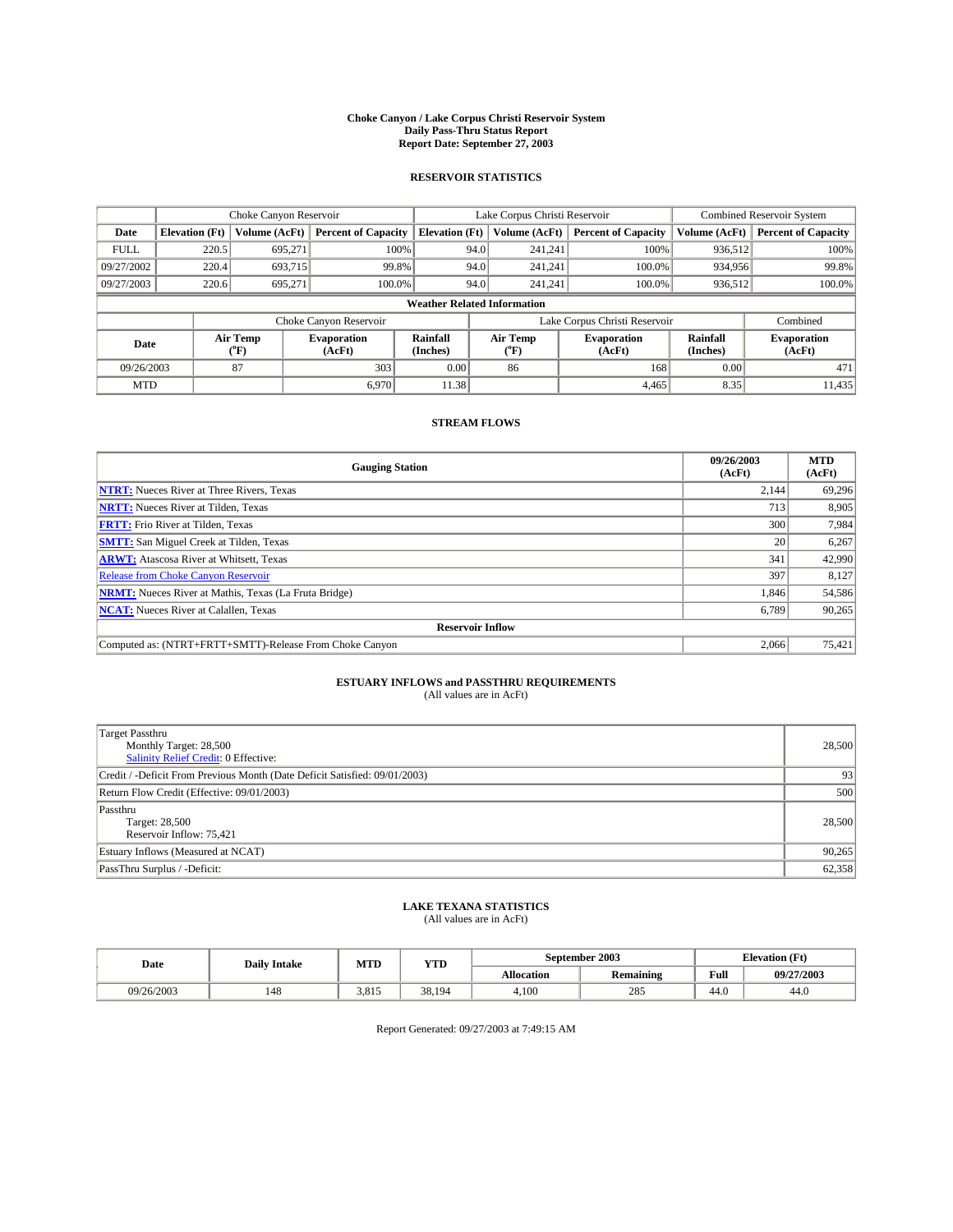#### **Choke Canyon / Lake Corpus Christi Reservoir System Daily Pass-Thru Status Report Report Date: September 28, 2003**

### **RESERVOIR STATISTICS**

|             | Choke Canyon Reservoir             |                  | Lake Corpus Christi Reservoir |                       |                               |                  | <b>Combined Reservoir System</b> |                      |                              |  |
|-------------|------------------------------------|------------------|-------------------------------|-----------------------|-------------------------------|------------------|----------------------------------|----------------------|------------------------------|--|
| Date        | <b>Elevation</b> (Ft)              | Volume (AcFt)    | <b>Percent of Capacity</b>    | <b>Elevation (Ft)</b> |                               | Volume (AcFt)    | <b>Percent of Capacity</b>       | Volume (AcFt)        | <b>Percent of Capacity</b>   |  |
| <b>FULL</b> | 220.5                              | 695,271          | 100%                          |                       | 94.0                          | 241,241          | 100%                             | 936.512              | 100%                         |  |
| 09/28/2002  | 220.4                              | 693,974          | 99.8%                         |                       | 94.0                          | 241.241          | $100.0\%$                        | 935,215              | 99.9%                        |  |
| 09/28/2003  | 220.5                              | 695.271          | 100.0%                        |                       | 94.0                          | 241,241          | $100.0\%$                        | 936,512              | 100.0%                       |  |
|             | <b>Weather Related Information</b> |                  |                               |                       |                               |                  |                                  |                      |                              |  |
|             |                                    |                  | Choke Canyon Reservoir        |                       | Lake Corpus Christi Reservoir |                  |                                  |                      | Combined                     |  |
| Date        |                                    | Air Temp<br>(°F) | <b>Evaporation</b><br>(AcFt)  | Rainfall<br>(Inches)  |                               | Air Temp<br>("F) | <b>Evaporation</b><br>(AcFt)     | Rainfall<br>(Inches) | <b>Evaporation</b><br>(AcFt) |  |
| 09/27/2003  |                                    | 89               | 348                           | 0.00                  |                               | 86               | 280                              | 0.00                 | 628                          |  |
| <b>MTD</b>  |                                    |                  | 7,318                         | 11.38                 |                               |                  | 4,745                            | 8.35                 | 12,063                       |  |

## **STREAM FLOWS**

| <b>Gauging Station</b>                                       | 09/27/2003<br>(AcFt) | <b>MTD</b><br>(AcFt) |
|--------------------------------------------------------------|----------------------|----------------------|
| <b>NTRT:</b> Nueces River at Three Rivers, Texas             | 1,675                | 70,972               |
| <b>NRTT:</b> Nueces River at Tilden, Texas                   | 218                  | 9,123                |
| <b>FRTT:</b> Frio River at Tilden, Texas                     | 280                  | 8,264                |
| <b>SMTT:</b> San Miguel Creek at Tilden, Texas               | 17                   | 6,285                |
| <b>ARWT:</b> Atascosa River at Whitsett, Texas               | 302                  | 43,291               |
| <b>Release from Choke Canyon Reservoir</b>                   | 191                  | 8,317                |
| <b>NRMT:</b> Nueces River at Mathis, Texas (La Fruta Bridge) | 1,594                | 56,179               |
| <b>NCAT:</b> Nueces River at Calallen, Texas                 | 4,506                | 94,771               |
| <b>Reservoir Inflow</b>                                      |                      |                      |
| Computed as: (NTRT+FRTT+SMTT)-Release From Choke Canyon      | 1,782                | 77,203               |

# **ESTUARY INFLOWS and PASSTHRU REQUIREMENTS**<br>(All values are in AcFt)

| <b>Target Passthru</b><br>Monthly Target: 28,500<br>Salinity Relief Credit: 0 Effective: | 28,500 |
|------------------------------------------------------------------------------------------|--------|
| Credit / -Deficit From Previous Month (Date Deficit Satisfied: 09/01/2003)               | 93     |
| Return Flow Credit (Effective: 09/01/2003)                                               | 500    |
| Passthru<br>Target: 28,500<br>Reservoir Inflow: 77,203                                   | 28,500 |
| Estuary Inflows (Measured at NCAT)                                                       | 94,771 |
| PassThru Surplus / -Deficit:                                                             | 66,864 |

# **LAKE TEXANA STATISTICS** (All values are in AcFt)

| Date       | <b>Daily Intake</b> | MTD   | <b>YTD</b> |                   | September 2003     | <b>Elevation</b> (Ft) |            |
|------------|---------------------|-------|------------|-------------------|--------------------|-----------------------|------------|
|            |                     |       |            | <b>Allocation</b> | Remaining          | Full                  | 09/28/2003 |
| 09/27/2003 | 148                 | 3,963 | 38.342     | 4.100             | $\sim$<br><b>L</b> | 44.0                  | 44.0       |

Report Generated: 09/28/2003 at 9:06:33 AM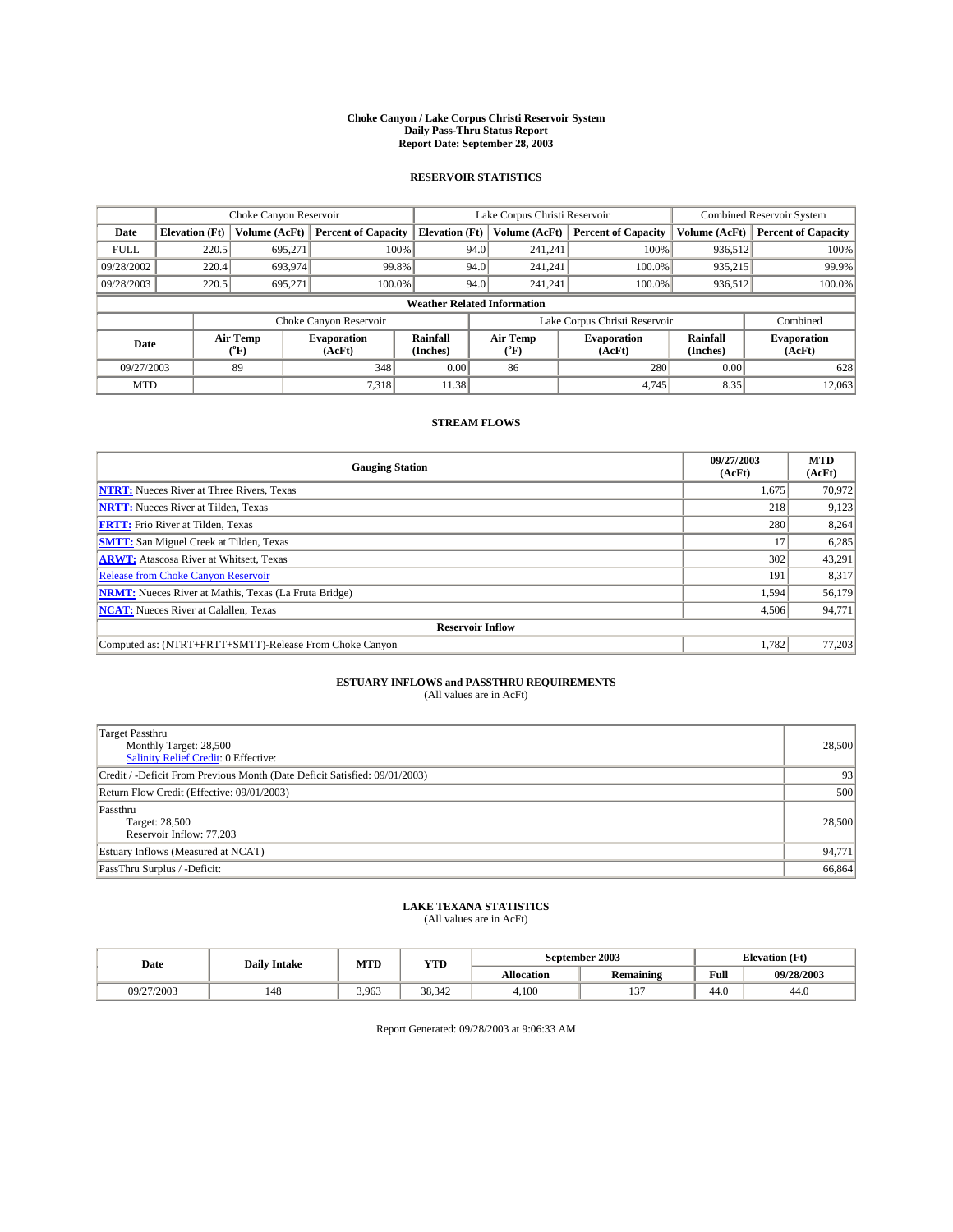#### **Choke Canyon / Lake Corpus Christi Reservoir System Daily Pass-Thru Status Report Report Date: September 29, 2003**

### **RESERVOIR STATISTICS**

|             | Choke Canyon Reservoir             |                  | Lake Corpus Christi Reservoir |                       |                               |                  | <b>Combined Reservoir System</b> |                      |                              |  |
|-------------|------------------------------------|------------------|-------------------------------|-----------------------|-------------------------------|------------------|----------------------------------|----------------------|------------------------------|--|
| Date        | <b>Elevation</b> (Ft)              | Volume (AcFt)    | <b>Percent of Capacity</b>    | <b>Elevation (Ft)</b> |                               | Volume (AcFt)    | <b>Percent of Capacity</b>       | Volume (AcFt)        | <b>Percent of Capacity</b>   |  |
| <b>FULL</b> | 220.5                              | 695,271          | 100%                          |                       | 94.0                          | 241,241          | 100%                             | 936.512              | 100%                         |  |
| 09/29/2002  | 220.4                              | 693.196          | 99.7%                         |                       | 94.0                          | 241.241          | $100.0\%$                        | 934,437              | 99.8%                        |  |
| 09/29/2003  | 220.5                              | 695.271          | 100.0%                        |                       | 94.0                          | 241,241          | $100.0\%$                        | 936,512              | 100.0%                       |  |
|             | <b>Weather Related Information</b> |                  |                               |                       |                               |                  |                                  |                      |                              |  |
|             |                                    |                  | Choke Canyon Reservoir        |                       | Lake Corpus Christi Reservoir |                  |                                  |                      | Combined                     |  |
| Date        |                                    | Air Temp<br>(°F) | <b>Evaporation</b><br>(AcFt)  | Rainfall<br>(Inches)  |                               | Air Temp<br>("F) | <b>Evaporation</b><br>(AcFt)     | Rainfall<br>(Inches) | <b>Evaporation</b><br>(AcFt) |  |
| 09/28/2003  |                                    | 89               | 409                           | 0.00                  |                               | 84               | 157                              | 0.00                 | 566                          |  |
| <b>MTD</b>  |                                    |                  | 7,727                         | 11.38                 |                               |                  | 4,902                            | 8.35                 | 12,629                       |  |

## **STREAM FLOWS**

| <b>Gauging Station</b>                                       | 09/28/2003<br>(AcFt) | <b>MTD</b><br>(AcFt) |
|--------------------------------------------------------------|----------------------|----------------------|
| <b>NTRT:</b> Nueces River at Three Rivers, Texas             | 790                  | 71,762               |
| <b>NRTT:</b> Nueces River at Tilden, Texas                   | 121                  | 9,244                |
| <b>FRTT:</b> Frio River at Tilden, Texas                     | 256                  | 8,520                |
| <b>SMTT:</b> San Miguel Creek at Tilden, Texas               | 15                   | 6,300                |
| <b>ARWT:</b> Atascosa River at Whitsett, Texas               | 264                  | 43,555               |
| <b>Release from Choke Canyon Reservoir</b>                   | 66                   | 8,383                |
| <b>NRMT:</b> Nueces River at Mathis, Texas (La Fruta Bridge) | 1,330                | 57,509               |
| <b>NCAT:</b> Nueces River at Calallen, Texas                 | 3,335                | 98,106               |
| <b>Reservoir Inflow</b>                                      |                      |                      |
| Computed as: (NTRT+FRTT+SMTT)-Release From Choke Canyon      | 996                  | 78,199               |

## **ESTUARY INFLOWS and PASSTHRU REQUIREMENTS**<br>(All values are in AcFt)

| <b>Target Passthru</b><br>Monthly Target: 28,500<br>Salinity Relief Credit: 7,125 Effective: 09/28/2003 | 21,375 |
|---------------------------------------------------------------------------------------------------------|--------|
| Credit / -Deficit From Previous Month (Date Deficit Satisfied: 09/01/2003)                              | 0      |
| Return Flow Credit (Effective: 09/01/2003)                                                              | 500    |
| Passthru<br>Target: 21,375<br>Reservoir Inflow: 78,199                                                  | 21,375 |
| Estuary Inflows (Measured at NCAT)                                                                      | 98,106 |
| PassThru Surplus / -Deficit:                                                                            | 77,231 |

# **LAKE TEXANA STATISTICS** (All values are in AcFt)

| Date       | <b>Daily Intake</b> | MTD  | <b>YTD</b> |                   | September 2003   | <b>Elevation</b> (Ft)      |            |
|------------|---------------------|------|------------|-------------------|------------------|----------------------------|------------|
|            |                     |      |            | <b>Allocation</b> | <b>Remaining</b> | Full                       | 09/29/2003 |
| 09/28/2003 | 147                 | .110 | 38.489     | 4.100             | -16              | $\sim$<br>44. <sub>V</sub> | 44.0       |

Report Generated: 09/29/2003 at 8:06:43 AM